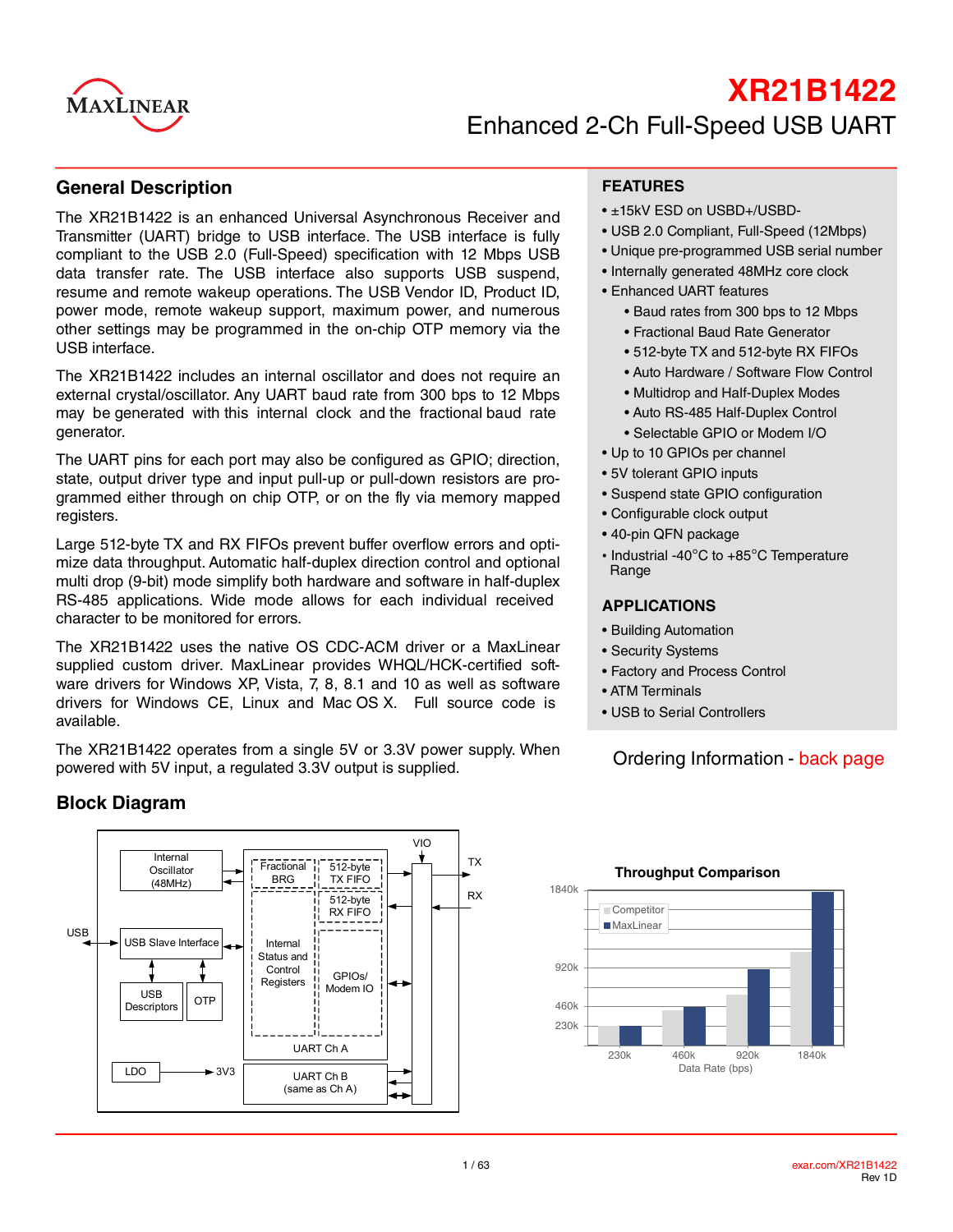### **Absolute Maximum Ratings**

Stresses beyond those listed under Absolute Maximum Ratings may cause permanent damage to the device. Exposure to any Maximum Rating may affect device reliability and lifetime.

| Input Voltage (All other pins)-0.3 to +5.6V |  |
|---------------------------------------------|--|
|                                             |  |

### **Electrical Characteristics**

Unless otherwise noted:  $T_A = -40^{\circ}$ C to  $+85^{\circ}$ C, VCC\_REG =  $+4.4V$  to  $+5.25V$  or  $+3.0V$  to  $+3.6V$ , VIO =  $+1.8V$  to  $+3.6V$ .

| <b>Symbol</b>   | <b>Parameter</b>                   | <b>Conditions</b>                                                                                                      | <b>Min</b>            | <b>Typ</b> | <b>Max</b>            | <b>Units</b> |
|-----------------|------------------------------------|------------------------------------------------------------------------------------------------------------------------|-----------------------|------------|-----------------------|--------------|
| Power           |                                    |                                                                                                                        |                       |            |                       |              |
| $I_{\rm CC}$    | Power Supply Current               | VCC REG = $+4.4V$ to $+5.25V$                                                                                          |                       | 15         | 23                    | mA           |
| <b>I</b> susp   | Lowpower Mode Current              |                                                                                                                        |                       | 0.85       | 1.25                  | mA           |
| $V_{OUT}$       | Regulated Output Voltage (VCC pin) | VCC REG = $+4.4V$ to $+5.25V$ .<br>Maximum output current $= 200$ mA including<br>the supply current of the XR21B1422. | 3                     | 3.3        | 3.6                   | $\vee$       |
|                 | UART, USB_STAT and GPIO Pins       |                                                                                                                        |                       |            |                       |              |
| $V_{IL}$        | Input Low Voltage                  |                                                                                                                        | $-0.3$                |            | $0.25*$<br><b>VIO</b> | $\vee$       |
| $V_{\text{IH}}$ | Input High Voltage                 |                                                                                                                        | $0.70*$<br><b>VIO</b> |            | 5.5                   | $\vee$       |
| $V_{OL}$        | Output Low Voltage                 | $IOL = 1mA, VIO = +1.6V$                                                                                               |                       |            | 0.3                   | $\mathsf{V}$ |
|                 |                                    | $IOL = 4mA$ , $VIO = +3.6V$                                                                                            |                       |            | 0.5                   | $\mathsf{V}$ |
| V <sub>OH</sub> | Output High Voltage                | $IOH = -400uA, VIO = +1.6V$                                                                                            | 1.3                   |            | <b>VIO</b>            | $\vee$       |
|                 |                                    | $IOH = -1.5mA$ , $VIO = +3.6V$                                                                                         | 2.8                   |            | <b>VIO</b>            | $\vee$       |
| $I_{\rm IL}$    | Input Low Leakage Current          | $VIO = +3V$ to +3.6V, VCC_REG = +4.4V to<br>+5.25V, $V_{INPUT} = 0V$                                                   |                       |            | ±10                   | μA           |
| $I_{\text{IH}}$ | Input High Leakage Current         | $VIO = +3V$ to $+3.6V$ , VCC_REG = $+4.4V$ to<br>+5.25V, $V_{\text{INPUT}}$ = +3.3V                                    |                       |            | ±10                   | μA           |
|                 |                                    | $VIO = +3V$ to $+3.6V$ , VCC_REG = $+4.4V$ to<br>+5.25V, $V_{INPUT}$ = +5.5V                                           |                       |            | ±120                  | μA           |
| $C_{IN}$        | Input Pin Capacitance              |                                                                                                                        |                       |            | 5                     | pF           |

Operating Temperature Range.....................-40°C to +85°C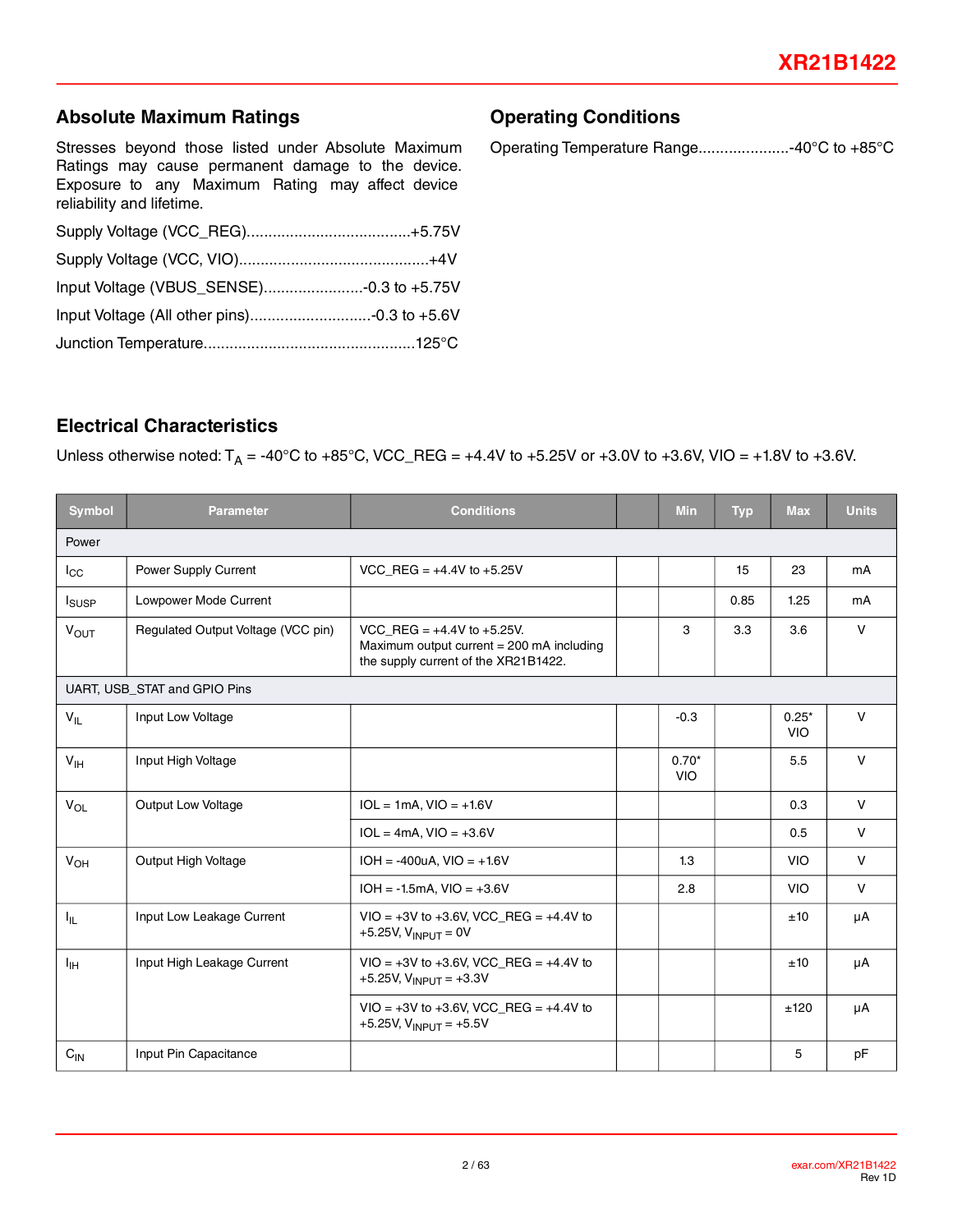## **XR21B1422**

| Symbol            | <b>Parameter</b>        | <b>Conditions</b>                                       |  | <b>Min</b> | <b>Typ</b> | <b>Max</b> | <b>Units</b> |
|-------------------|-------------------------|---------------------------------------------------------|--|------------|------------|------------|--------------|
| USB I/O Pins      |                         |                                                         |  |            |            |            |              |
| $V_{IL}$          | Input Low Voltage       |                                                         |  | $-0.3$     |            | 0.8        | v            |
| V <sub>IH</sub>   | Input High Voltage      |                                                         |  | 2.0        |            | 5.5        | v            |
| $V_{OL}$          | Output Low Voltage      | External 15k $\Omega$ to GND on USBD+ and<br>USBD- pins |  | 0          |            | 0.3        | V            |
| $V_{OH}$          | Output High Voltage     | External $15k\Omega$ to GND on USBD+ and<br>USBD- pins  |  | 2.8        |            | 3.6        | v            |
| V <sub>DrvZ</sub> | Driver Output Impedance |                                                         |  | 28         |            | 44         | Ω            |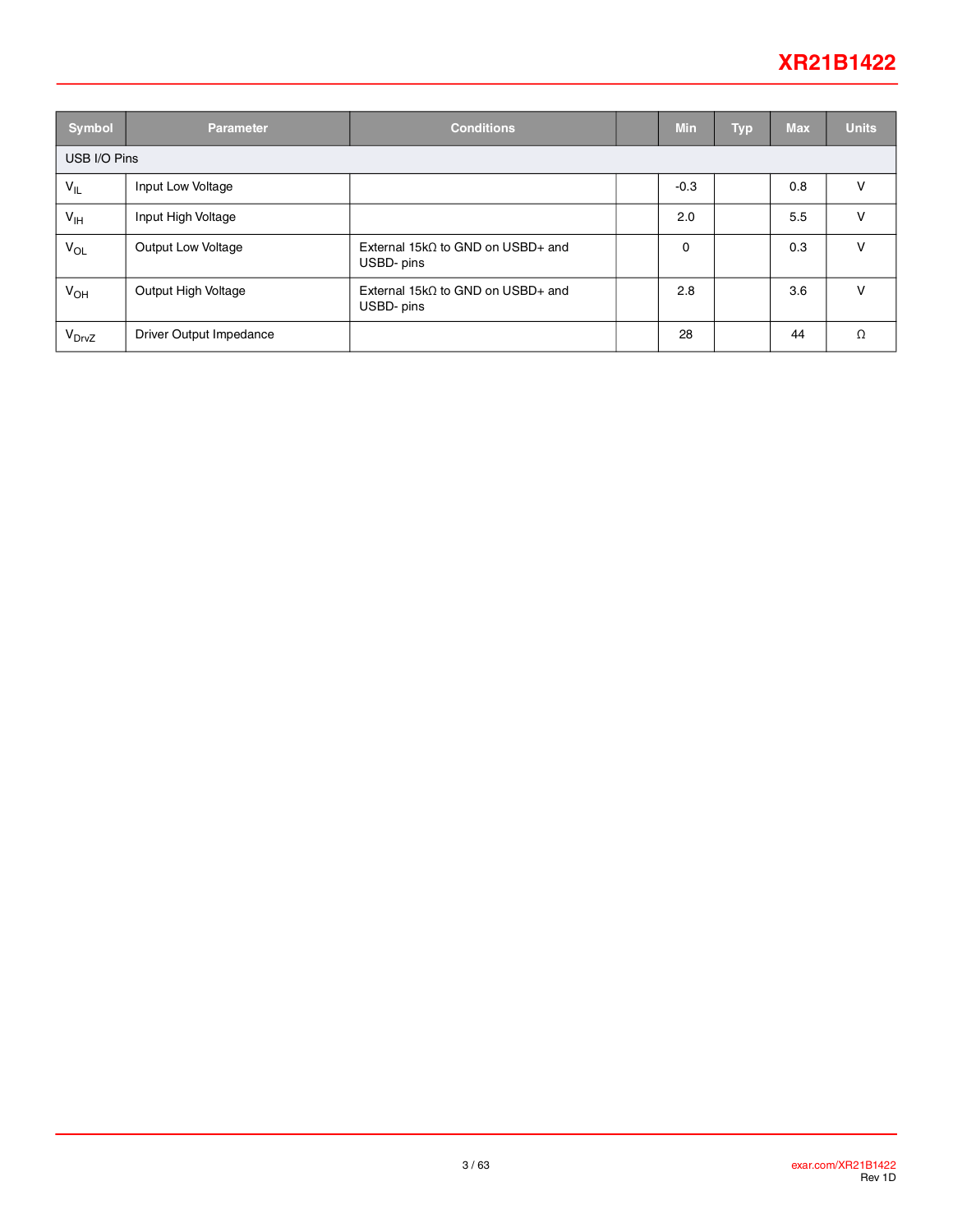### **Pin Configuration**

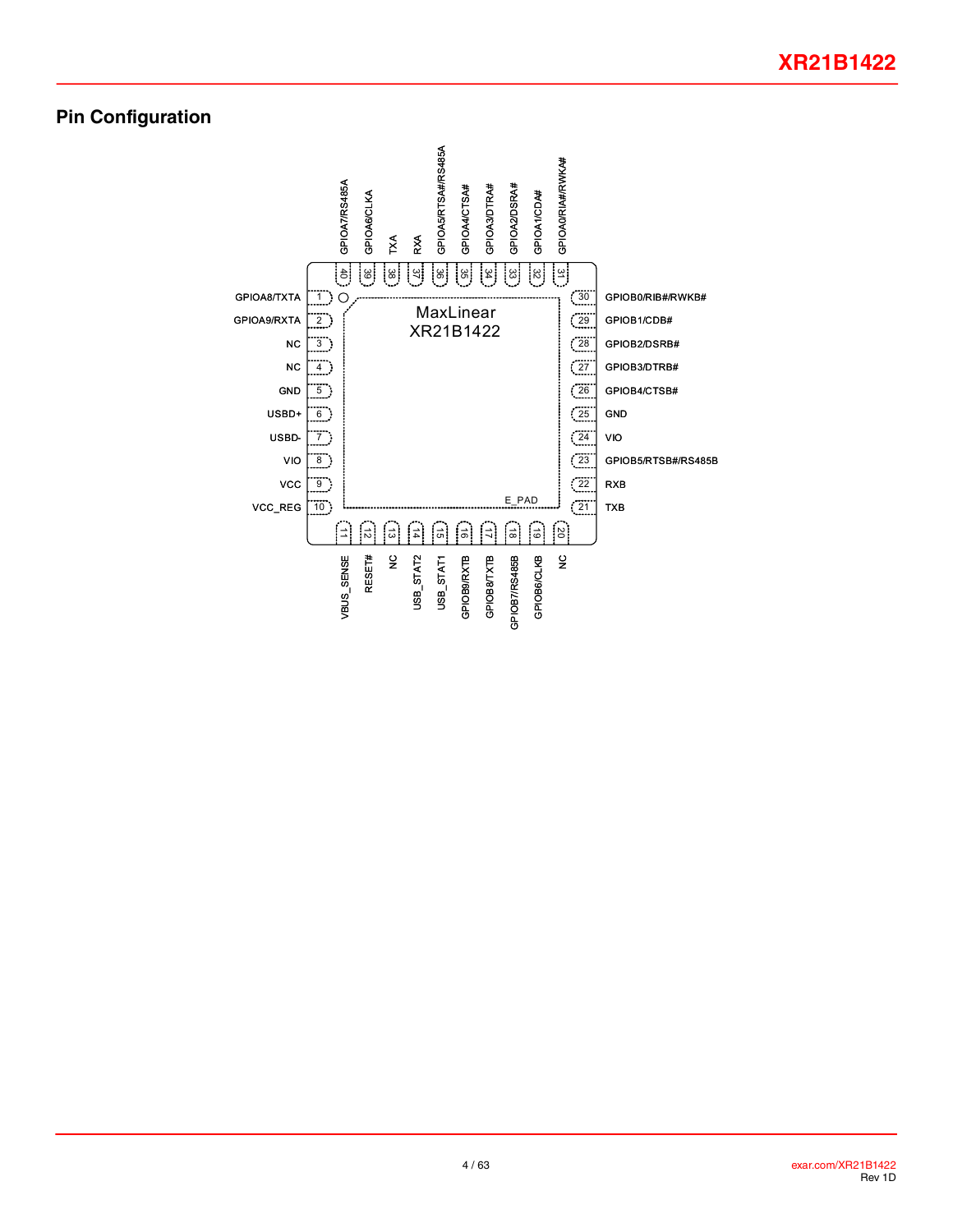## **Pin Assignments**

| Pin No.        | <b>Pin Name</b> | <b>Type</b>    | <b>Description</b>                                                                                                                                                                                                                                                                                                                                                                                                                                                                                           |  |  |  |
|----------------|-----------------|----------------|--------------------------------------------------------------------------------------------------------------------------------------------------------------------------------------------------------------------------------------------------------------------------------------------------------------------------------------------------------------------------------------------------------------------------------------------------------------------------------------------------------------|--|--|--|
| 1              | GPIOA8/TXTA     | I/O            | General purpose I/O, or UART transmit data indicator. Defaults to GPIO input with internal pull-<br>up resistor. See "TXT and RXT Pins" on page 18. When configured as transmit indicator, this<br>pin will toggle at $\sim$ 10Hz intervals while the UART is transmitting data.                                                                                                                                                                                                                             |  |  |  |
| $\overline{2}$ | GPIOA9/RXTA     | I/O            | General purpose I/O, or UART receive data indicator. Defaults to GPIO input with internal pull-<br>up resistor. See "TXT and RXT Pins" on page 18. When configured as receive indicator, this<br>pin will toggle at ~10Hz intervals while the UART is receiving data.                                                                                                                                                                                                                                        |  |  |  |
| 3              | <b>NC</b>       | $\overline{a}$ | No Connect.                                                                                                                                                                                                                                                                                                                                                                                                                                                                                                  |  |  |  |
| 4              | <b>NC</b>       |                | No Connect.                                                                                                                                                                                                                                                                                                                                                                                                                                                                                                  |  |  |  |
| 5              | <b>GND</b>      | <b>PWR</b>     | Power supply common, ground.                                                                                                                                                                                                                                                                                                                                                                                                                                                                                 |  |  |  |
| 6              | $USBD+$         | I/O            | USB port differential data positive. This pin has internal pull-up resistor compliant to the USB<br>2.0 specification. The ESD protection on this pin is ±15kV HBM.                                                                                                                                                                                                                                                                                                                                          |  |  |  |
| $\overline{7}$ | USBD-           | I/O            | USB port differential data negative. The ESD protection on this pin is ±15kV HBM.                                                                                                                                                                                                                                                                                                                                                                                                                            |  |  |  |
| 8              | <b>VIO</b>      | <b>PWR</b>     | I/O voltage input to the UART/GPIO pins. Must be between 1.8 and 3.6V. May be connected to<br>VCC (pin 12) if VCC_REG input voltage is 5V. See "USB Power Modes" on page 11.                                                                                                                                                                                                                                                                                                                                 |  |  |  |
| 9              | <b>VCC</b>      | <b>PWR</b>     | 3.3V power to the device, or 3.3V power output from the device when 5V power is supplied to<br>VCC_REG pin. 3.3V output power can source up to 200 mA maximum (including the device)<br>and should be decoupled by minimum of 4.7µF ceramic capacitor. See "USB Power Modes"<br>on page 11.                                                                                                                                                                                                                  |  |  |  |
| 10             | <b>VCC REG</b>  | <b>PWR</b>     | 5V or 3.3V power to the device. In bus-powered mode, connect VBUS (5V) power from the<br>USB host to this pin and to the VBUS_SENSE pin - see Figure 1. To conform to USB specifica-<br>tions, an inrush current limiting circuit is recommended. In self-powered mode, connect on-<br>board 5V or 3.3V source to this pin and VBUS from the USB host to the VBUS_SENSE pin.<br>See Figure 2 and Figure 3. USB specification requires a minimum of 1uF and a maximum of<br>10uF of decoupling on VBUS power. |  |  |  |
| 11             | VBUS_SENSE      | $\mathbf{I}$   | Must be connected to VBUS power from the USB host PC. This pin is used to disable the inter-<br>nal pull-up resistor on the USBD+ signal when VBUS is not present. In bus-powered mode,<br>connect VBUS (5V) power from the USB host to this pin and to the VCC_REG pin - see Figure<br>1. In self-powered mode, connect VBUS from the USB host to this pin. This pin must be<br>decoupled by a 4.7 uF tantalum capacitor.                                                                                   |  |  |  |
| 12             | RESET#          | I/O OD         | Active low open drain output. Asserted at power on or any time device is reset by either regis-<br>ter or USB bus reset. As an input, must be asserted for at least 15µs to force a device reset.<br>Reset pulse width input of shorter than 15µs will have unknown effects. A weak internal pull-up<br>resistor provides noise immunity if left unconnected.                                                                                                                                                |  |  |  |
| 13             | <b>NC</b>       |                | No Connect.                                                                                                                                                                                                                                                                                                                                                                                                                                                                                                  |  |  |  |
| 14             | USB_STAT2       | O/OD           | This pin has the same functionality as the USB_STAT1 pin. However, the default output for this<br>pin is active low polarity, asserted whenever the XR21B1422 is placed into a suspended state.<br>This default may be changed via the PIN_CFG_USB_STAT2 register.                                                                                                                                                                                                                                           |  |  |  |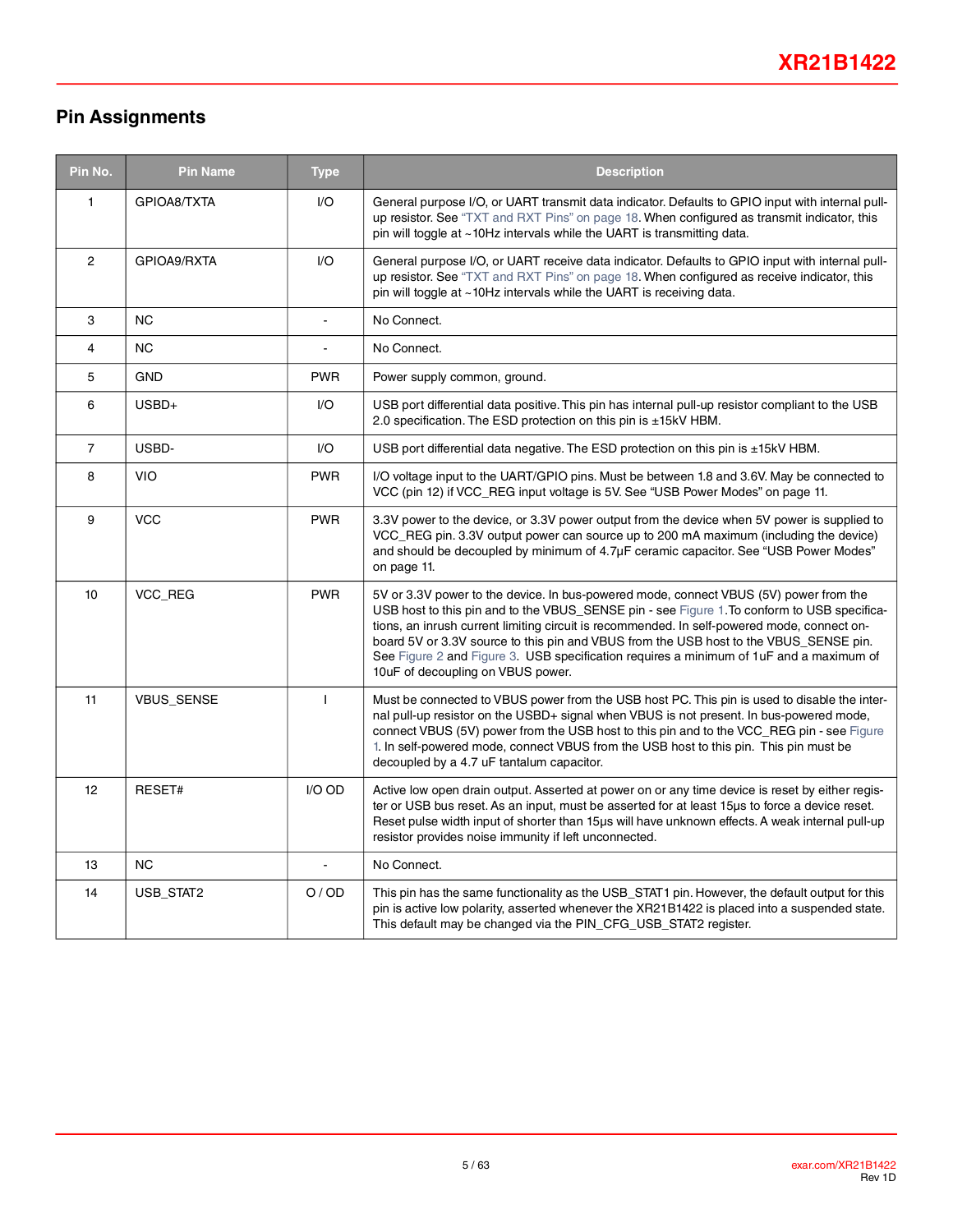## **XR21B1422**

| Pin No. | <b>Pin Name</b>     | <b>Type</b>             | <b>Description</b>                                                                                                                                                                                                                                                                                                                                                                                                                                                                                                                                                                                                                                                                                                                                                                                                                                                                                                                                                                                                                                                           |  |  |  |  |
|---------|---------------------|-------------------------|------------------------------------------------------------------------------------------------------------------------------------------------------------------------------------------------------------------------------------------------------------------------------------------------------------------------------------------------------------------------------------------------------------------------------------------------------------------------------------------------------------------------------------------------------------------------------------------------------------------------------------------------------------------------------------------------------------------------------------------------------------------------------------------------------------------------------------------------------------------------------------------------------------------------------------------------------------------------------------------------------------------------------------------------------------------------------|--|--|--|--|
| 15      | USB_STAT1           | O                       | The USB_STAT1 output pin may be used to indicate any of three USB status conditions:<br>1. USB_STAT1 is asserted when the USB host asserts USB reset.<br>2. USB_STAT1 is asserted when the USB host PC places the XR21B1422 device into the sus-<br>pended state.<br>3. USB STAT1 is asserted when it is not safe to draw the amount of current requested in the<br>Device Maximum Power field of the Configuration Descriptor.<br>a. For a low power device (<=1 unit load or 100mA, bMaxPower <= 0x32), USB_STAT1 will be<br>asserted when the USB UART is in the suspended state.<br>b. For a high power device (bMaxPower > 0x32), USB_STAT1 will be asserted when the USB<br>UART is in the suspended state or when it is not yet configured.<br>The assertion polarity and status condition are selectable via the PIN CFG STAT1 register.<br>The USB_STAT pin will be de-asserted whenever the selected condition(s) is/are not met. The<br>default output for this pin is active high polarity, asserted whenever the XR21B1422 is placed<br>into a suspended state. |  |  |  |  |
| 16      | GPIOB9/RXTB         | $\mathsf{I}/\mathsf{O}$ | General purpose I/O, or UART receive data indicator. Defaults to GPIO input with internal pull-<br>up resistor. See "TXT and RXT Pins" on page 18. When configured as receive indicator, this<br>pin will toggle at ~10Hz intervals while the UART is receiving data.                                                                                                                                                                                                                                                                                                                                                                                                                                                                                                                                                                                                                                                                                                                                                                                                        |  |  |  |  |
| 17      | GPIOB8/TXTB         | I/O                     | General purpose I/O, or UART transmit data indicator. Defaults to GPIO input with internal pull-<br>up resistor. See "TXT and RXT Pins" on page 18. When configured as transmit indicator, this<br>pin will toggle at ~10Hz intervals while the UART is transmitting data.                                                                                                                                                                                                                                                                                                                                                                                                                                                                                                                                                                                                                                                                                                                                                                                                   |  |  |  |  |
| 18      | GPIOB7/RS485B       | I/O                     | General purpose I/O, or auto RS-485 half-duplex control. Defaults to GPIO input with internal<br>pull-up resistor.                                                                                                                                                                                                                                                                                                                                                                                                                                                                                                                                                                                                                                                                                                                                                                                                                                                                                                                                                           |  |  |  |  |
| 19      | GPIOB6/CLKB         | I/O                     | General purpose I/O, or clock or pulse output. Defaults to GPIO input with internal pull-up<br>resistor. See "Programmable Output Clock" on page 15.                                                                                                                                                                                                                                                                                                                                                                                                                                                                                                                                                                                                                                                                                                                                                                                                                                                                                                                         |  |  |  |  |
| 20      | NC.                 | $\overline{a}$          | No Connect.                                                                                                                                                                                                                                                                                                                                                                                                                                                                                                                                                                                                                                                                                                                                                                                                                                                                                                                                                                                                                                                                  |  |  |  |  |
| 21      | <b>TXB</b>          | O                       | <b>UART Transmit Data.</b>                                                                                                                                                                                                                                                                                                                                                                                                                                                                                                                                                                                                                                                                                                                                                                                                                                                                                                                                                                                                                                                   |  |  |  |  |
| 22      | <b>RXB</b>          | $\mathbf{I}$            | <b>UART Receive Data.</b>                                                                                                                                                                                                                                                                                                                                                                                                                                                                                                                                                                                                                                                                                                                                                                                                                                                                                                                                                                                                                                                    |  |  |  |  |
| 23      | GPIOB5/RTSB#/RS485B | I/O                     | General purpose I/O, or UART Request-to-Send output (active low), or auto RS-485 half-<br>duplex control. Defaults to GPIO input with internal pull-up resistor. See "Automatic RTS/CTS<br>Hardware Flow Control" on page 15 or "Multidrop mode with address matching" on page 17.                                                                                                                                                                                                                                                                                                                                                                                                                                                                                                                                                                                                                                                                                                                                                                                           |  |  |  |  |
| 24      | <b>VIO</b>          | <b>PWR</b>              | I/O voltage input to the UART/GPIO pins. Must be between 1.8 and 3.6V. May be connected to<br>VCC (pin 12) if VCC_REG input voltage is 5V. See "USB Power Modes" on page 11.                                                                                                                                                                                                                                                                                                                                                                                                                                                                                                                                                                                                                                                                                                                                                                                                                                                                                                 |  |  |  |  |
| 25      | <b>GND</b>          | <b>PWR</b>              | Power supply common, ground.                                                                                                                                                                                                                                                                                                                                                                                                                                                                                                                                                                                                                                                                                                                                                                                                                                                                                                                                                                                                                                                 |  |  |  |  |
| 26      | GPIOB4/CTSB#        | I/O                     | General purpose I/O, or UART Clear-to-Send input (active low). Defaults to GPIO input with<br>internal pull-up resistor. See "Automatic RTS/CTS Hardware Flow Control" on page 15.                                                                                                                                                                                                                                                                                                                                                                                                                                                                                                                                                                                                                                                                                                                                                                                                                                                                                           |  |  |  |  |
| 27      | GPIOB3/DTRB#        | I/O                     | General purpose I/O, or UART Data-Terminal-Ready push-pull output (active low). Defaults to<br>GPIO input with internal pull-up resistor. See "Automatic DTR/DSR Hardware Flow Control" on<br>page 16.                                                                                                                                                                                                                                                                                                                                                                                                                                                                                                                                                                                                                                                                                                                                                                                                                                                                       |  |  |  |  |
| 28      | GPIOB2/DSRB#        | I/O                     | General purpose I/O, or UART Data-Set-Ready input (active low). Defaults to GPIO input with<br>internal pull-up resistor. See "Automatic DTR/DSR Hardware Flow Control" on page 16.                                                                                                                                                                                                                                                                                                                                                                                                                                                                                                                                                                                                                                                                                                                                                                                                                                                                                          |  |  |  |  |
| 29      | GPIOB1/CDB#         | I/O                     | General purpose I/O, or UART Carrier-Detect input (active low). Defaults to GPIO input with<br>internal pull-up resistor.                                                                                                                                                                                                                                                                                                                                                                                                                                                                                                                                                                                                                                                                                                                                                                                                                                                                                                                                                    |  |  |  |  |
| 30      | GPIOB0/RIB#/RWKB#   | I/O                     | General purpose I/O, or UART Ring-Indicator input (active low), or Remote Wakeup input.<br>Defaults to GPIO input with internal pull-up resistor. Wakeup signaling to the USB host is sent<br>when a falling edge is detected. See "Remote Wakeup" on page 9.                                                                                                                                                                                                                                                                                                                                                                                                                                                                                                                                                                                                                                                                                                                                                                                                                |  |  |  |  |
| 31      | GPIOA0/RIA#/RWKA#   | I/O                     | General purpose I/O, or UART Ring-Indicator input (active low), or Remote Wakeup input.<br>Defaults to GPIO input with internal pull-up resistor. Wakeup signaling to the USB host is sent<br>when a falling edge is detected. See "Remote Wakeup" on page 9.                                                                                                                                                                                                                                                                                                                                                                                                                                                                                                                                                                                                                                                                                                                                                                                                                |  |  |  |  |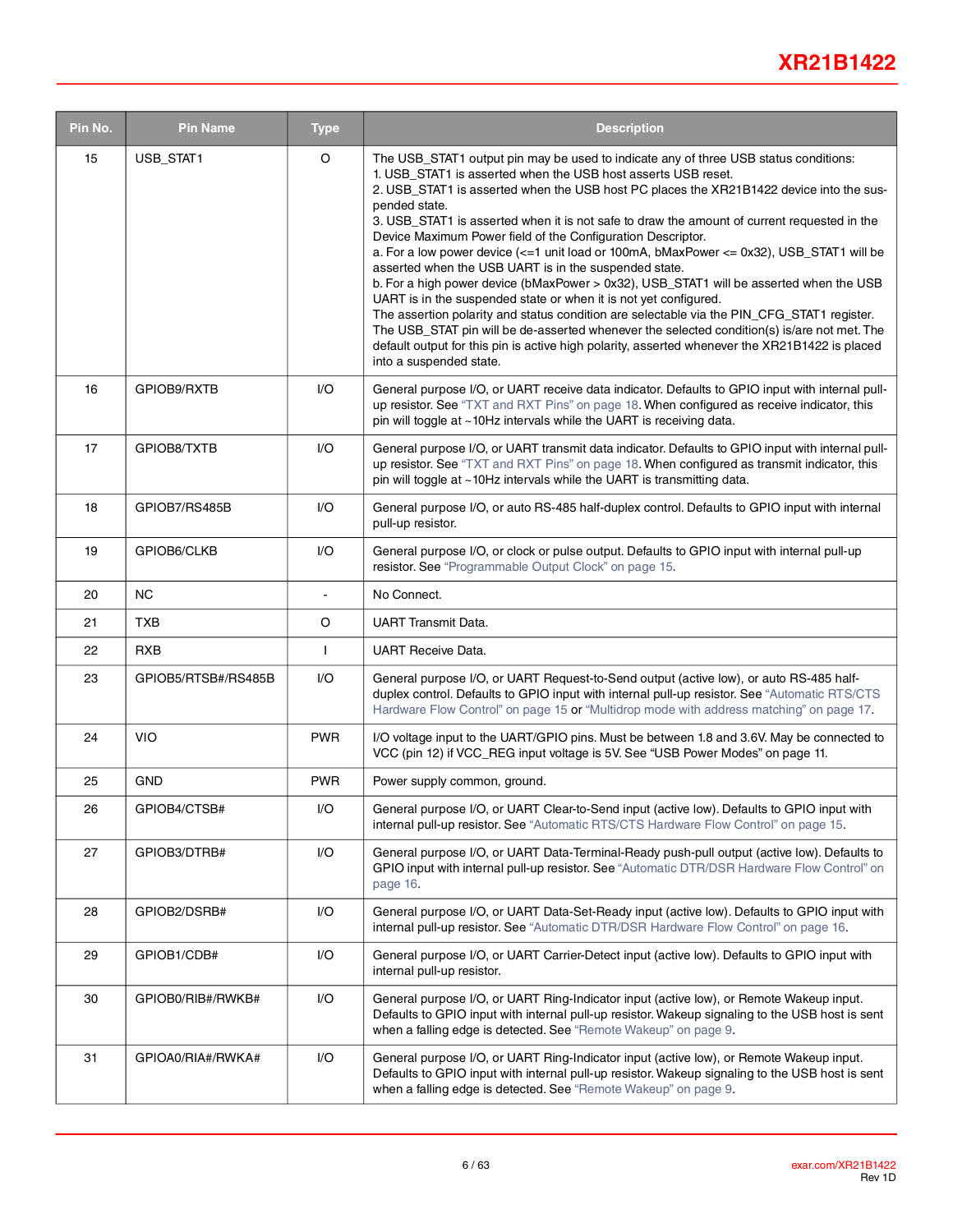## **XR21B1422**

| Pin No. | <b>Pin Name</b>     | <b>Type</b> | <b>Description</b>                                                                                                                                                                                                                                                                |
|---------|---------------------|-------------|-----------------------------------------------------------------------------------------------------------------------------------------------------------------------------------------------------------------------------------------------------------------------------------|
| 32      | GPIOA1/CDA#         | 1/O         | General purpose I/O, or UART Carrier-Detect input (active low). Defaults to GPIO input with<br>internal pull-up resistor.                                                                                                                                                         |
| 33      | GPIOA2/DSRA#        | 1/O         | General purpose I/O, or UART Data-Set-Ready input (active low). Defaults to GPIO input with<br>internal pull-up resistor. See "Automatic DTR/DSR Hardware Flow Control" on page 16.                                                                                               |
| 34      | GPIOA3/DTRA#        | 1/O         | General purpose I/O, or UART Data-Terminal-Ready push-pull output (active low). Defaults to<br>GPIO input with internal pull-up resistor. See "Automatic DTR/DSR Hardware Flow Control" on<br>page 16.                                                                            |
| 35      | GPIOA4/CTSA#        | 1/O         | General purpose I/O, or UART Clear-to-Send input (active low). Defaults to GPIO input with<br>internal pull-up resistor. See "Automatic RTS/CTS Hardware Flow Control" on page 15.                                                                                                |
| 36      | GPIOA5/RTSA#/RS485A | 1/O         | General purpose I/O, or UART Request-to-Send output (active low), or auto RS-485 half-<br>duplex control. Defaults to GPIO input with internal pull-up resistor. See "Automatic RTS/CTS<br>Hardware Flow Control" on page 15 or "Multidrop mode with address matching" on page 17 |
| 37      | <b>RXA</b>          |             | <b>UART Receive Data.</b>                                                                                                                                                                                                                                                         |
| 38      | <b>TXA</b>          | O           | <b>UART Transmit Data.</b>                                                                                                                                                                                                                                                        |
| 39      | GPIOA6/CLKA         | I/O         | General purpose I/O, or clock or pulse output. Defaults to GPIO input with internal pull-up<br>resistor. See "Programmable Output Clock" on page 15.                                                                                                                              |
| 40      | GPIOA7/RS485A       | 1/O         | General purpose I/O, or auto RS-485 half-duplex control. Defaults to GPIO input with internal<br>pull-up resistor. See "Multidrop mode with address matching" on page 17.                                                                                                         |

Type: I = Input, O = Output, I/O = Input/Output, PWR = Power, OD = Open-Drain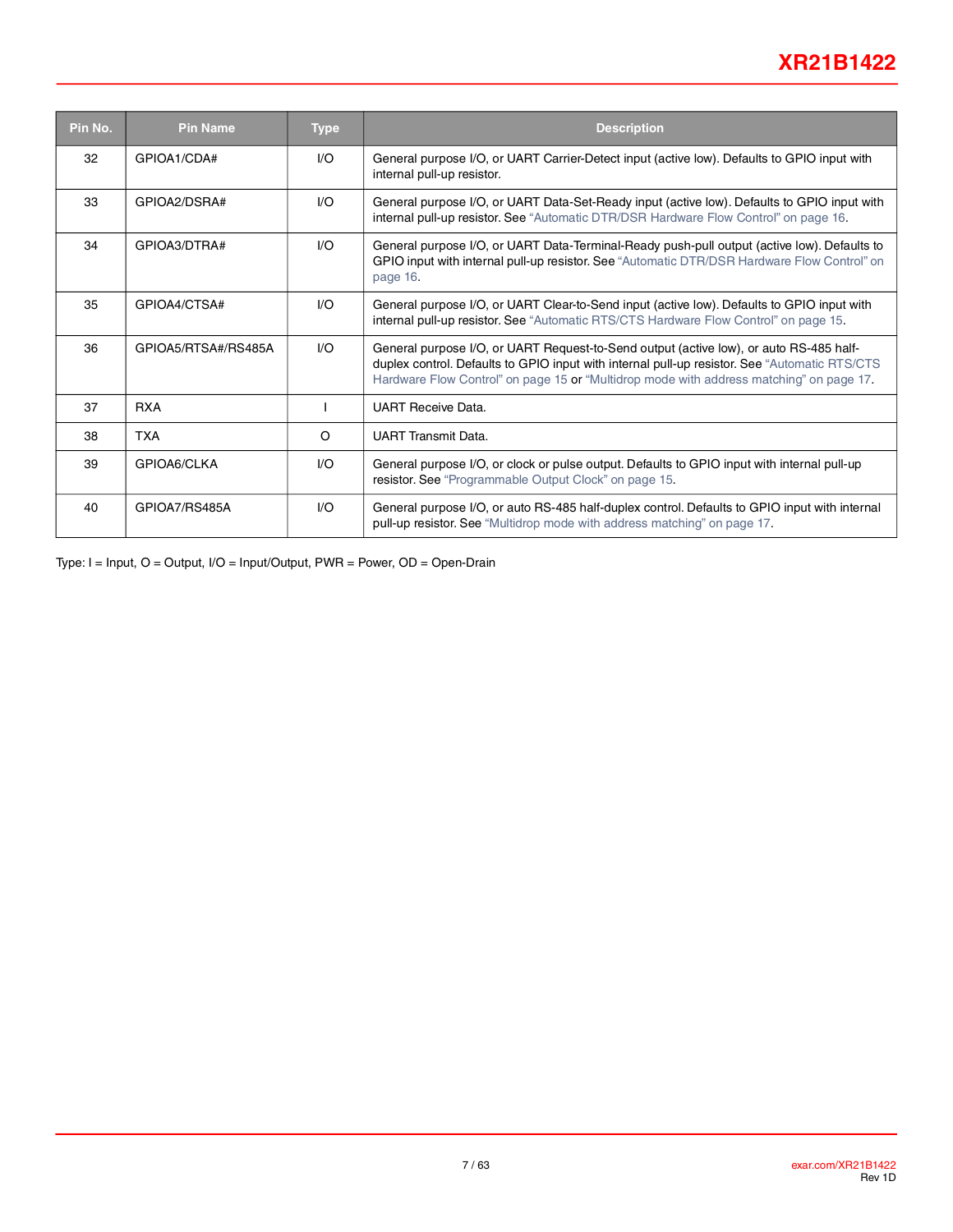### **Functional Block Diagram**

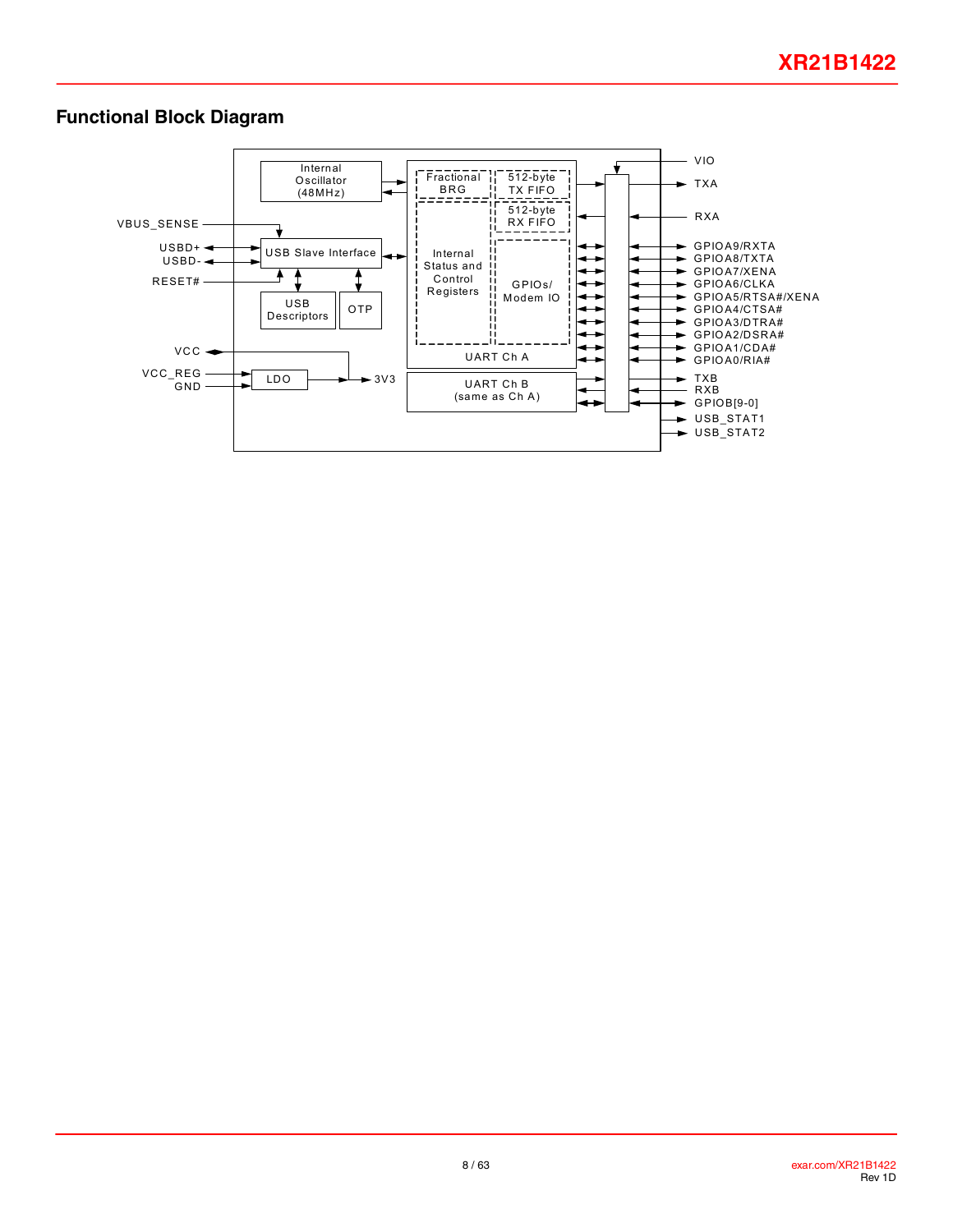### <span id="page-8-0"></span>**Functional Description**

#### **USB Interface**

The USB interface of the XR21B1422 is compliant with the USB 2.0 Full-Speed Specifications.

The XR21B1422 uses the following set of parameters:

- 1 Control Endpoint
	- Endpoint 0 as outlined in the USB specifications
- 1 Configuration is supported
- 1 Interface for each UART channel
	- Bulk-in and bulk-out endpoints
	- Interrupt-in endpoint for notifications

### **USB Vendor and Product IDs**

MaxLinear's USB Vendor ID is 0x04E2. This is the default Vendor ID that is used for the XR21B1422. Customers may obtain their own Vendor ID from USB.org. The default USB Product ID for the XR21B1422 is 0x1422. Upon request, Max-Linear will provide up to 8 PID values for use with MaxLinear's VID. The VID and PID can be changed using the VID and PID fields. Refer to[Table](#page-9-1) 1.

### **USB Suspend**

All USB peripheral devices must support the USB suspend mode. Per USB standard, the XR21B1422 device will begin to enter the suspend state if it does not detect any activity, (including Start of Frame or SOF packets) on its USB data lines for 3 ms. The peripheral device must then reduce power consumption from VBUS power within the next 7 ms to the allowed limit of 2.5 mA for the suspended state. Note that in this context, the "device" is all circuitry (including the XR21B1422) that draws power from the host VBUS.

### <span id="page-8-1"></span>**Remote Wakeup**

If the XR21B1422 device has been placed into the suspend state by the USB host, a high to low transition on the RI#/RWK# pins can be used to request that the host exit the suspended state. By default the XR21B1422 device reports in its USB device attributes that it supports remote wakeup. The RI#/RWK# pins of each UART channel are enabled for remote wakeup signaling if their default configuration as an input pin has not been changed. The RI#/RWK# pins from each UART channel are logically ANDed, such that a logic '0' on any of the two pins will prevent the remote wakeup signaling. Additionally, the RX pins of each UART channel may also be enabled via OTP. Again all RX pins that are enabled to support remote wakeup signaling are also logically ANDed. Note that the CDC driver does not support remote wakeup.

### **USB Strings**

USB specifies three character string descriptors that are provided to the USB host during enumeration in string descriptors: the manufacturer, product and serial strings. The default manufacturer and product strings for the XR21B1422 device are "Exar Corp." and, "Exar USB UART", respectively. The serial number string is a unique alpha-numeric string programmed into the device at the factory. All character strings use Unicode UTF-16LE format. The character string language ID is US English.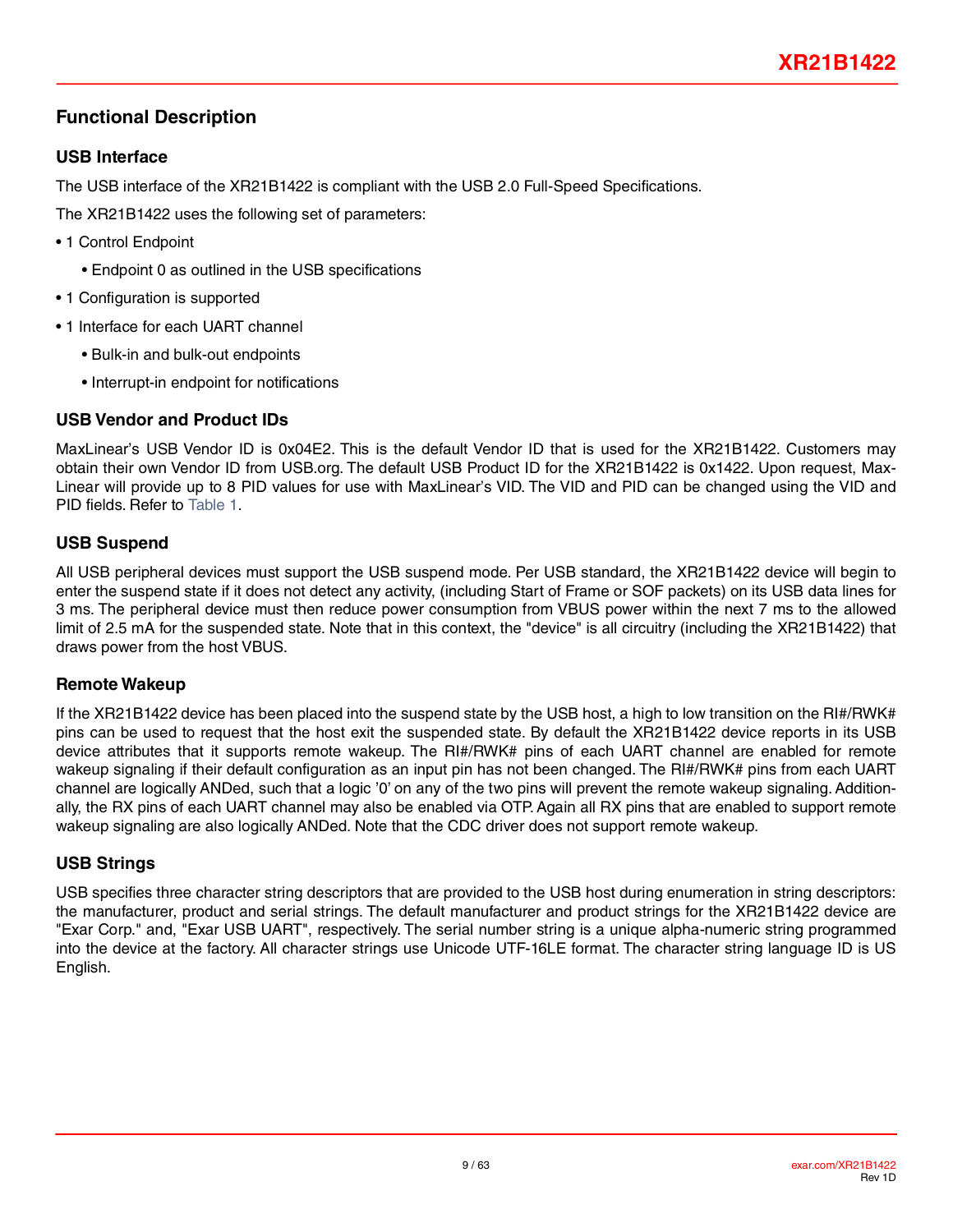| <b>Descriptor</b>          | <b>Value</b>  |
|----------------------------|---------------|
| Exar USB Vendor ID         | 0x04E2        |
| <b>Exar USB Product ID</b> | 0x1422        |
| Manufacturer String        | Exar Corp.    |
| <b>Product String</b>      | Exar USB UART |

#### **Table 1: USB String Descriptor Defaults**

#### <span id="page-9-3"></span><span id="page-9-1"></span><span id="page-9-0"></span>**Device Driver**

The XR21B1422 device may be used with either a standard CDC-ACM driver or a MaxLinear supplied custom driver. The CDC-ACM driver is native to the Operating System. In Linux, the CDC-ACM driver will automatically load for the XR21B1422, but in the Windows OS, an extra INF file is required to install the CDC-ACM driver. The custom drivers must also be installed, although for Windows 7 OS and newer with Internet access and Windows updates set to automatic, the latest Windows-Certified (WHQL/HCK) driver will be downloaded and installed automatically.

#### **CDC-ACM Driver**

Because the CDC-ACM driver has no ability to access the XR21B1422 internal device registers, the device is initialized to certain hardware defaults. By default the XR21B1422 enables hardware RTS/CTS flow control, GPIO7 is set as active high auto RS-485 half-duplex control, and RI, CD and DSR pins are enabled to be interrupt sensitive. These settings are listed in [Table](#page-9-2) 2. Additionally, the low latency threshold in CDC mode is automatically set to 40,960 bps. Refer to ["RX FIFO Low](#page-14-3) [Latency" on page](#page-14-3) 15. This threshold may be modified in the OTP CDC\_ACM\_BAUD\_THRESH locations.

<span id="page-9-2"></span>

| <b>Register</b>       | Value  | <b>Notes</b>                                                                                                                                                |
|-----------------------|--------|-------------------------------------------------------------------------------------------------------------------------------------------------------------|
| FLOW CONTROL          | 0x0001 | Hardware flow control                                                                                                                                       |
| GPIO MODE             | 0x0339 | RTS / CTS flow control, GPIO7 is used as RS-485 half-duplex enable (RS485)<br>with active high polarity. GPIO6 is a GPIO input, RXT and TXT remain enabled. |
| <b>GPIO DIRECTION</b> | 0x0028 | DTR / RTS are configured as outputs (TXT, RXT, CLK and RS485 are also spe-<br>cial function outputs). All other GPIOs are configured as inputs.             |
| GPIO INT MASK         | 0x03F0 | RI, CD and DSR are interrupt sensitive, i.e. can cause a USB interrupt to be<br>generated.                                                                  |

**Table 2: XR21B1422 Register Defaults with CDC-ACM Driver**

#### **Custom MaxLinear Driver**

Custom drivers for all major Operating Systems are available from MaxLinear. The custom driver allows software applications to make full use of the XR21B1422 register set and features.

Note that a custom driver must always immediately set CUSTOM\_DRIVER bit-0 = 1. Once CUSTOM\_DRIVER bit-0 is set, the custom driver can use standard CDC-ACM commands without the XR21B1422 automatically changing to the settings in the [Table](#page-9-2) 2.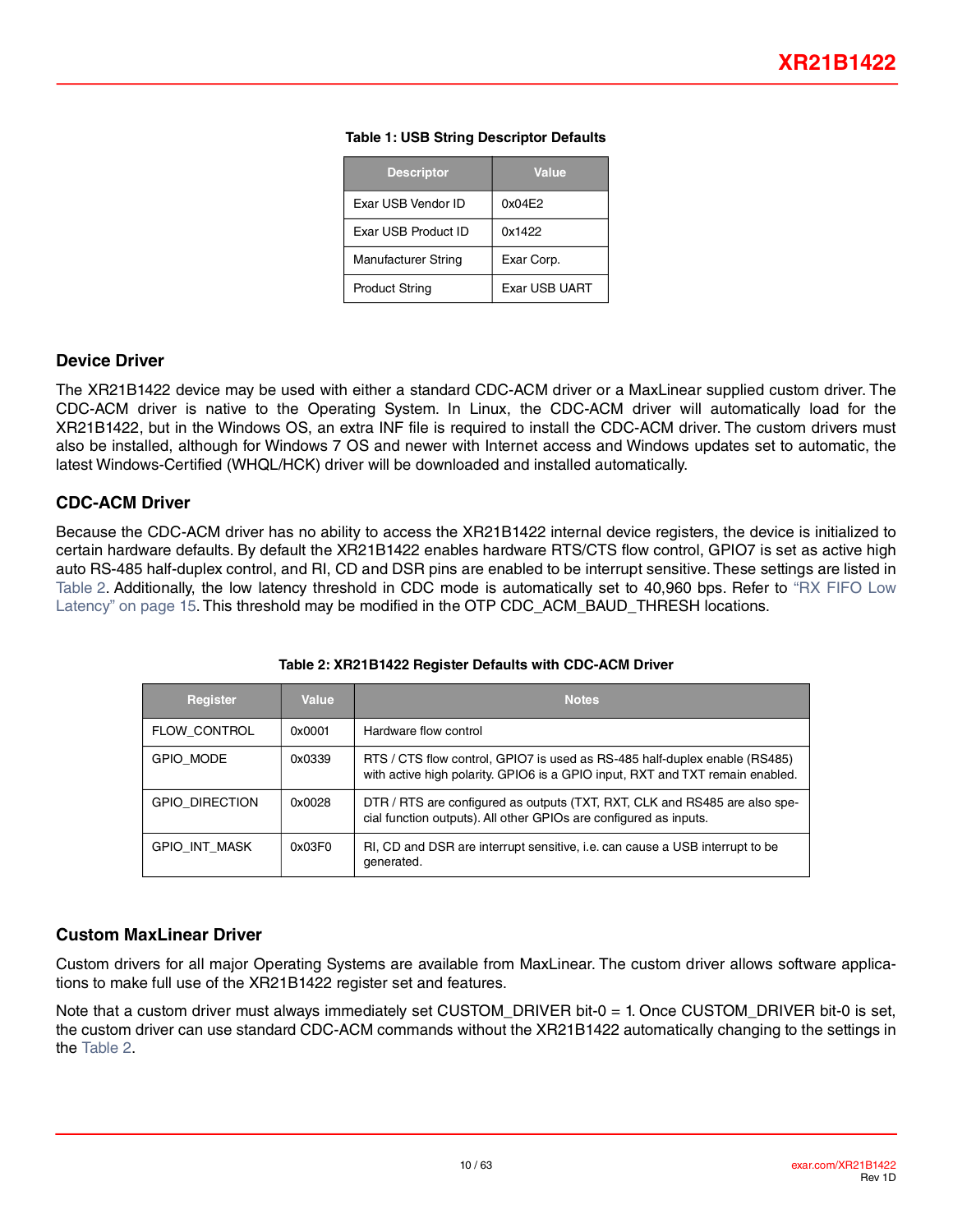#### <span id="page-10-0"></span>**Character Format**

Both CDC and custom drivers use the CDC command SET\_LINE\_CODING to set the characeter data size (5-9), parity (odd, even, mark, space, none), and stop bits (1 or 2 for 6-9 bit characters, 1 1/2 or 2 for 5 bit characters). A parity bit is not allowed when selecting 9 bit data.

#### <span id="page-10-1"></span>**USB Power Modes**

The XR21B1422 device may be configured in any of the following power modes: bus-powered, self-powered 5V, or selfpowered 3.3V. In all three modes, the VBUS power signal from the USB host must be connected to the VBUS\_SENSE pin of the device.

The default power mode for the XR21B1422 is bus powered. In this mode, the USB device's maximum power requirement from the host must be specified. In this context, the USB device includes all components on the PCB that will draw power from the USB host VBUS power. The default maximum power for the XR21B1422 is 100mA. This may be changed using the Attributes field in the OTP.

#### **Bus-Powered**

In bus-powered mode, VBUS from the USB cable supplies 5V to the XR21B1422 device. The VCC pin will supply a 3.3V output. The VIO pins may be externally connected to VCC or to an alternate voltage source.





#### <span id="page-10-2"></span>**Self-Powered 5V**

In self-powered 5V mode, a local source provides 5V to the XR21B1422 device. The USB attributes should be changed in the OTP to correctly report self-powered mode. The VCC pin will supply a 3.3V output. VIO pins may be externally connected to VCC or to an alternate voltage source.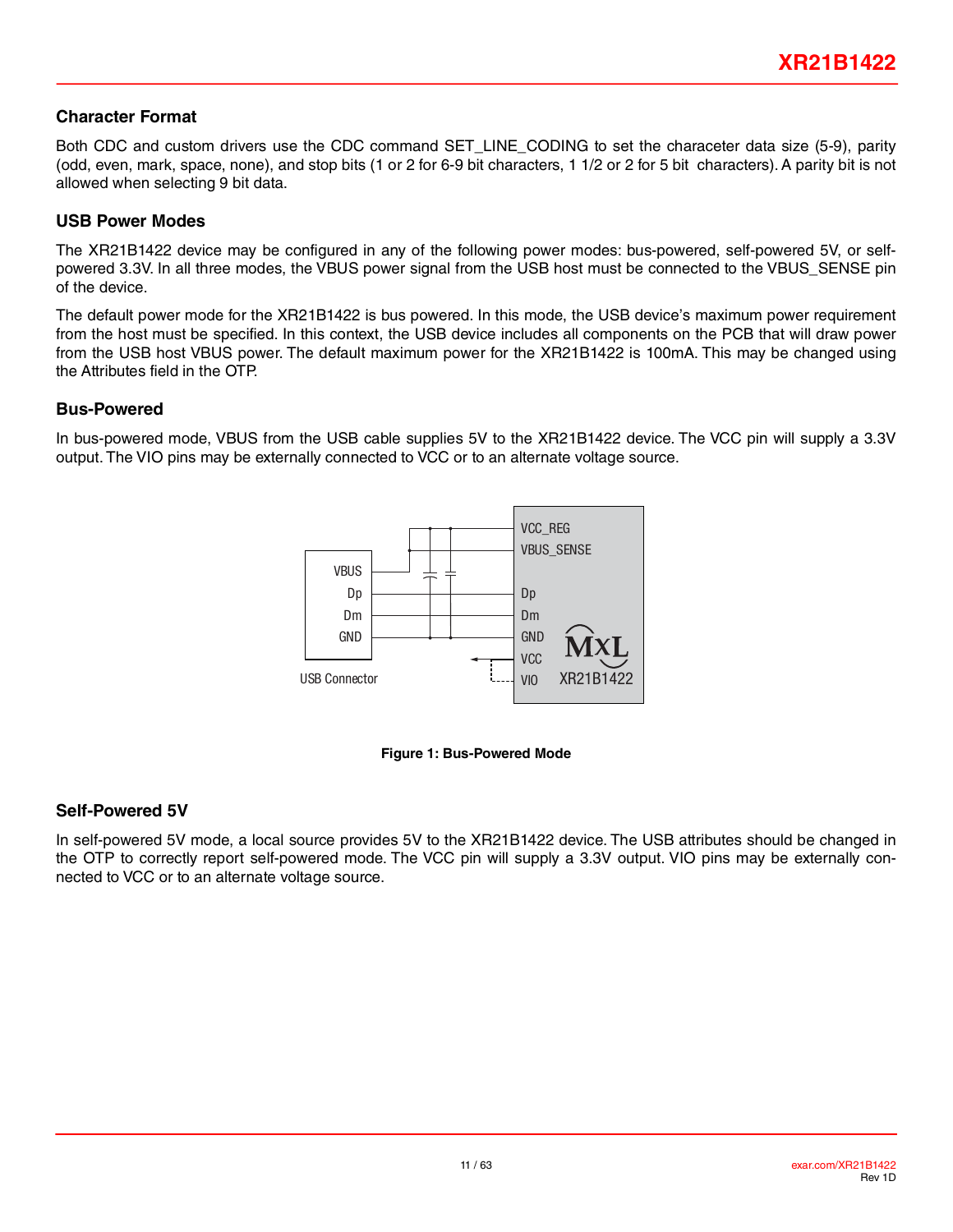<span id="page-11-0"></span>

**Figure 2: Self-Powered 5V Mode**

#### <span id="page-11-1"></span>**Self-Powered 3.3V**

In self-powered 3.3V mode, a local source provides 3.3V to both the VCC\_REG and VCC pins of the XR21B1422 device. The USB attributes should be changed in the OTP to correctly report self-powered mode. VIO pins may be externally connected to VCC or to an alternate voltage source.



<span id="page-11-2"></span>**Figure 3: Self-Powered 3.3V Mode**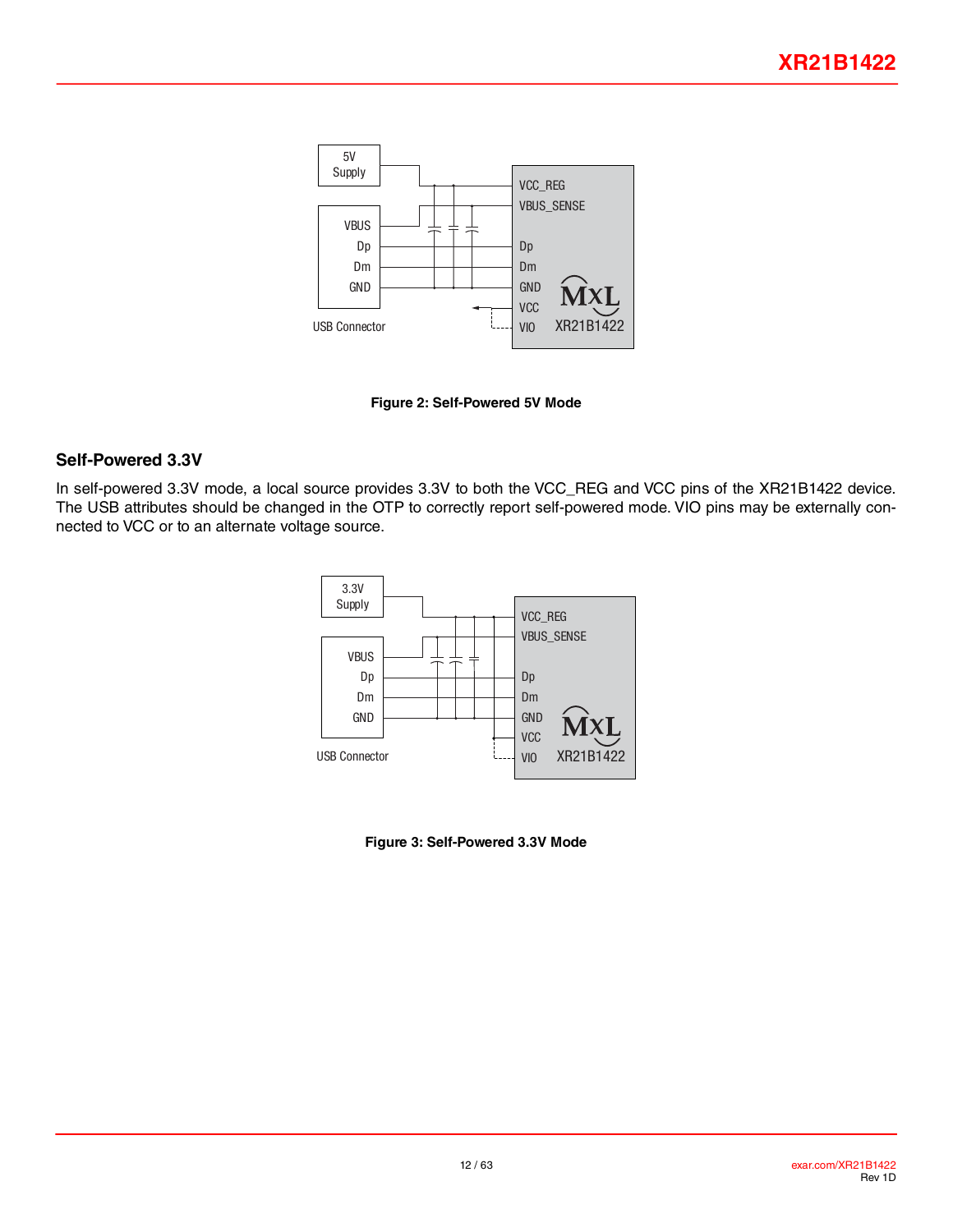#### <span id="page-12-0"></span>**Reset**

<span id="page-12-1"></span>The XR21B1422 has three different types of resets: power-on reset or POR, hardware reset, and USB bus reset. The results of each of the three types of resets are listed in [Table](#page-12-1) 3.

| <b>Reset Type</b>     | <b>Device Actions</b>                                                                                                                      |
|-----------------------|--------------------------------------------------------------------------------------------------------------------------------------------|
| Power On Reset (POR)  | Resets all registers and pins to default states including any OTP modifications.<br>Locks OTP from further writes if Global Lock is set.   |
| <b>Hardware Reset</b> | Resets all registers and pins to default states including any OTP modifications.<br>Locks OTP from further writes if Global Lock is set.   |
| <b>USB Bus Reset</b>  | Resets USB Interface, re-enumerate device, reset all internal states, clear<br>UART FIFOs. Does not reset registers or pin configurations. |

#### **Table 3: Device Resets**

#### **UART**

The UART may be configured via USB control transfers from the USB host. The UART transmitter and receiver sections are described separately in the following sections. At power-up, the XR21B1422 will default to 115.2 kbps, 8 data bits, no parity bit, 1 stop bit, and no flow control. If a standard CDC driver accesses the XR21B1422, these defaults will be changed. See ["Device Driver" on page](#page-9-3) 10.

UART Wide mode allows for each character to be monitored for errors. Each received data character is accompanied by another byte containing error status for parity, framing and overrun errors as well as break condition. In 9 bit Wide mode, the 9th bit may be used for denoting address or data in multidrop applications.

#### **Transmitter**

The transmitter consists of a 512-byte TX FIFO and a Transmit Shift Register (TSR). Once a Set transmit data interrupt out or bulk-out packet has been received and the CRC has been validated, the data bytes in that packet are written into the TX FIFO. Data from the TX FIFO is transferred to the TSR when the TSR is idle or has completed sending the previous data byte. The TSR shifts the data out onto the TX output pin at the selected baud rate. The transmitter sends the start bit followed by the data bits (starting with the LSB), inserts the proper parity-bit if enabled, and adds the stop-bit(s). The transmitter may be configured for 5, 6, 7 or 8 data bits with or without parity or 9 data bits without parity. If 5, 6, 7 or 8 bit data with parity is selected, the TX FIFO contains 8 bits data and the parity bit is automatically generated and transmitted. If 9 bit data is selected, parity cannot be generated. The 9th bit will not be transmitted unless the wide mode is enabled.

#### <span id="page-12-2"></span>**Wide Mode Transmit**

When both 9 bit data and wide mode are enabled, two bytes of data will be written into the TX FIFO. The first byte is the first 8 bits (data bits 7-0) of the 9-bit data. Bit-0 of the second byte is bit-8 of the 9-bit data. The data that is transmitted on the TX pin is as follows: start bit, 9-bit data, stop bit. Wide mode transmit may be enabled by the TX\_WIDE\_MODE register.

#### **Receiver**

The receiver consists of a 512-byte RX FIFO and a Receive Shift Register (RSR). Data that is received in the RSR via the RX pin is transferred into the RX FIFO. Data from the RX FIFO is sent to the USB host by in response to a bulk-in request. Depending on the mode, error / status information for that data character may or may not be stored in the RX FIFO with the data.

#### **Normal receive operation with 5, 6, 7 or 8-bit data**

Received data is stored in the RX FIFO. Any parity, framing or overrun error or break status information related to the data is discarded. The receive data format is shown in[Figure](#page-13-1) 4.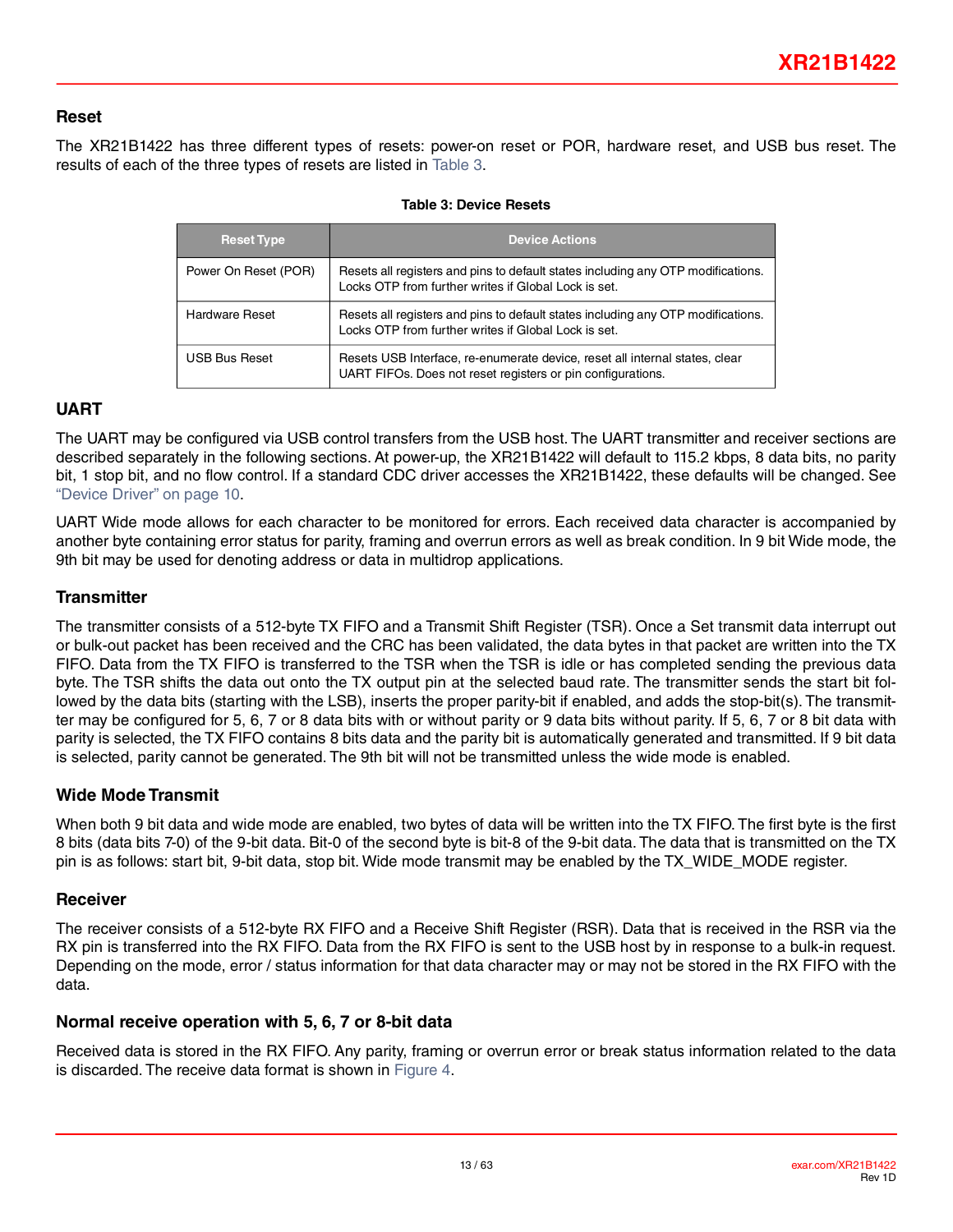<span id="page-13-0"></span>

| 7, 8, or 9 bit data                                                   |  |
|-----------------------------------------------------------------------|--|
| $1^{ST}$ byte   7   6   5   4   3   2   1   0   7 = '0' in 7 bit mode |  |



#### <span id="page-13-1"></span>**Normal receive operation with 9-bit data**

The first 8 bits of data received is stored in the RX FIFO. The 9th bit as well as any parity, framing or overrun error or break status information related to the data is discarded.

#### <span id="page-13-3"></span>**Wide mode receive operation with 5, 6, 7 or 8-bit data**

Two bytes of data are loaded into the RX FIFO for each byte of data received. The first byte is the received data. The second byte consists of the error bits and break status. Wide mode receive may be enabled by the RX\_WIDE\_MODE register. Wide mode receive data format is shown in [Figure](#page-13-2) 5.

| 5, 6, 7 or 8 bit mode                                                                  |                                                                                                                     |
|----------------------------------------------------------------------------------------|---------------------------------------------------------------------------------------------------------------------|
| $1ST$ byte<br>2<br>5<br>3<br>4<br>h<br>U                                               | 5, 6, and $7 = 0'$ in 5, 6, or 7 bit mode                                                                           |
| $2^{ND}$ byte<br>B<br>P<br>F<br>$\mathsf{x}$<br>$\mathsf{I} \mathsf{X}$<br>x<br>x<br>0 | $P =$ Parity Error (='0' if not enabled)<br>$B = B$ reak<br>$F =$ Framing Error<br>$O =$ Overrun Error<br>$X = '0'$ |
| 9 bit mode                                                                             |                                                                                                                     |
| 5<br>3<br>2<br>$1ST$ byte<br>6<br>4<br>$\Omega$                                        |                                                                                                                     |
| 8<br>$2ND$ byte<br>F<br>B<br>x   x   O<br>X<br>x                                       | $B = B$ reak<br>$F =$ Framing Error<br>$O =$ Overrun Error<br>$X = '0'$                                             |

**Figure 5: Wide Mode Receive Data Format**

#### <span id="page-13-4"></span><span id="page-13-2"></span>**Wide mode receive operation with 9-bit data**

In 9 bit wide mode, the Parity bit is replaced by the 9th data bit. The framing and overrun errors and break condition remain as shown in [Figure 5.](#page-13-0)

Error flags are also available from the ERROR\_STATUS register and the interrupt packet, however these flags are historical flags indicating that an error has occurred since the previous request.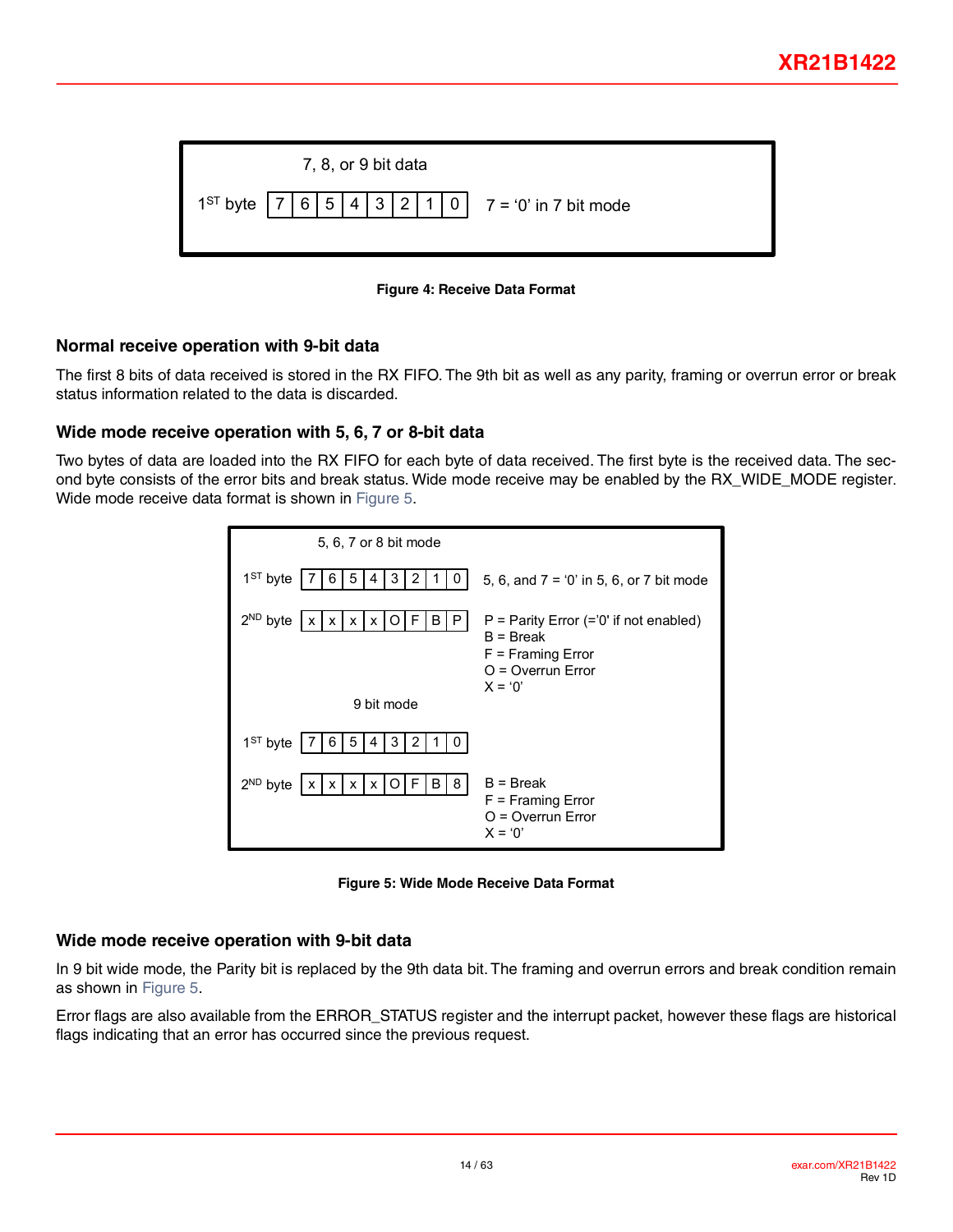#### <span id="page-14-3"></span><span id="page-14-0"></span>**RX FIFO Low Latency**

In normal operation all bulk-in transfers will be of maxPacketSize (64) bytes to improve throughput and to minimize host processing. When there are 64 bytes of data in the RX FIFO, the XR21B1422 will acknowledge a bulk-in request from the host and transfer the data packet. If there are less than 64 bytes in the RX FIFO, the XR21B1422 may respond to the bulk-in request with a NAK indicating that data is not ready to transfer at that time. However, if there are less than 64 bytes in the RX FIFO and no data has been received for more than 3 character times, the XR21B1422 will acknowledge the bulk-in request and transfer any data in the RX FIFO to the USB host.

In some cases, especially when the baud rate is low, this behavior may increase latency unacceptably. The XR21B1422 has a low latency register bit that will enable the XR21B1422 to immediately transfer any received data in the RX FIFO to the USB host without waiting for 3 character times. The custom driver may be used to automatically set the RX\_FI-FO\_LOW\_LATENCY register to enable low latency mode, or the user may manually set it. With the CDC-ACM driver, the low latency mode is automatically set whenever the baud rate is set to a value of less than 40960 bps using the CDC\_AC-M\_IF\_SET\_LINE\_CODING command.

#### **GPIO**

Each UART has 10 GPIO pins in addition to the TX and RX pins. Each GPIO pin may also be configured for one or more special functions. All GPIO pins as well as USB\_STAT1 and USB\_STAT2 may be configured for a variety of pin type options using the GPIO\_MODE register or by writing the OTP using XR\_SET\_OTP. All enabled pull-up and pull-down resistors are maintained during the USB suspend state. Pin configurations set using XR SET OTP are enabled following the next power-up reset and are permanent. During USB bus reset, resistors are disabled and are re-enabled after bus reset is deasserted. Pin configurations set using the GPIO MODE register will be lost after POR or USB bus reset.

#### <span id="page-14-2"></span>**Programmable Output Clock**

The GPIO6/CLK pin may be enabled as a clock output using the GPIO MODE register. The OUTCLK register can be used to program the output frequency of the clock from 24 MHz down to approximately 47 KHz. The duty cycle can also be programmed from 50/50 to a single low or high going pulse. The default values of zero for both DIV\_HI and DIV\_LO in the OUTCLK register will result in a frequency of 24 MHz. For any non-zero values for DIV\_HI and DIV\_LO, the clock frequency is determined by the formula:

FREQ = 24 MHz / (DIV HI + DIV LO). The duty cycle is determined by the ratio of DIV HI to DIV LO.

#### **Flow Control**

The XR21B1422 is able to perform both hardware and software flow control. Both hardware and software flow control modes are configured via the GPIO MODE and FLOW CONTROL registers. In both modes, flow control is asserted when the bytes in the RX FIFO reach the watermark set in the RX\_THRESHOLD register.

Hardware flow control can either be RTS/CTS or DTR/DSR controlled. Note that although the default pin configuration for GPIO5/RTS#/RS485 and GPIO4/CTS# are for RTS output and CTS input respectively, the hardware RTS/CTS flow control mode must be set in the FLOW\_CONTROL register in order to utilize the flow control functionality.

#### <span id="page-14-1"></span>**Automatic RTS/CTS Hardware Flow Control**

Automatic RTS flow control is used to prevent data overrun errors in the local RX FIFO using the RTS signal to the remote UART. The RTS signal will be asserted (low) when there are less than 450 bytes in the receive FIFO. When the RX FIFO reaches the 450 byte threshold, the RTS pin will be de-asserted. The CTS# input is monitored by the remote UART to suspend/restart the local transmitter. Refer to [Figure](#page-15-2) 6. Conversely, when the remote UART reaches its receive FIFO threshold, its RTS will be de-asserted, and the B1422 CTS input will cause the device to suspend data transmission.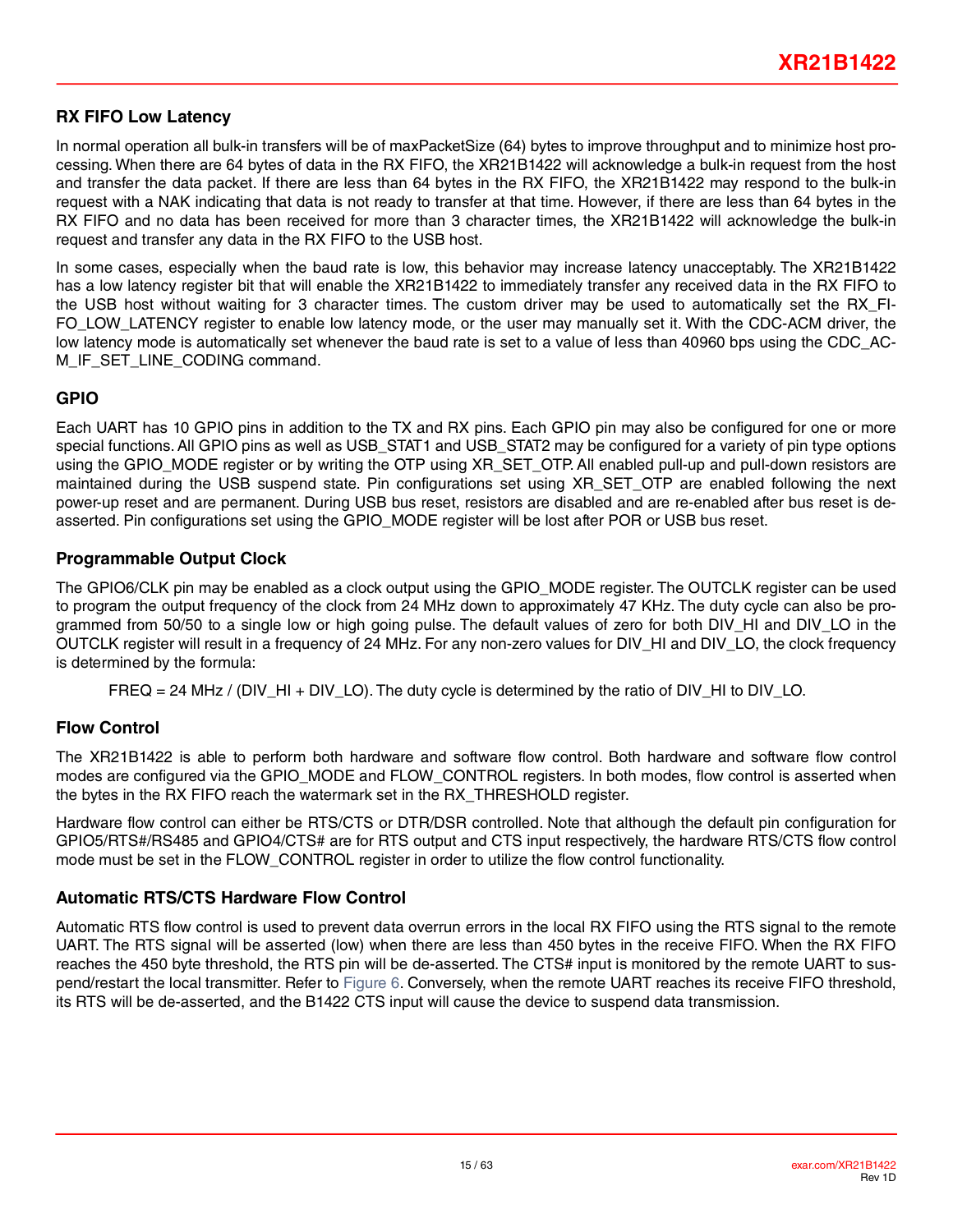<span id="page-15-0"></span>

**Figure 6: Auto RTS and CTS Flow Control Operation**

#### <span id="page-15-2"></span><span id="page-15-1"></span>**Automatic DTR/DSR Hardware Flow Control**

Auto DTR/DSR hardware flow control behaves the same as the Auto RTS/CTS hardware flow control described above except that it uses the DTR# and DSR# signals. GPIO2 and GPIO3 become DSR# and DTR#, respectively, when the GPI-O\_MODE register is configured for DTR/DSR hardware flow control.

#### **Automatic XON/XOFF Software Flow Control**

When software flow control is enabled, the XR21B1422 compares the receive data characters with the programmed XON or XOFF characters. If the received character matches the programmed XOFF character, the XR21B1422 will halt transmission as soon as the current character has completed transmission. Data transmission is resumed when a received character matches the XON character.

In the receive data direction, the XOFF character will be sent when there are 450 bytes in the receive FIFO. When there are again less than 450 bytes in the RX FIFO, the XON character will be sent. This threshold may be changed using the RX\_- THRESHOLD register.

Software flow control is enabled / disabled by the FLOW\_CONTROL register. Additionally, the XON\_CHAR and XOFF CHAR registers may be used to configure the start (XON) and stop (XOFF) characters.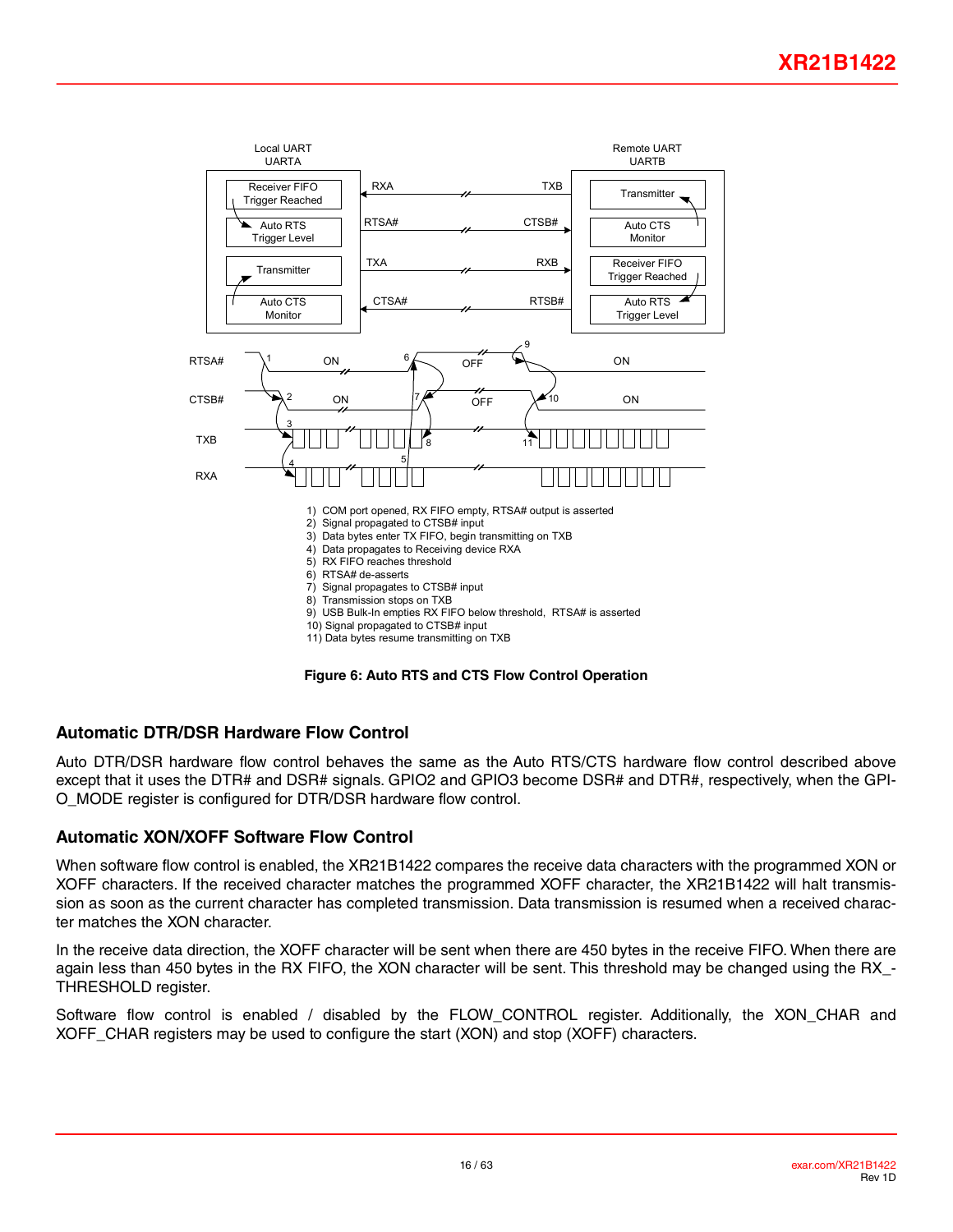#### <span id="page-16-1"></span><span id="page-16-0"></span>**Multidrop mode with address matching**

The XR21B1422 device has two address matching modes which are set by the FLOW CONTROL and GPIO\_MODE registers. These modes are intended for use in a multi-drop network application. Address matching may be used with any size data character, as well as with and without parity. An address match occurs when the last (most significant) received data bit or the parity bit, if there is one, is a '1' and the address matches the value stored in either the XON\_CHAR or XOFF CHAR register. To send an address byte use 5, 6, 7, 8 or 9 bit data with either the most significant data bit a '1' or if parity is used, set mark parity. To send data bytes, the most significant data bit must be a '0' or use space parity.

#### **Receiver**

If an address match occurs in either of the address matching modes, the address byte and all subsequent data bytes will be loaded into the RX FIFO. The UART Receiver will automatically be disabled when an address byte is received that does not match the values in the XON\_CHAR or XOFF\_CHAR characters.

#### **Transmitter**

In flow control mode 3, the UART transmitter will transmit irrespective of the RX address match. In flow control mode 4, the UART will only transmit following an RX address match.

#### **Programmable Turn-Around Delay**

By default, the selected RS-485 half-duplex enable pin (either GPIO7/RS485 or GPIO5/RTS#/RS485) will be de-asserted immediately after the stop bit of the last byte has been shifted. However, this may not be ideal for systems where the signal needs to propagate over long cables. Therefore, the de-assertion of the RS-485 half-duplex enable can be delayed from 1 to 15 bit times via the XCVR\_EN\_DELAY register to allow for the data to reach distant UARTs.

#### **UART Half-Duplex Mode**

In UART half-duplex mode, the UART will ignore any data on the RX input when the UART is transmitting data. The halfduplex mode can be configured using the FLOW\_CONTROL register.

#### **IR Mode**

The XR21B1422 supports IR mode at a maximum baud rate of 2.5 Mbaud with transmit pulses of 3/16th or 4/16th of a bit period and centered in the bit period. Receive data may be inverted to conform to some manufacturer's non-standard devices. IR mode is disabled by default but may be enabled by the IR\_MODE register.

#### **USB\_STAT Pins**

The XR21B1422 has two USB\_STAT output pins that may be used to indicate 3 different statuses in either positive or negative polarity. The SUSPEND status indicates that the XR21B1422 device has been placed into a suspended state by the USB host. This output can then be used by external circuitry, for example, to power down devices in order to meet USB requirements for suspend mode. The LOW\_POWER status is similar to the SUSPEND status, but LOW\_POWER is also asserted for high power devices (any device that consumes more than 100 mA of VBUS power from the USB host), before the device is configured during enumeration by the USB host. For low power devices (devices that consume 100 mA or less of VBUS power), SUSPEND and LOW\_POWER status outputs are functionally the same. Lastly, the BUS\_RESET output status is asserted any time the XR21B1422 device is being reset by the USB host. This status output could be used, for example, by an FPGA or other logic device to synchronize this external logic with the XR21B1422 device.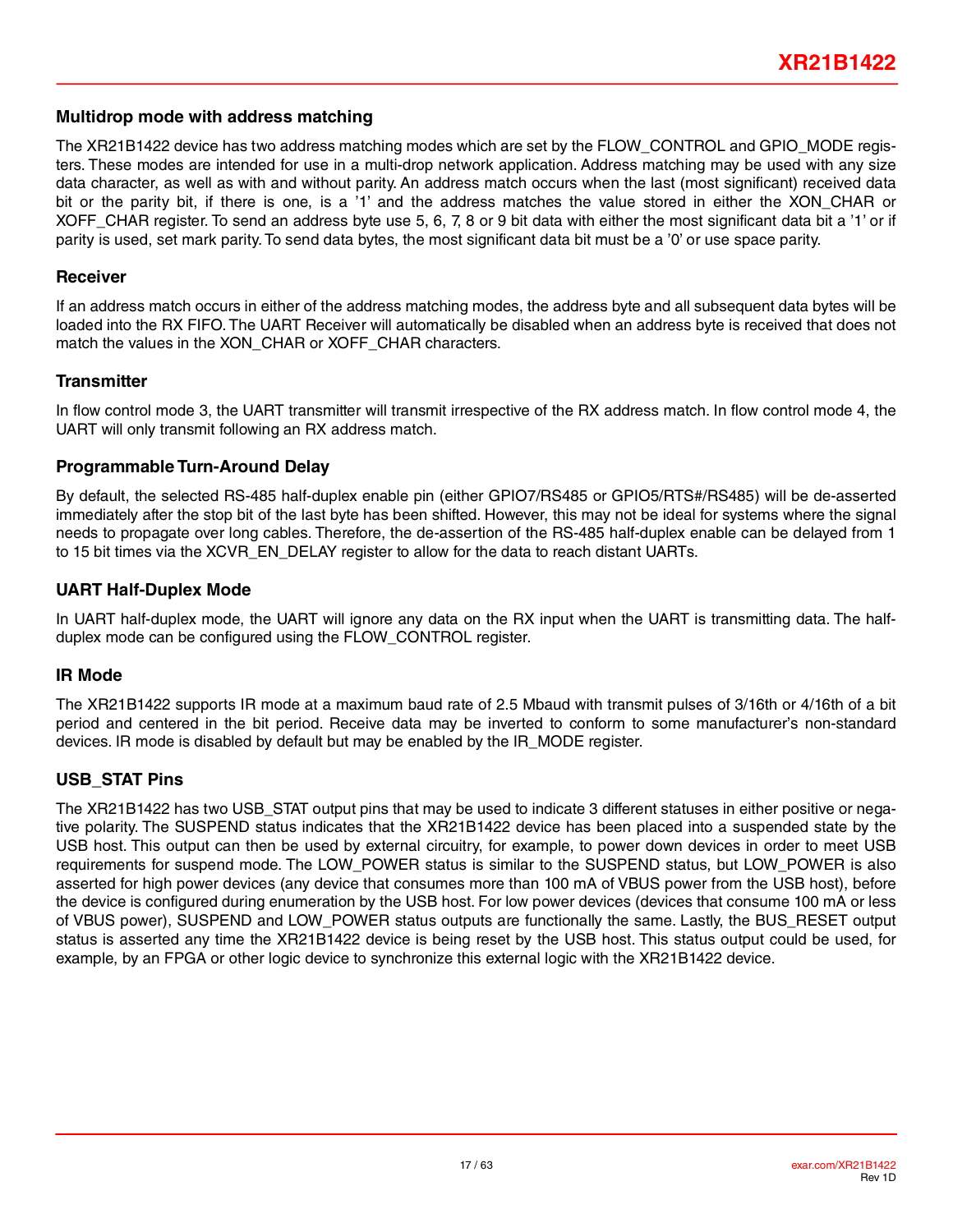#### **Suspend Mode Settings**

The USE\_SUSPEND bit controls the GPIO pins when the XR21B1422 device is suspended by the USB host. If USE\_SUS-PEND is cleared to '0', the GPIO pins retain their output states when the device is suspended. When USE\_SUSPEND is set to '1', the GPIO pin's behavior is defined by the SUSPEND\_STATE and SUSPEND\_MODE registers, with the following exceptions: GPIO0/CLK when configured as an output clock will always be driven low, i.e the clock output will stop, and GPIO1/RTS#/RS485 or GPIO3/RS485 when configured as auto. RS-485 half-duplex enable will always be de-asserted. Note that USE\_SUSPEND does not affect the UART RX and TX pins. During suspend state, RX and TX will always idle to a logic '1' state.

The SUSPEND\_STATE field will set or clear the GPIO pins and the SUSPEND\_MODE field will configure GPIO outputs as either open drain or push-pull outputs. SUSPEND\_STATE and SUSPEND\_MODE may be configured through registers or OTP. As opposed to OTP configuration, register configurations are not retained if the power is lost or the bus is reset.

#### <span id="page-17-0"></span>**TXT and RXT Pins**

The Transmit toggle and Receive toggle pins "toggle" at a rate of approximately 10 Hz whenever the UART transmit and receive pins (respectively) are active.

#### **OTP**

The OTP is an on-chip non-volatile memory, that is incrementally one-time programmable via the USB interface. Some bits are pre-programmed at the factory and caution must be taken not to program any locations except those user defined addresses given in this data sheet. Once a specific portion of the OTP is programmed, the PROG bit for that section of the OTP must be set and further changes to that section will not be allowed.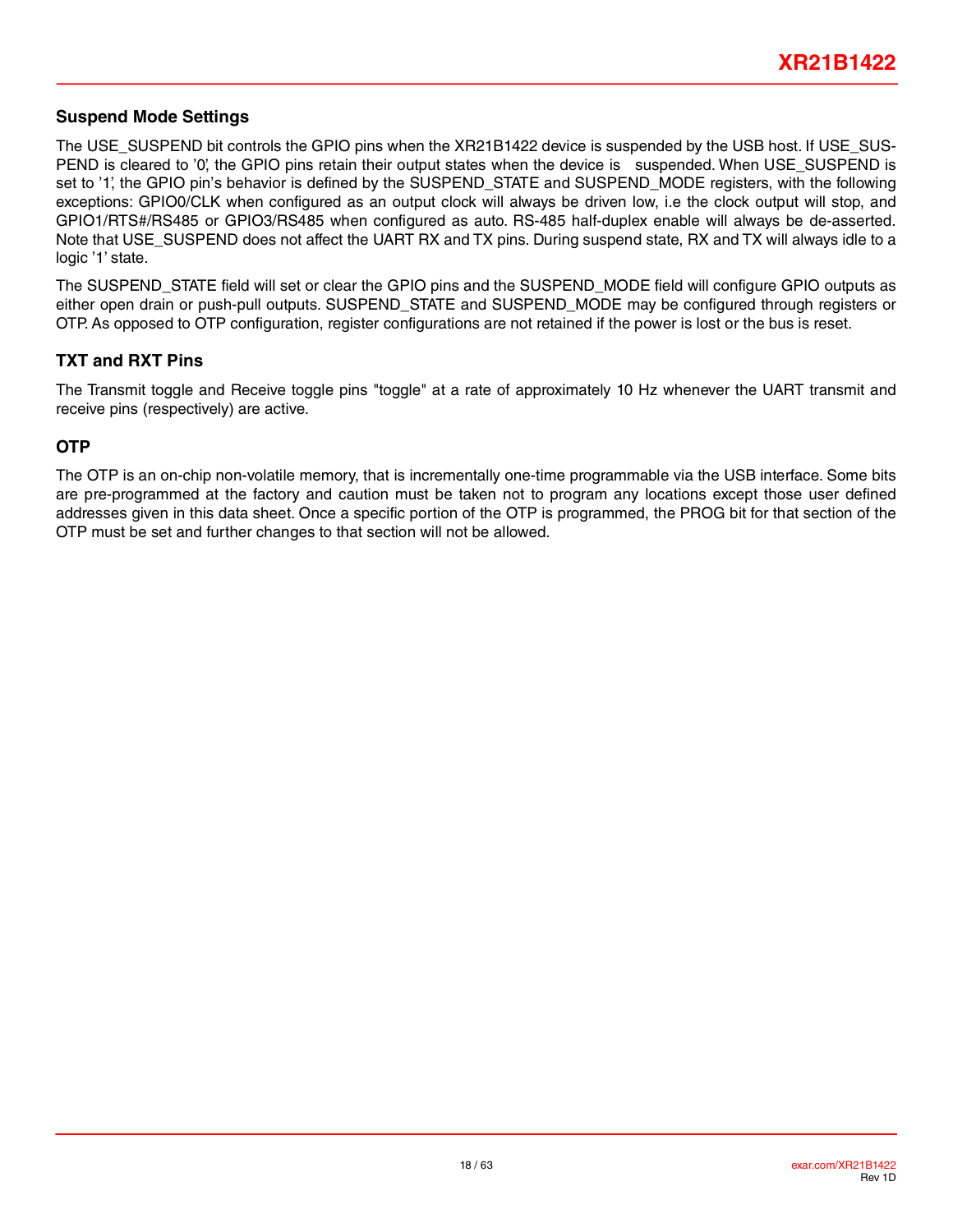### **USB Control Commands**

The following table shows all of the USB Control Commands that are supported by the XR21B1422. Commands include standard USB commands, CDC-ACM commands and MaxLinear vendor specific commands. The device internal registers are accessed using the vendor specific XR\_GET\_REG and XR\_SET\_REG, XR\_GET\_REVISION, XR\_GET\_USB\_STAT and XR\_SET\_USB\_STAT vendor specific commands.

|                                         | <b>Request</b> |                | <b>Value</b>      |                   | <b>Index</b>     |            | Length            |                   |                                                                                                    |  |
|-----------------------------------------|----------------|----------------|-------------------|-------------------|------------------|------------|-------------------|-------------------|----------------------------------------------------------------------------------------------------|--|
| <b>Name</b>                             | <b>Type</b>    | <b>Request</b> | <b>LSB</b>        | <b>MSB</b>        | <b>LSB</b>       | <b>MSB</b> | <b>LSB</b>        | <b>MSB</b>        | <b>Description</b>                                                                                 |  |
| DEV GET_STATUS                          | 0x80           | 0x0            | 0x0               | 0x0               | 0x0              | 0x0        | 0x2               | 0x0               | Device: remote wake-up $+$ self-<br>powered                                                        |  |
| IF GET_STATUS                           | 0x81           | 0x0            | 0x0               | 0x0               | 0x0              | 0x0        | 0x2               | 0x0               | Interface: zero                                                                                    |  |
| EP GET STATUS                           | 0x82           | 0x0            | 0x0               | 0x0               | 0x0,0x4,<br>0x84 | 0x0        | 0x2               | 0x0               | Endpoint: halted                                                                                   |  |
| DEV CLEAR_FEATURE                       | 0x00           | 0x1            | 0x1               | 0x0               | 0x0              | 0x0        | 0x0               | 0x0               | Device remote wake-up                                                                              |  |
| EP CLEAR_FEATURE                        | 0x02           | 0x1            | 0x0               | 0x0               | 0x0,0x4,<br>0x84 | 0x0        | 0x0               | 0x0               | Endpoint halt                                                                                      |  |
| DEV SET_FEATURE                         | 0x00           | 0x3            | 0x1               | 0x0               | 0x0              | 0x0        | 0x0               | 0x0               | Device remote wake-up                                                                              |  |
| EP SET FEATURE                          | 0x02           | 0x3            | 0x0               | 0x0               | 0x0.0x4.<br>0x84 | 0x0        | 0x0               | 0x0               | Endpoint halt                                                                                      |  |
| <b>SET ADDRESS</b>                      | 0x00           | 0x5            | addr              | 0x0               | 0x0              | 0x0        | 0x0               | 0x0               | addr = 1 to 127                                                                                    |  |
| <b>GET_DESCRIPTOR</b>                   | 0x80           | 0x6            | 0x0               | 0x1               | 0x0              | 0x0        | len<br><b>MSB</b> | len<br><b>MSB</b> | Device descriptor                                                                                  |  |
| <b>GET DESCRIPTOR</b>                   | 0x80           | 0x6            | 0x0               | 0x2               | LangID           | LangID     | len<br><b>MSB</b> | len<br><b>MSB</b> | Configuration descriptor                                                                           |  |
| <b>GET DESCRIPTOR</b>                   | 0x80           | 0x6            | 0x0               | 0x3               | 0x0              | 0x0        | len<br><b>MSB</b> | len<br><b>MSB</b> | String descriptor                                                                                  |  |
| GET_CONFIGURATION                       | 0x80           | 0x8            | 0x0               | 0x0               | 0x0              | 0x0        | 0x1               | 0x0               |                                                                                                    |  |
| <b>SET CONFIGURATION</b>                | 0x00           | 0x9            | n                 | 0x0               | 0x0              | 0x0        | 0x0               | 0x0               | $n = 0, 1$                                                                                         |  |
| <b>GET_INTERFACE</b>                    | 0x81           | 0x10           | 0x0               | 0x0               | 0x0              | 0x0        | 0x1               | 0x0               |                                                                                                    |  |
| CDC_ACM_IF<br>SET_LINE_CODING           | 0x21           | 0x20           | 0x0               | 0x0               | Chan #           | 0x0        | 0x7               | 0x0               | Set the UART baud rate, parity,<br>stop bits, etc. Channel #0, 2 for<br>channel A, B respectively. |  |
| CDC ACM IF<br>GET_LINE_CODING           | 0xA1           | 0x21           | 0x0               | 0x0               | Chan $#$         | 0x0        | 0x7               | 0x0               | Get the UART baud rate, parity,<br>stop bits, etc. Channel #0, 2 for<br>channel A, B respectively. |  |
| CDC_ACM_IF<br>SET_CONTROL<br>LINE_STATE | 0x21           | 0x22           | 0x0               | 0x0               | Chan #           | 0x0        | 0x7               | 0x0               | Set/Clear DTR in CDC-ACM<br>mode. Channel #0, 2 for chan-<br>nel A, B respectively.                |  |
| CDC_ACM_IF<br>SEND_BREAK                | 0x21           | 0x23           | val<br><b>LSB</b> | val<br><b>MSB</b> | Chan #           | 0x0        | 0x0               | 0x0               | Send a break for the specified<br>duration. Channel #0, 2 for<br>channel A, B respectively.        |  |

#### **Table 4: Supported USB Control Commands**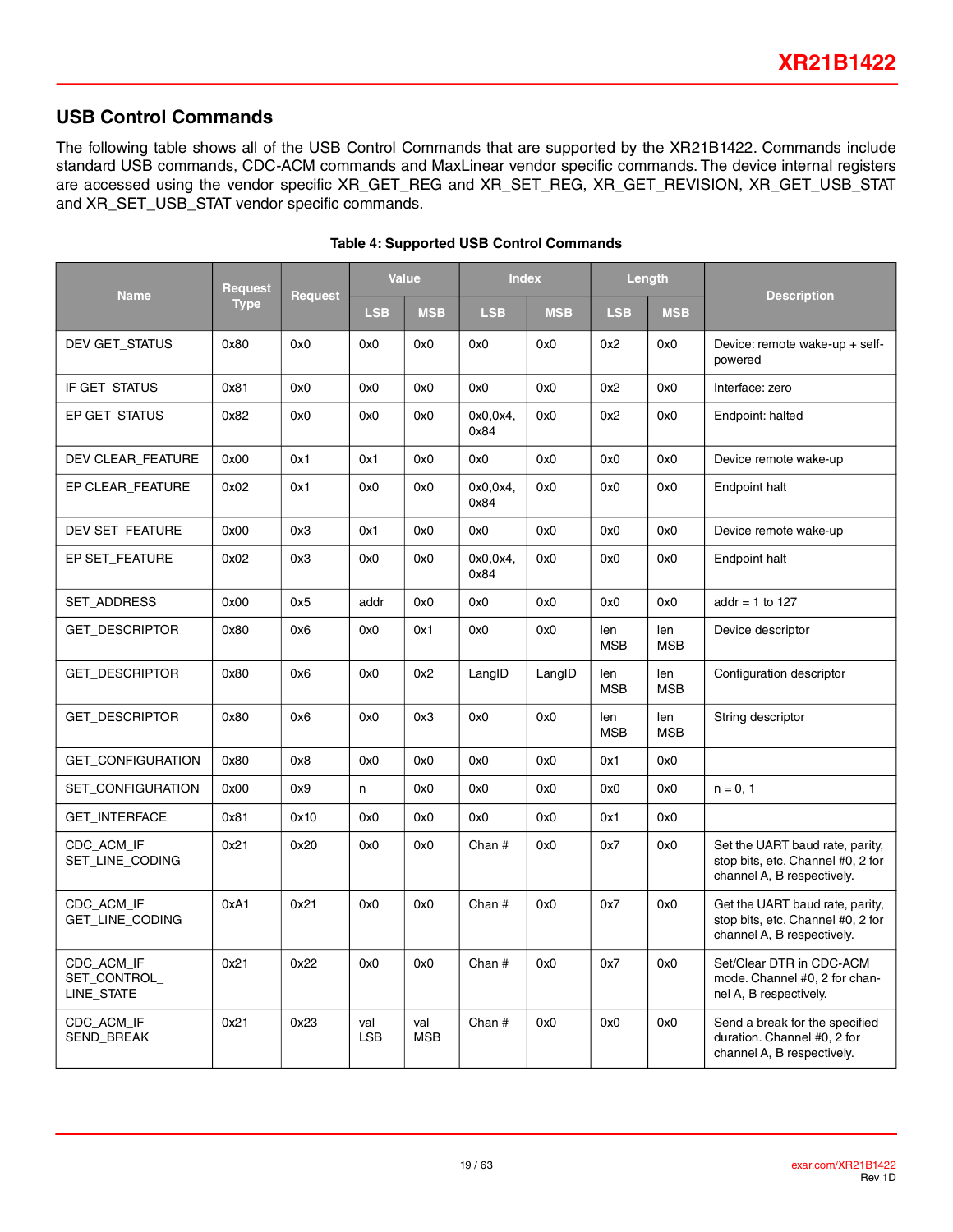| <b>Name</b>                    | <b>Request</b> |                | <b>Value</b>                 |                              | <b>Index</b>  |            | Length     |            |                                                                                     |  |
|--------------------------------|----------------|----------------|------------------------------|------------------------------|---------------|------------|------------|------------|-------------------------------------------------------------------------------------|--|
|                                | <b>Type</b>    | <b>Request</b> | <b>LSB</b>                   | <b>MSB</b>                   | <b>LSB</b>    | <b>MSB</b> | <b>LSB</b> | <b>MSB</b> | <b>Description</b>                                                                  |  |
| XR_GET_CHIP_ID                 | 0xC0           | 0xFF           | 0x0                          | 0x0                          | 0x0           | 0x0        | 0x6        | 0x0        | Get MaxLinear VID (2 bytes),<br>PID (2 bytes) and bcdDevice (2<br>bytes)            |  |
| XR_SET_REG<br>See Table 5      | 0x41           | 0x0            | write-<br>data<br><b>LSB</b> | write-<br>data<br><b>MSB</b> | write<br>addr | Chan #     | 0x0        | 0x0        | Vendor specific register access.<br>Channel #0, 2 for channel A, B<br>respectively. |  |
| XR_GET_REG<br>See Table 5      | 0xC1           | 0x0            | 0x0                          | 0x0                          | read<br>addr  | Chan $#$   | 0x2        | 0x0        | Vendor specific register access.<br>Channel #0, 2 for channel A, B<br>respectively. |  |
| XR_GET_REVISION<br>See Table 5 | 0xC0           | 0x0            | 0x0                          | 0x0                          | 0x60          | 0x02       | 0x2        | 0x0        | Vendor specific register access.                                                    |  |
| XR_GET_USB_STAT<br>See Table 5 | 0x40           | 0x0            | write-<br>data<br><b>LSB</b> | write-<br>data<br><b>MSB</b> | 0x62          | 0x02       | 0x0        | 0x0        | Vendor specific register access.                                                    |  |
| XR_SET_USB_STAT<br>See Table 5 | 0xC0           | 0x0            | 0x0                          | 0x0                          | 0x62          | 0x02       | 0x2        | 0x0        | Vendor specific register access.                                                    |  |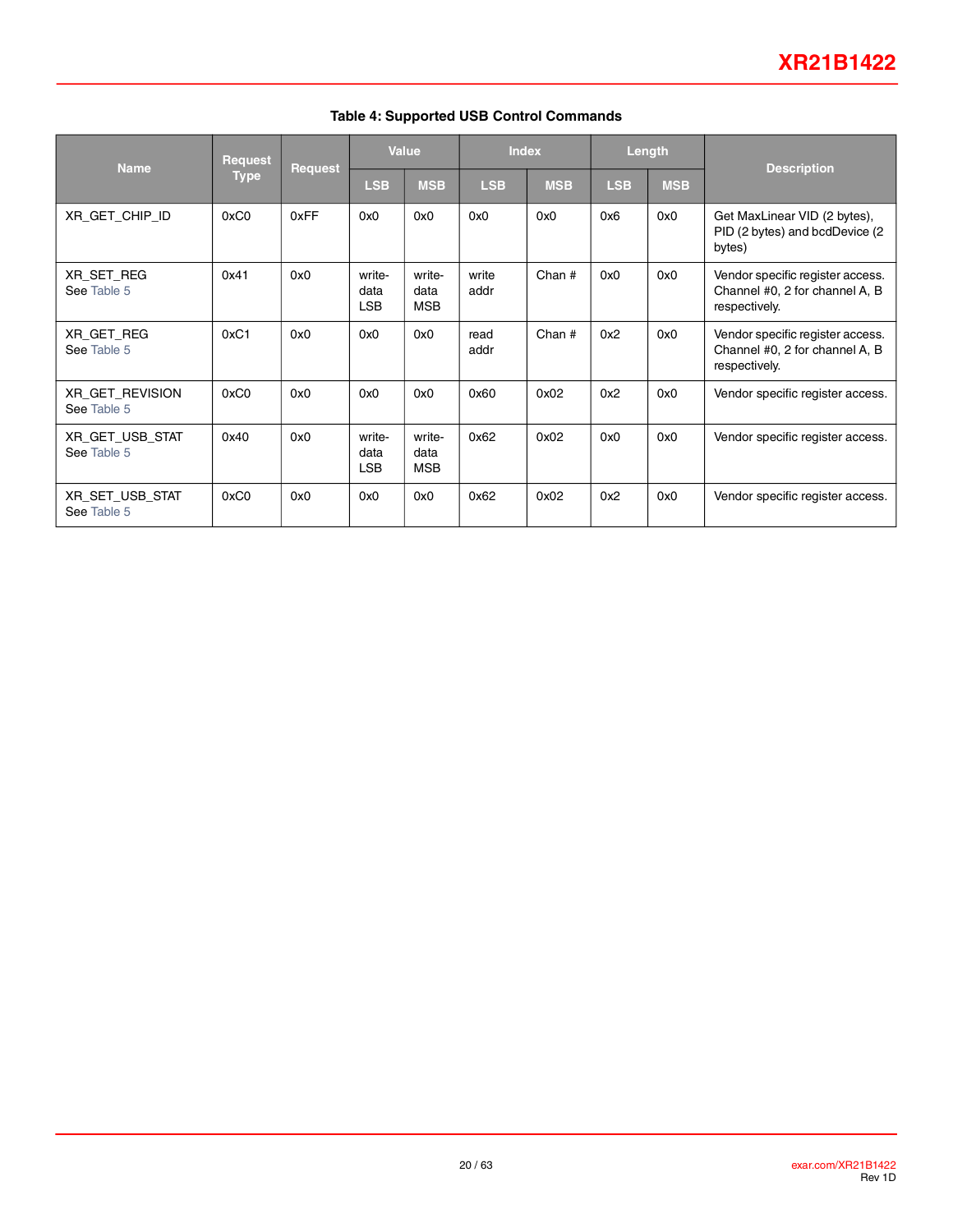### <span id="page-20-0"></span>**Register Set Description**

The internal register set of the XR21B1422 controls the UART channel functionality, basic functionality of the FIFOs, OTP controls, as well as registers associated with the processing of driver commands. All registers are accessible via the USB interface using the XR\_SET\_REG and XR\_GET\_REG USB commands, except for the REVISION\_ID and USB\_STAT registers which are accessible with the XR\_GET\_REVISION and XR\_GET/SET\_USB\_STAT commands respectively. Note that the UART\_ENABLE register should be used to disable the UART prior to any register write and re-enable the UART following any single or sequence of register writes except for the GPIO\_SET, GPIO\_CLEAR, TX\_BREAK and ERROR\_STATUS registers.

<span id="page-20-1"></span>All registers are 16 bits wide. The upper byte of single byte registers as well as bit locations with field label of '0' in [Table](#page-20-1) 5 are reserved. All reserved bits must be written as zeroes when modifying register contents.

| <b>Address</b> | <b>Register Name</b> | Bit 7<br>(15)                 | Bit 6<br>(14)       | Bit 5<br>(13)                | Bit 4<br>(12)                                    | Bit 3<br>(11)         | Bit 2<br>(10)            | Bit 1<br>(9)                   | Bit <sub>0</sub><br>(8) |  |  |  |
|----------------|----------------------|-------------------------------|---------------------|------------------------------|--------------------------------------------------|-----------------------|--------------------------|--------------------------------|-------------------------|--|--|--|
| 0x000          | UART_ENABLE          | 0                             | $\mathsf{O}\xspace$ | 0                            | 0                                                | $\mathbf 0$           | $\mathbf 0$              | RX                             | TX                      |  |  |  |
| 0x006          | FLOW CONTROL         | 0                             | 0                   | 0                            | 0                                                | Half-<br>Duplex       | Flow Control Mode Select |                                |                         |  |  |  |
| 0x007          | XON_CHAR             |                               |                     |                              | VALUE                                            |                       |                          |                                |                         |  |  |  |
| 0x008          | XOFF_CHAR            |                               |                     |                              |                                                  | <b>VALUE</b>          |                          |                                |                         |  |  |  |
| 0x009          | ERROR_STATUS         | <b>Break</b><br><b>Status</b> | Overrun<br>Error    | Parity<br>Error              | Framing<br>Error                                 | <b>Break</b><br>Error | $\mathbf 0$              | $\mathbf 0$                    | 0                       |  |  |  |
| 0x00A          | TX_BREAK[15:8]       |                               |                     |                              | VALUE (MSB)                                      |                       |                          |                                |                         |  |  |  |
|                | TX_BREAK[7:0]        | VALUE (LSB)                   |                     |                              |                                                  |                       |                          |                                |                         |  |  |  |
| 0x00B          | XCVR_EN_DELAY        | $\mathbf 0$                   | $\mathbf 0$         | $\mathbf 0$                  | 0                                                |                       |                          | Delay                          |                         |  |  |  |
|                | GPIO_MODE[15:8]      | $\mathbf 0$                   | 0                   | 0                            | 0                                                |                       |                          | RXT_EN                         | TXT_EN                  |  |  |  |
| 0x00C          | GPIO_MODE[7:0]       | CLK_EN<br><b>RS485_SEL</b>    |                     | <b>XCVR</b><br>Enable<br>Pin | <b>XCVR</b><br>Enable<br>Mode Select<br>Polarity |                       |                          |                                |                         |  |  |  |
| 0x00D          | GPIO_DIRECTION[15:8] | $\mathbf 0$                   | 0                   | $\mathbf 0$                  | 0                                                | $\mathbf 0$           | $\mathbf 0$              | GPIO <sub>9</sub>              | GPIO <sub>8</sub>       |  |  |  |
|                | GPIO_DIRECTION[7:0]  | GPIO7                         | GPIO6               | GPIO <sub>5</sub>            | GPIO4                                            | GPIO <sub>3</sub>     | GPIO <sub>2</sub>        | GPIO1                          | GPIO0                   |  |  |  |
| 0x00E          | GPIO_SET[15:8]       | 0                             | 0                   | $\mathbf 0$                  | $\mathbf 0$                                      | $\mathbf 0$           | 0                        | GPIO <sub>9</sub>              | GPIO8                   |  |  |  |
|                | GPIO_SET[7:0]        | GPIO7                         | GPIO6               | GPIO <sub>5</sub>            | GPIO4                                            | GPIO <sub>3</sub>     | GPIO <sub>2</sub>        | GPIO1                          | GPIO0                   |  |  |  |
| 0x00F          | GPIO_CLEAR[15:8]     | $\mathbf 0$                   | $\mathbf 0$         | $\mathbf 0$                  | $\mathbf 0$                                      | $\mathbf 0$           | $\mathbf 0$              | GPIO <sub>9</sub>              | GPIO8                   |  |  |  |
|                | GPIO_CLEAR[7:0]      | GPIO7                         | GPIO6               | GPIO <sub>5</sub>            | GPIO4                                            | GPIO <sub>3</sub>     | GPIO <sub>2</sub>        | GPIO1                          | GPIO0                   |  |  |  |
|                | GPIO_STATE[15:8]     | $\mathbf 0$                   | $\mathsf{O}\xspace$ | $\mathsf{O}\xspace$          | $\mathbf 0$                                      | <b>TX</b>             | RX                       | GPIO9                          | GPIO8                   |  |  |  |
| 0x010          | GPIO_STATE[7:0]      | GPIO7                         | GPIO6               | GPIO <sub>5</sub>            | GPIO4                                            | GPIO <sub>3</sub>     | GPIO <sub>2</sub>        | GPIO1                          | GPIO0                   |  |  |  |
|                | GPIO_INT_MASK[15:8]  | $\mathsf{O}\xspace$           | $\mathsf{O}\xspace$ | 0                            | $\mathbf 0$                                      | $\mathbf 0$           | <b>RX</b>                | GPIO <sub>9</sub>              | GPIO <sub>8</sub>       |  |  |  |
| 0x011          | GPIO_INT_MASK[7:0]   | GPIO7                         | GPIO6               | GPIO <sub>5</sub>            | GPIO4                                            | GPIO <sub>3</sub>     | GPIO <sub>2</sub>        | GPIO1                          | GPIO0                   |  |  |  |
| 0x012          | CUSTOMIZED_INT       | $\pmb{0}$                     | 0                   | 0                            | 0                                                | 0                     | 0                        | $INT_$<br>BREAK_<br><b>NEG</b> | EN                      |  |  |  |

#### **Table 5: XR21B1422 Register Map**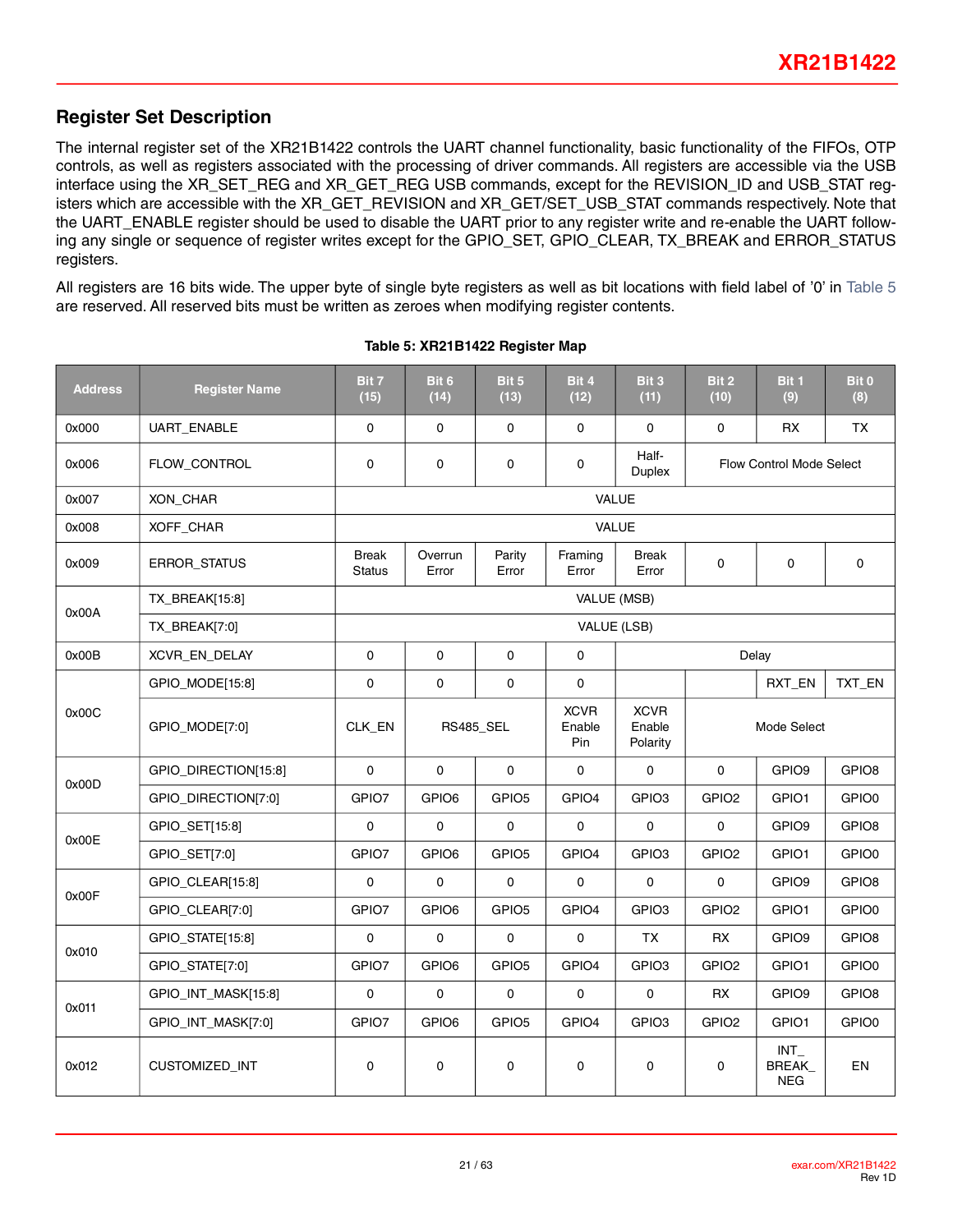#### **Table 5: XR21B1422 Register Map**

| <b>Address</b> | <b>Register Name</b>     | Bit 7<br>(15)                                      | Bit 6<br>(14)       | Bit 5<br>(13)     | Bit 4<br>(12)       | Bit 3<br>(11)     | Bit 2<br>(10)              | Bit 1<br>(9)         | Bit 0<br>(8)        |  |
|----------------|--------------------------|----------------------------------------------------|---------------------|-------------------|---------------------|-------------------|----------------------------|----------------------|---------------------|--|
|                | PIN_OPEN_DRAIN[15:8]     | 0                                                  | $\mathbf 0$         | $\mathbf 0$       | $\mathbf 0$         | <b>TX</b>         | 0                          | GPIO <sub>9</sub>    | GPIO8               |  |
| 0x013          | PIN_OPEN_DRAIN[7:0]      | GPIO7                                              | GPIO6               | GPIO <sub>5</sub> | GPIO4               | GPIO <sub>3</sub> | GPIO <sub>2</sub>          | GPIO1                | GPIO0               |  |
| 0x014          | PIN_PULLUP_EN[15:8]      | 0                                                  | $\mathbf 0$         | $\mathbf 0$       | $\mathbf 0$         | $\mathbf 0$       | <b>RX</b>                  | GPIO <sub>9</sub>    | GPIO8               |  |
|                | PIN_PULLUP_EN[7:0]       | GPIO7                                              | GPIO6               | GPIO <sub>5</sub> | GPIO4               | GPIO <sub>3</sub> | GPIO <sub>2</sub>          | GPIO1                | GPIO0               |  |
| 0x015          | PIN_PULLDOWN_EN[15:8]    | 0                                                  | $\mathbf 0$         | $\mathbf 0$       | $\mathbf 0$         | $\mathbf 0$       | <b>RX</b>                  | GPIO <sub>9</sub>    | GPIO8               |  |
|                | PIN_PULLDOWN_EN[7:0]     | GPIO7                                              | GPIO6               | GPIO <sub>5</sub> | GPIO4               | GPIO <sub>3</sub> | GPIO <sub>2</sub>          | GPIO1                | GPIO0               |  |
| 0x016          | LOOPBACK                 | 0                                                  | $\mathsf 0$         | 0                 | 0                   | 0                 | DTR<br><b>DSR</b>          | $RTS_$<br><b>CTS</b> | $TX_{-}$<br>RX      |  |
| 0x017          | IR_MODE                  | 0                                                  | $\mathsf 0$         | 0                 | 0                   | 0                 | TX<br><b>PULSE</b>         | RX<br><b>INVERT</b>  | EN                  |  |
| 0x018          | OUTCLK[15:8]             |                                                    |                     |                   |                     | DIV_HI            |                            |                      |                     |  |
|                | OUTCLK[7:0]              |                                                    |                     |                   |                     | DIV_LO            |                            |                      |                     |  |
| 0x01F          | REMOTE_WAKE              | 0                                                  | $\mathbf 0$         | $\mathbf 0$       | $\mathbf 0$         | RX_EN             | RI_EN                      | $\mathbf 0$          | $\mathbf 0$         |  |
| 0x040          | TX_FIFO_FLUSH            | 0                                                  | 0                   | 0                 | 0                   | 0                 | AUTO_<br>CLOSE             | AUTO_<br><b>OPEN</b> | <b>RESET</b>        |  |
|                | TX_FIFO_COUNT[15:8]      | 0                                                  | $\mathsf{O}\xspace$ | $\mathbf 0$       | $\mathsf{O}\xspace$ | $\mathbf 0$       | $\mathsf{o}$<br>COUNT[9:8] |                      |                     |  |
| 0x041          | TX_FIFO_COUNT[7:0]       | COUNT[7:0]                                         |                     |                   |                     |                   |                            |                      |                     |  |
| 0x042          | TX_WIDE_MODE             | 0                                                  | $\mathbf 0$         | $\mathbf 0$       | 0                   | 0                 | 0                          | $\mathsf 0$          | EN                  |  |
| 0x043          | RX_FIFO_FLUSH            | 0                                                  | $\mathsf 0$         | 0                 | 0                   | 0                 | AUTO_<br>CLOSE             | AUTO_<br><b>OPEN</b> | <b>RESET</b>        |  |
| 0x044          | RX_FIFO_COUNT[15:8]      | 0<br>0<br>0<br>0<br>COUNT[9:8]<br>0<br>$\mathsf 0$ |                     |                   |                     |                   |                            |                      |                     |  |
|                | RX_FIFO_COUNT[7:0]       | COUNT[7:0]                                         |                     |                   |                     |                   |                            |                      |                     |  |
| 0x045          | RX_WIDE_MODE             | 0                                                  | $\mathsf{O}\xspace$ | 0                 | $\mathbf 0$         | 0                 | 0                          | $\mathsf 0$          | EN                  |  |
| 0x046          | LOW_LATENCY              | 0                                                  | $\mathsf 0$         | 0                 | 0                   | 0                 | 0                          | $\mathbf 0$          | EN                  |  |
|                | RX_THRESHOLD[15:8]       | 0                                                  | 0                   | 0                 | 0                   | 0                 | 0                          |                      | COUNT[9:8]          |  |
| 0x047          | RX_THRESHOLD[7:0]        | COUNT[7:0]                                         |                     |                   |                     |                   |                            |                      |                     |  |
| 0x060          | <b>CUSTOM_DRIVER</b>     | $\mathsf 0$                                        | $\mathsf{O}\xspace$ | $\pmb{0}$         | $\mathsf{O}\xspace$ | $\pmb{0}$         | 0                          | $\mathsf 0$          | <b>ACTIVE</b>       |  |
|                | SUSPEND_STATE[15:8]      | 0                                                  | $\pmb{0}$           | <b>DSR</b>        | <b>DTR</b>          | RI                | CD                         | $\mathsf{O}\xspace$  | $\mathsf 0$         |  |
| 0x06A          | SUSPEND_STATE[7:0]       | <b>RXT</b>                                         | <b>TXT</b>          | $\pmb{0}$         | $\mathsf{O}\xspace$ | <b>RS485</b>      | <b>CTS</b>                 | <b>RTS</b>           | CLK                 |  |
| 0x06B          | SUSPEND_MODE[15:8]       | $USE_$<br>SUS-<br>PEND                             | $\mathsf 0$         | <b>DSR</b>        | <b>DTR</b>          | RI                | CD                         | $\pmb{0}$            | $\mathsf{O}\xspace$ |  |
|                | SUSPEND_MODE[7:0]        | <b>RXT</b>                                         | <b>TXT</b>          | $\mathsf 0$       | $\mathsf{O}$        | <b>RS485</b>      | <b>CTS</b>                 | <b>RTS</b>           | <b>CLK</b>          |  |
| 0x260          | REVISION_ID <sup>a</sup> |                                                    |                     |                   |                     | VALUE             |                            |                      |                     |  |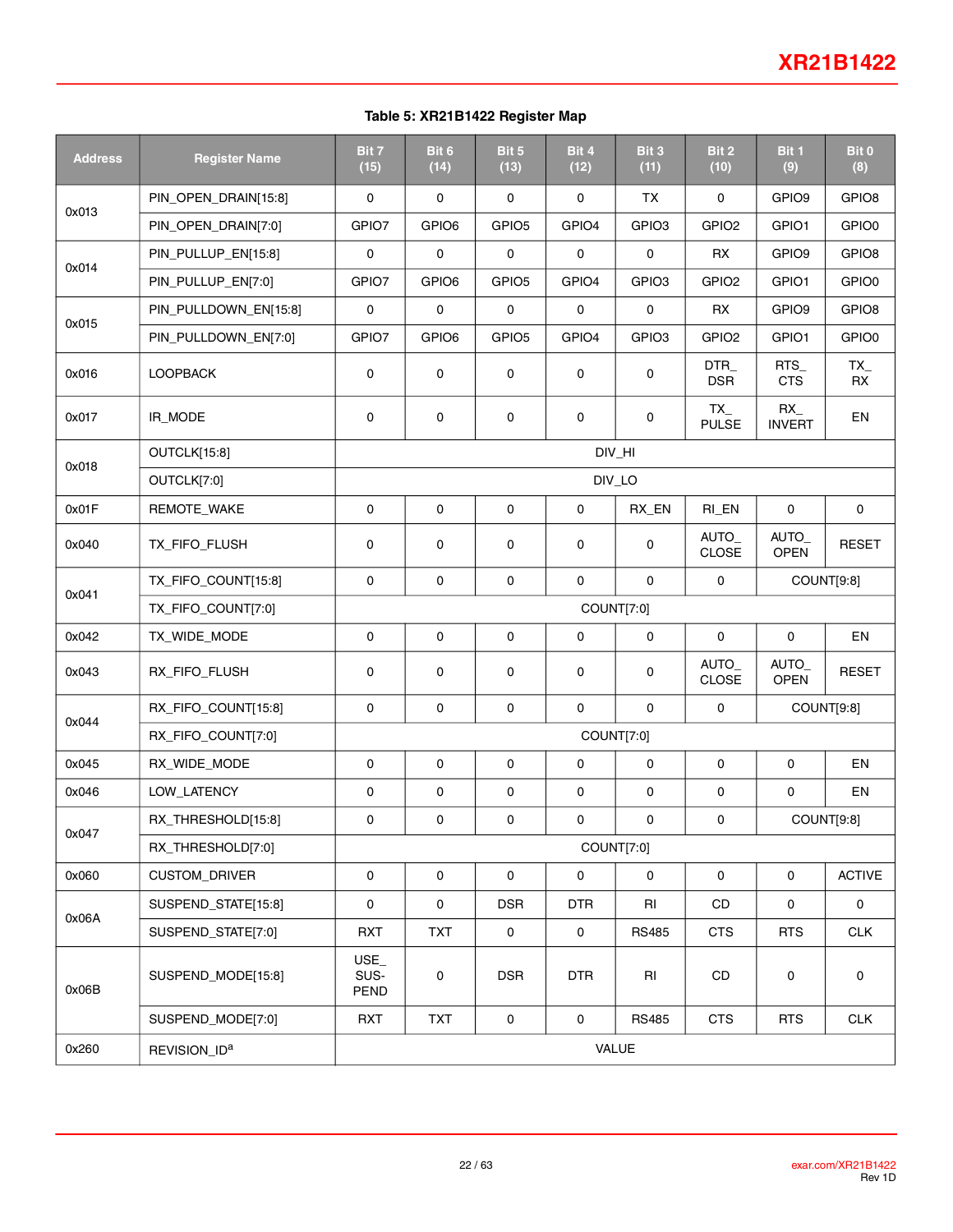#### **Table 5: XR21B1422 Register Map**

| <b>Address</b> | <b>Register Name</b>          | Bit 7<br>(15) | Bit 6<br>(14) | Bit 5<br>(13)      | Bit 4<br>(12)    | Bit 3<br>(11) | Bit 2<br>(10) | Bit 1<br>(9)      | <b>Bit 0</b><br>(8) |
|----------------|-------------------------------|---------------|---------------|--------------------|------------------|---------------|---------------|-------------------|---------------------|
| 0x262          | USB_STATUS[15:8] <sup>b</sup> |               |               | STATE <sub>2</sub> | SEL <sub>2</sub> |               |               | CTRL <sub>2</sub> |                     |
|                | USB_STATUS[7:0]               |               |               | STATE1             | SEL <sub>1</sub> |               |               | CTRL1             |                     |

a. The REVISION\_ID register is accessed using XR\_GET\_REVISION, i.e. not XR\_SET\_REG or XR\_GET\_REG.

b. The USB\_STATUS registers are accessed using XR\_SET\_USB\_STAT and XR\_GET\_USB\_STAT, i.e. not XR\_SET\_REG or XR\_GET\_REG.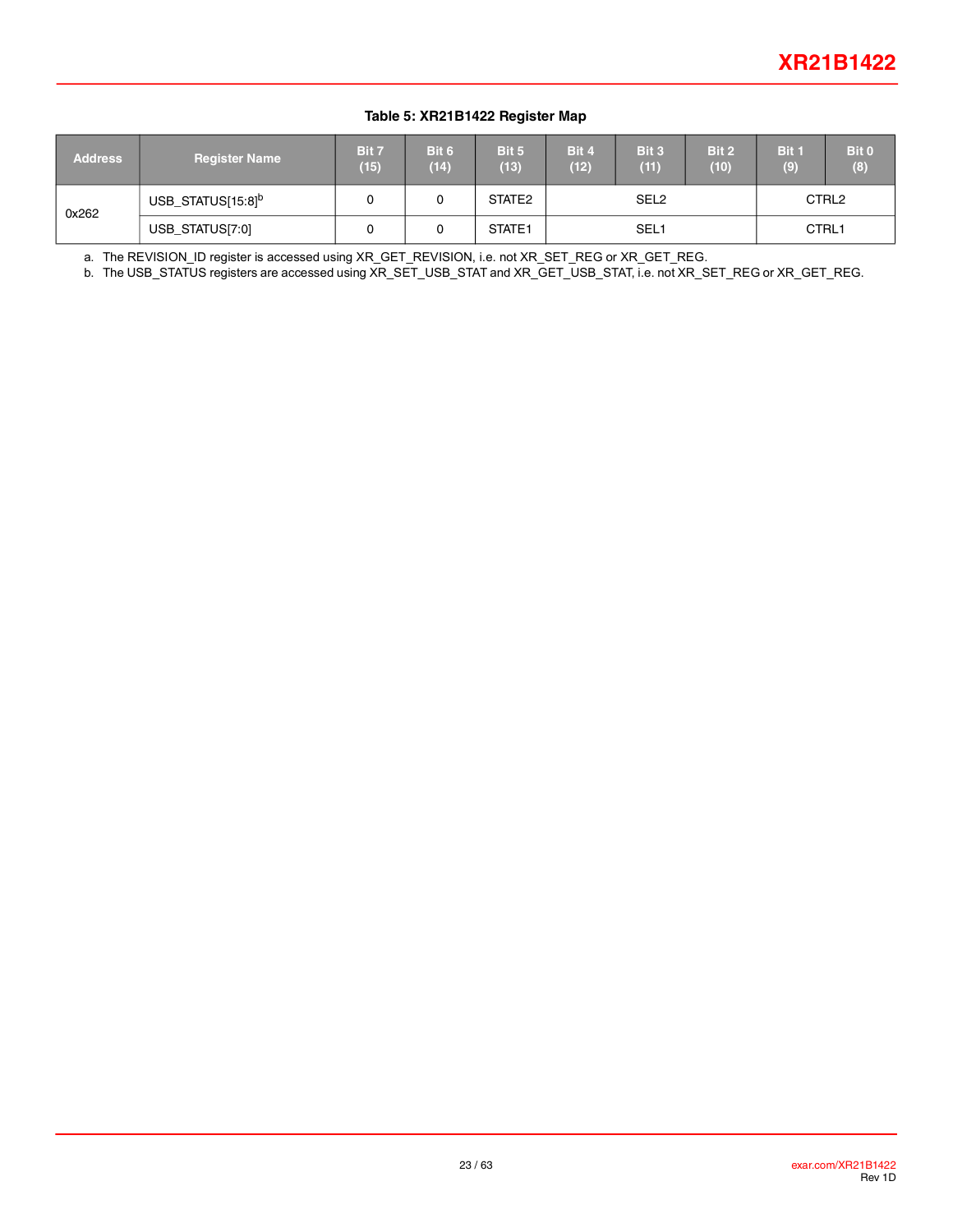### **XR21B1422 Register Descriptions**

#### **UART\_ENABLE (0x000) - Read/Write**

The UART transmitter and receiver must be disabled before writing to any other UART registers except for the GPIO\_SET, GPIO\_CLEAR, TX\_BREAK and ERROR\_STATUS registers.

| <b>Bit</b> | <b>Default</b> | <b>Description</b>                                                 |
|------------|----------------|--------------------------------------------------------------------|
| 15:2       | 0              | Reserved<br>These bits are reserved and should be written as '0'.  |
|            | 0              | <b>Enable UART RX</b><br>0: UART RX disabled<br>1: UART RX enabled |
| 0          | 0              | <b>Enable UART TX</b><br>0: UART TX disabled<br>1: UART TX enabled |

#### **FLOW\_CONTROL (0x006) - Read/Write**

This register selects the flow control mode. This register should only be written to when the UART is disabled. Writing to the FLOW CONTROL register when the UART is enabled will result in undefined behavior.

| <b>Bit</b> | <b>Default</b> | <b>Description</b>                                                                                                                                                                                                                                                                                                                                                                                                                                      |
|------------|----------------|---------------------------------------------------------------------------------------------------------------------------------------------------------------------------------------------------------------------------------------------------------------------------------------------------------------------------------------------------------------------------------------------------------------------------------------------------------|
| 15:4       | $\Omega$       | Reserved<br>These bits are reserved and should be written as '0'.                                                                                                                                                                                                                                                                                                                                                                                       |
| 3          | $\Omega$       | <b>UART Half-Duplex Mode</b><br>0: Normal (full-duplex) mode. The UART can transmit and receive data at the same time.<br>1: UART Half-Duplex Mode. In half-duplex mode, any data on the RX pin is ignored when the UART is transmitting data.                                                                                                                                                                                                          |
| 2:0        | $\Omega$       | <b>Mode</b><br>000: Mode 0. No flow control, no address matching.<br>001: Mode 1. HW flow control enabled. Auto RTS/CTS or DTR/DSR must be selected by GPIO MODE.<br>010: Mode 2. SW flow control enabled.<br>011: Mode 3. Multidrop mode - RX only after address match, TX independent. (Typically used with GPIO_MODE 3).<br>100: Mode 4. Multidrop mode - RX/TX only after address match. (Typically used with GPIO_MODE 4).<br>101 to 111: Reserved |

### **XON\_CHAR (0x007) - Read/Write**

The XON CHAR stores the 5 through 8 bit XON character that is used for Automatic Software Flow control. In 9 bit mode, only bits 7 through 0 are used, i.e. bit 8 is always a '0'. Alternately, this register holds the unicast address for multi-drop applications with address matching mode.

| <b>Bit</b> | Default | <b>Description</b>                                                |
|------------|---------|-------------------------------------------------------------------|
| 15:8       | U       | Reserved<br>These bits are reserved and should be written as '0'. |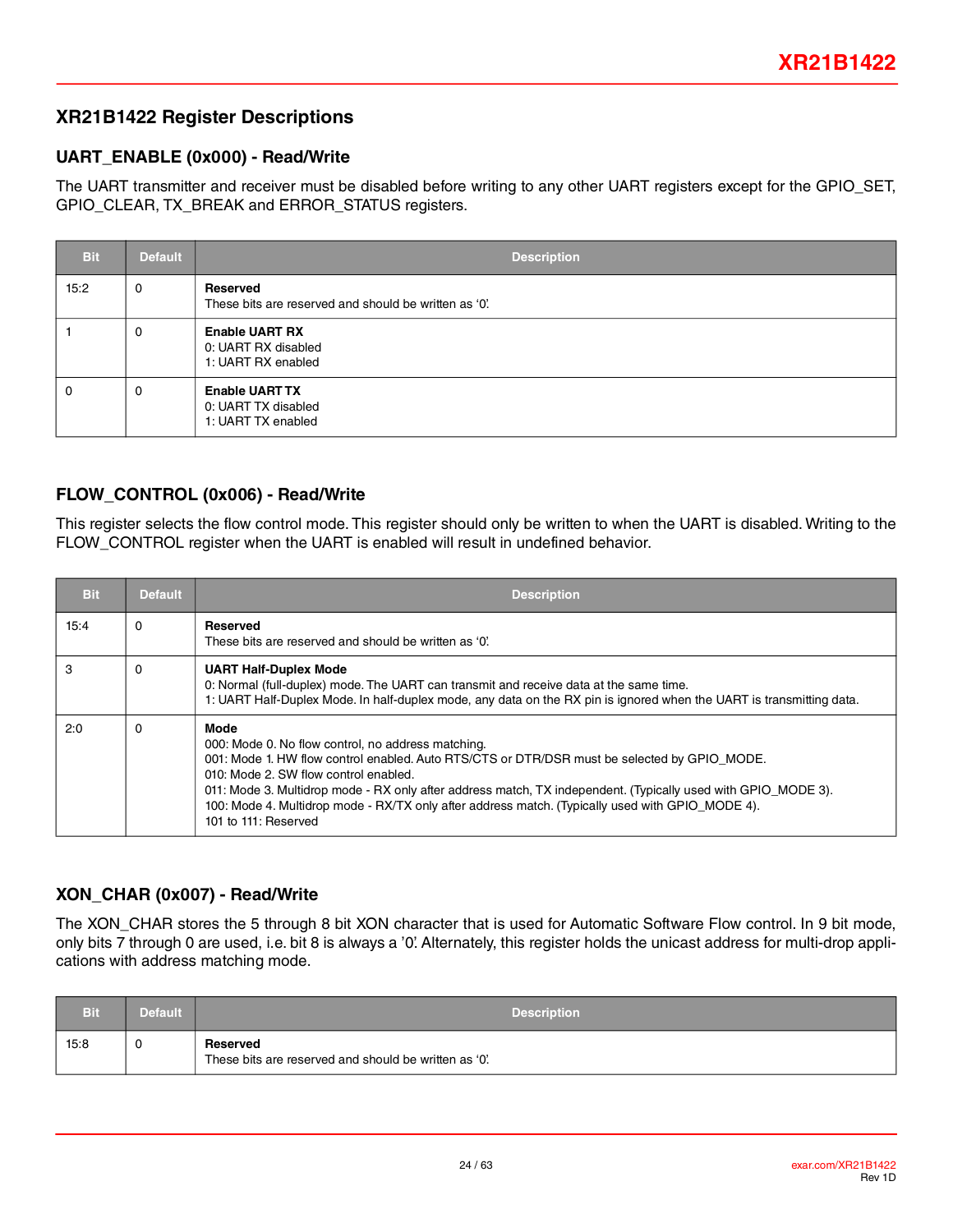| Bit | <b>Default</b> | <b>Description</b>                                                                                                                                                                                                                                 |
|-----|----------------|----------------------------------------------------------------------------------------------------------------------------------------------------------------------------------------------------------------------------------------------------|
| 7:0 | 0x11           | <b>XON Character</b><br>In Automatic Software Flow control mode, the UART will resume data transmission when the XON character has been<br>received. For behavior in the address match mode, see "Multidrop mode with address matching" on page 17 |

#### **XOFF\_CHAR (0x008) - Read/Write**

The XOFF CHAR stores the 5 through 8 bit XOFF character that is used for Automatic Software Flow control. In 9 bit mode, only bits 7 through 0 are used, i.e. bit 8 is always a '0'. Alternately, this register holds the multicast address for multi-drop applications with address matching mode.

| Bit  | <b>Default</b> | <b>Description</b>                                                                                                                                                                                                                                    |
|------|----------------|-------------------------------------------------------------------------------------------------------------------------------------------------------------------------------------------------------------------------------------------------------|
| 15:8 | 0              | Reserved<br>These bits are reserved and should be written as '0'.                                                                                                                                                                                     |
| 7:0  | 0x13           | <b>XOFF Character</b><br>In Automatic Software Flow control mode, the UART will suspend data transmission when the XOFF character has been<br>received. For behavior in the address match mode, see "Multidrop mode with address matching" on page 17 |

### **ERROR\_STATUS (0x009) - Read-Clear**

This register reports any historical framing, parity and overrun errors as well as both current and historical break status, since the last time this register was read. As such, it does not indicate which character(s) the error(s) were associated with. For diagnostic purposes, WIDE\_MODE may be enabled such that errors are directly associated with the current byte.

| <b>Bit</b>     | <b>Default</b> | <b>Description</b>                                                                                                                                                                                   |
|----------------|----------------|------------------------------------------------------------------------------------------------------------------------------------------------------------------------------------------------------|
| 15:8           | $\Omega$       | <b>Reserved</b><br>These bits are reserved and should be written as '0'.                                                                                                                             |
| $\overline{7}$ | $\Omega$       | <b>Break Status (Read-Only)</b><br>0: Break condition is not present.<br>1: Break condition is currently being detected.                                                                             |
| 6              | $\Omega$       | <b>Overrun Error</b><br>0: No overrun error.<br>1: An overrun error has been detected (clears after read). An overrun error occurs when the RX FIFO is full and another byte<br>of data is received. |
| 5              | $\Omega$       | <b>Parity Error</b><br>0: No parity error.<br>1: A parity error has been detected (clears after read).                                                                                               |
| 4              | $\Omega$       | <b>Framing Error</b><br>0: No framing error.<br>1: A framing error has been detected (clears after read). A framing error occurs when a stop bit is not present when it is<br>expected.              |
| 3              | $\Omega$       | <b>Break Error</b><br>0: No break condition.<br>1: A break condition has been detected (clears after read).                                                                                          |
| 2:0            | $\Omega$       | <b>Reserved</b><br>These bits are reserved and should be written as '0'.                                                                                                                             |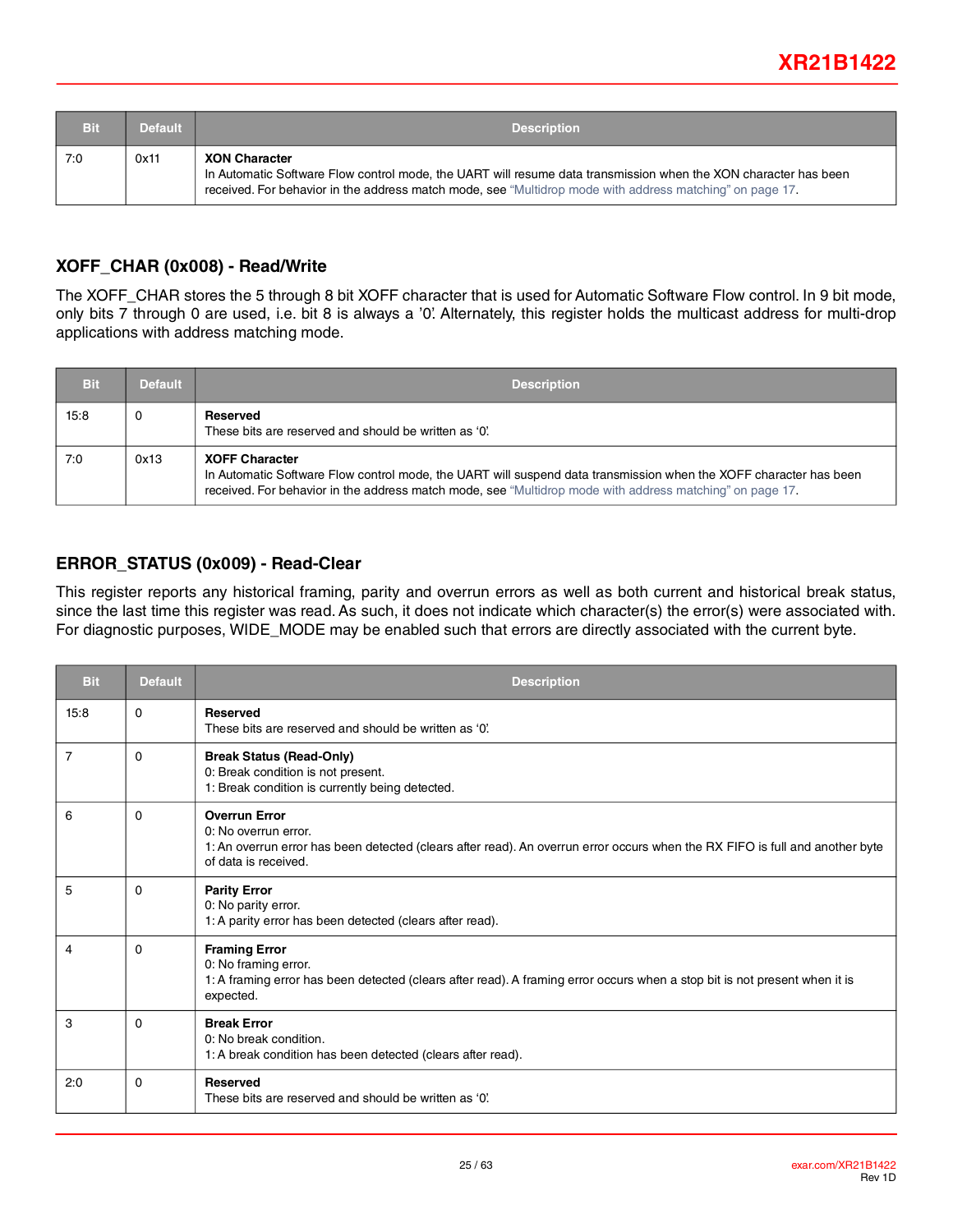### **TX\_BREAK (0x00A) - Read/Write**

This register controls UART TX break signaling.

| <b>Bit</b> | <b>Default</b> | <b>Description</b>                                                                                                                                                                                                                                                                                                                                                                                                                                                                                                                                                                                                                                                                                                                                                                                                                                                                                                                                                                                                                                                                                                                                               |
|------------|----------------|------------------------------------------------------------------------------------------------------------------------------------------------------------------------------------------------------------------------------------------------------------------------------------------------------------------------------------------------------------------------------------------------------------------------------------------------------------------------------------------------------------------------------------------------------------------------------------------------------------------------------------------------------------------------------------------------------------------------------------------------------------------------------------------------------------------------------------------------------------------------------------------------------------------------------------------------------------------------------------------------------------------------------------------------------------------------------------------------------------------------------------------------------------------|
| 15:0       | 0              | Value<br>For value TX BREAK value of N: If $N = 0x$ FFFF, the UART TX outputs a continuous break signal. If 0x0000 < N < 0xFFFF<br>(a maximum of 64,534 ms), the UART TX outputs a break signal that lasts N ms, and the register serves as a counter, count-<br>ing down to 0, decrementing by 1 every millisecond. If $N = 0x0000$ , the UART TX stops sending the break signal.<br>When the user writes to this register, any previous process is terminated, and the new command takes effect. If data is being<br>shifted out of the TX pin, the data will be completely shifted out before the break condition is generated.<br>NOTE: After this register is programmed from 0x0000 to a non-zero value, the UART TX may take up to, but no more than 1<br>ms, before sending out the break condition. In addition, after the break counter decrements to zero, the UART TX may take up<br>to, but no more than 2 UART characters, based on the current UART configuration, before stopping the break. Thus, the<br>actual break length may be slightly longer than the programmed value, by up to, but no more than (1ms + 2x UART-character-<br>length). |

### **XCVR\_EN\_DELAY (0x00B) - Read/Write**

| Bit  | <b>Default</b> | <b>Description</b>                                                                                                                                                                                                                                                                                           |  |  |  |  |
|------|----------------|--------------------------------------------------------------------------------------------------------------------------------------------------------------------------------------------------------------------------------------------------------------------------------------------------------------|--|--|--|--|
| 15:4 | 0              | Reserved<br>These bits are reserved and should be written as '0'.                                                                                                                                                                                                                                            |  |  |  |  |
| 3:0  | 0              | Turn-around delay<br>Turn-around delay controls the number of bit times (0-15) to wait before changing the direction of the RS-485 half-duplex from<br>transmit to receive when auto RS-485 half-duplex control is enabled. This allows for propagation of characters to complete<br>across lengthy mediums. |  |  |  |  |

### **GPIO\_MODE (0x00C) - Read/Write**

| <b>Bit</b> | <b>Default</b> | <b>Description</b>                                                                                                                                   |  |  |  |
|------------|----------------|------------------------------------------------------------------------------------------------------------------------------------------------------|--|--|--|
| 15:10      | 0              | Reserved<br>These bits are reserved and should be written as '0'.                                                                                    |  |  |  |
| 9          |                | <b>Receive Toggle</b><br>0: GPIO9 is used for general purpose I/O<br>1: GPIO9 is used to receive toggle output (default).                            |  |  |  |
| 8          |                | <b>Transmit Toggle</b><br>0: GPIO8 is used for general purpose I/O.<br>1: GPIO8 is used to transmit toggle output (default).                         |  |  |  |
|            | 0              | <b>Clock Enable</b><br>0: GPIO6 is used for general purpose I/O<br>1: GPIO6 is used to output a clock. See "OUTCLK (0x018) - Read/Write" on page 33. |  |  |  |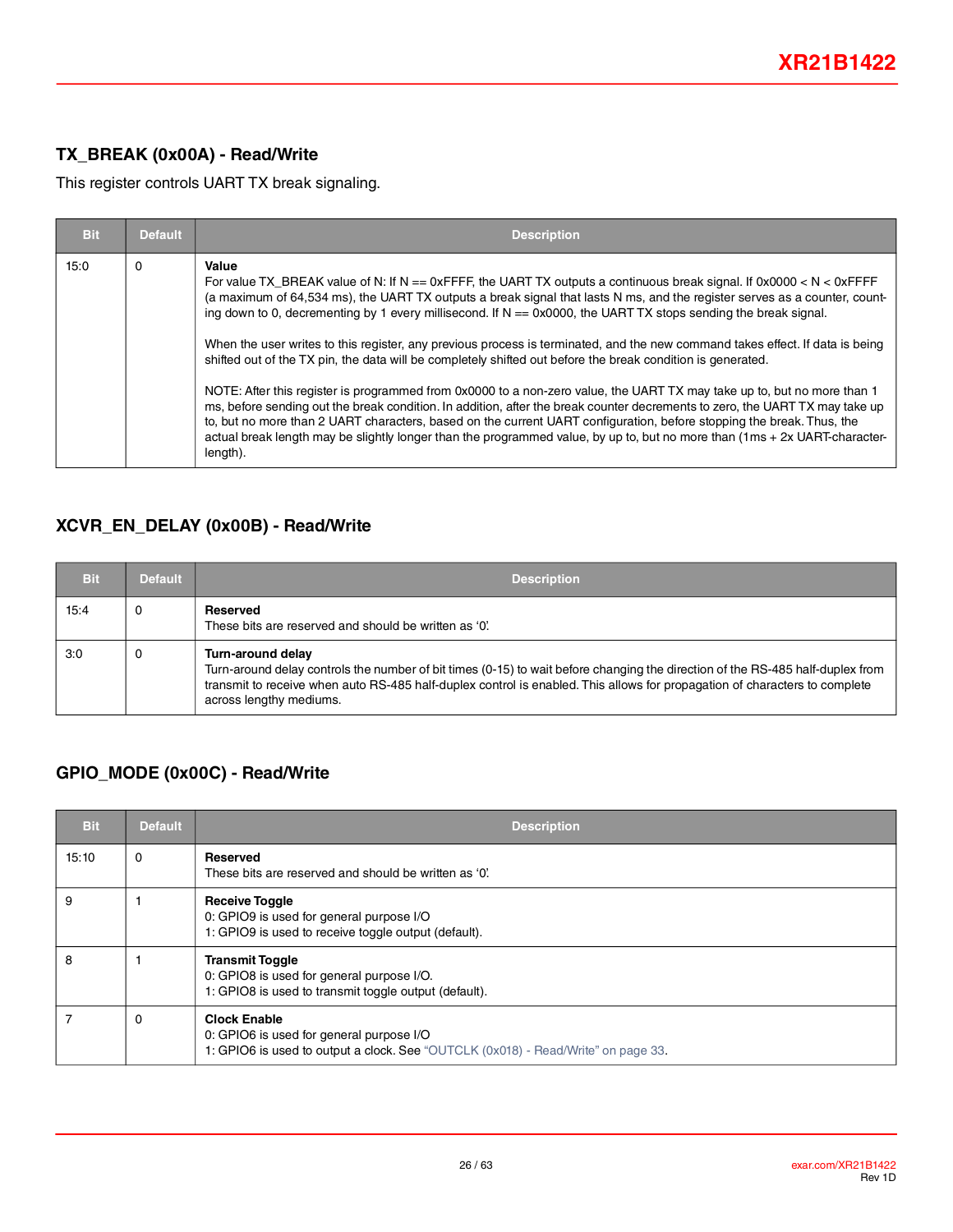| <b>Bit</b> | <b>Default</b> | <b>Description</b>                                                                                                                                                                                                                                                                                                                                                                                                                                                                                          |  |  |  |  |
|------------|----------------|-------------------------------------------------------------------------------------------------------------------------------------------------------------------------------------------------------------------------------------------------------------------------------------------------------------------------------------------------------------------------------------------------------------------------------------------------------------------------------------------------------------|--|--|--|--|
| 6:5        | $\Omega$       | Auto RS-485 Half-Duplex Select<br>00: GPIO. GPIO7/RS485 is used for general purpose I/O<br>01: RS485_EN_ACT. GPIO7/RS485 is used for auto RS-485 half-duplex enable. Asserted whenever the UART is transmitting<br>10: RS485_EN_FLOW. GPIO7/RS485 is used for auto RS-485 half-duplex enable. Asserted for the duration of the address<br>match<br>11: RESERVED. Reserved value, do not use                                                                                                                 |  |  |  |  |
| 4          | $\Omega$       | Auto RS-485 Half-Duplex Pin<br>0: GPIO5/RTS#/RS485 function is selected by GPIO_MODE[2:0]. GPIO7/RS485 function is GPIO.<br>1: GPIO7/RS485 function is selected by GPIO_MODE[6:5]. GPIO5/RTS#/RS485 function must be any function other than<br>that selected for GPIO7/RS485.                                                                                                                                                                                                                              |  |  |  |  |
| 3          | $\Omega$       | <b>Auto RS-485 Half-Duplex Polarity</b><br>0: Active low auto. RS-485 half-duplex enable<br>1: Active high auto. RS-485 half-duplex enable                                                                                                                                                                                                                                                                                                                                                                  |  |  |  |  |
| 2:0        | $\Omega$       | <b>GPIO Mode Select</b><br>000: GPIO. RTS/CTS and DTR/DSR are used for general purpose I/O.<br>001: RTS CTS. GPIO4 and GPIO5 used for Auto RTS/CTS HW Flow Control<br>010: DTR DSR. GPIO2 and GPIO3 used for Auto DTR/DSR HW Flow Control<br>011: RS485_EN_ACT. GPIO5/RTS#/RS485 pin used for auto .RS-485 half-duplex enable during Transmit<br>100: RS485_EN_FLOW. GPIO5/RTS#/RS485 pin used for auto RS-485 half-duplex enable after address match.<br>101 to 111: Reserved. Reserved value, do not use. |  |  |  |  |

#### **GPIO\_DIRECTION (0x00D) - Read/Write**

This register controls the direction of pins that are configured as GPIO. Pins that are configured for alternate functions via the GPIO\_MODE register are not controlled by this register.

| Bit   | <b>Default</b> | <b>Description</b>                                                                    |  |  |  |
|-------|----------------|---------------------------------------------------------------------------------------|--|--|--|
| 15:10 | 0              | Reserved<br>These bits are reserved and should be '0'.                                |  |  |  |
| 9:0   | 0              | <b>GPIO Direction of GPIO[9:0]</b><br>0: GPIOx is an input.<br>1: GPIOx is an output. |  |  |  |

#### **GPIO\_SET (0x00E) - Write-Only**

This register controls pins configured as GPIO outputs. Pins configured for alternate functions via the GPIO\_MODE register are not controlled by this register. Writing a '1' to a bit position in this register sets the corresponding GPIO output high. Writing a '0' to a bit has no effect. For GPIO pins configured as inputs via the GPIO\_DIRECTION register, this register has no effect.

| <b>Bit</b> | <b>Default</b> | <b>Description</b>                                                                      |  |  |
|------------|----------------|-----------------------------------------------------------------------------------------|--|--|
| 15:10      | 0              | Reserved<br>These bits are reserved and should be '0'.                                  |  |  |
| 9:0        | 0              | GPIO Set of GPIO[9:0]<br>0: No effect on GPIOx pin.<br>1: GPIOx output is set to a '1'. |  |  |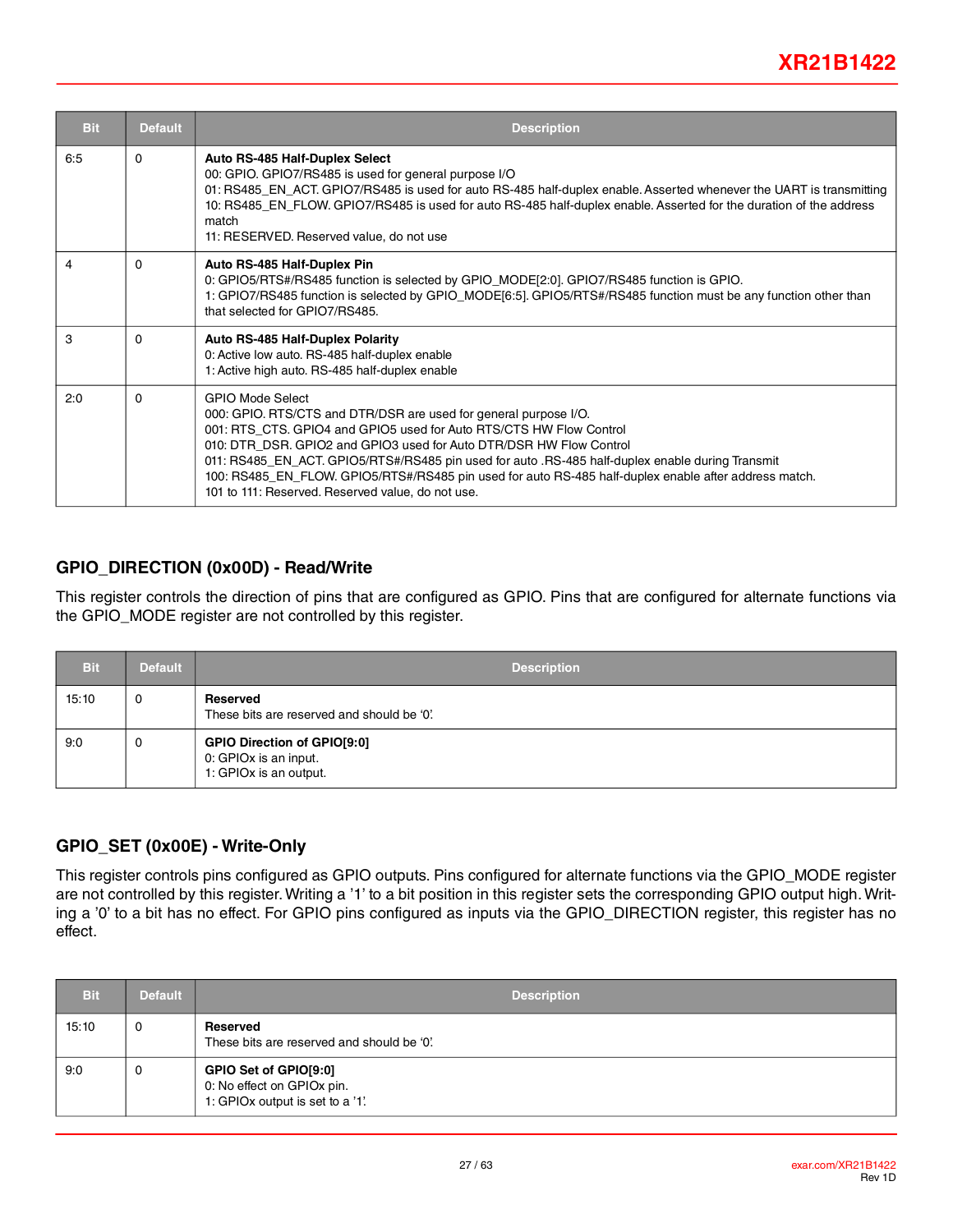### **GPIO\_CLEAR (0x00F) - Write-Only**

This register controls pins configured as GPIO outputs. Pins configured for alternate functions via the GPIO\_MODE register are not controlled by this register. Writing a '1' to a bit position in this register clears the corresponding GPIO output low. Writing a '0' to a bit has no effect. For GPIO pins configured as inputs via the GPIO\_DIRECTION register, this register has no effect.

| <b>Bit</b> | <b>Default</b> | <b>Description</b>                                                                          |  |  |  |
|------------|----------------|---------------------------------------------------------------------------------------------|--|--|--|
| 15:10      | 0              | Reserved<br>These bits are reserved and should be '0'.                                      |  |  |  |
| 9:0        | 0              | GPIO Set of GPIO[9:0]<br>0: No effect on GPIOx pin.<br>1: GPIOx output is cleared to a '0'. |  |  |  |

### **GPIO\_STATE (0x010) - Read/Write**

| Bit   | <b>Default</b> | <b>Description</b>                                                                                                                                                                                                         |  |  |  |
|-------|----------------|----------------------------------------------------------------------------------------------------------------------------------------------------------------------------------------------------------------------------|--|--|--|
| 15:10 | 0              | Reserved<br>These bits are reserved and should be '0'.                                                                                                                                                                     |  |  |  |
| 9:0   | 0              | GPIO State of GPIO[9:0]<br>Read returns state of all pins, whether GPIO or alternate function, input or output<br>0: Write clears the respective GPIO output to a '0'<br>1: Write sets the respective GPIO output to a '1' |  |  |  |

### **GPIO\_INT\_MASK (0x011) - Read/Write**

This register is used to configure whether a change in pin state causes the device to generate a USB interrupt packet. Note that the GPIO status register will still report the GPIO pin state when read, and if an interrupt packet is formed due to other interrupt trigger, the interrupt packet will contain the current state of the pin. This register applies to all inputs pins irrespective of if they are configured as GPIO or alternate functions.

| Bit   | <b>Default</b> | <b>Description</b>                                                                                                                                                                                                                  |  |  |  |
|-------|----------------|-------------------------------------------------------------------------------------------------------------------------------------------------------------------------------------------------------------------------------------|--|--|--|
| 15:10 |                | Reserved<br>These bits are reserved and should be written as '0'.                                                                                                                                                                   |  |  |  |
| 9:0   | 0x100          | <b>GPIO Interrupt Mask of GPIO[9:0]</b><br>0: A change in the input pin's state causes the device to generate an interrupt packet<br>1: A change in the input pin's state does not cause the device to generate an interrupt packet |  |  |  |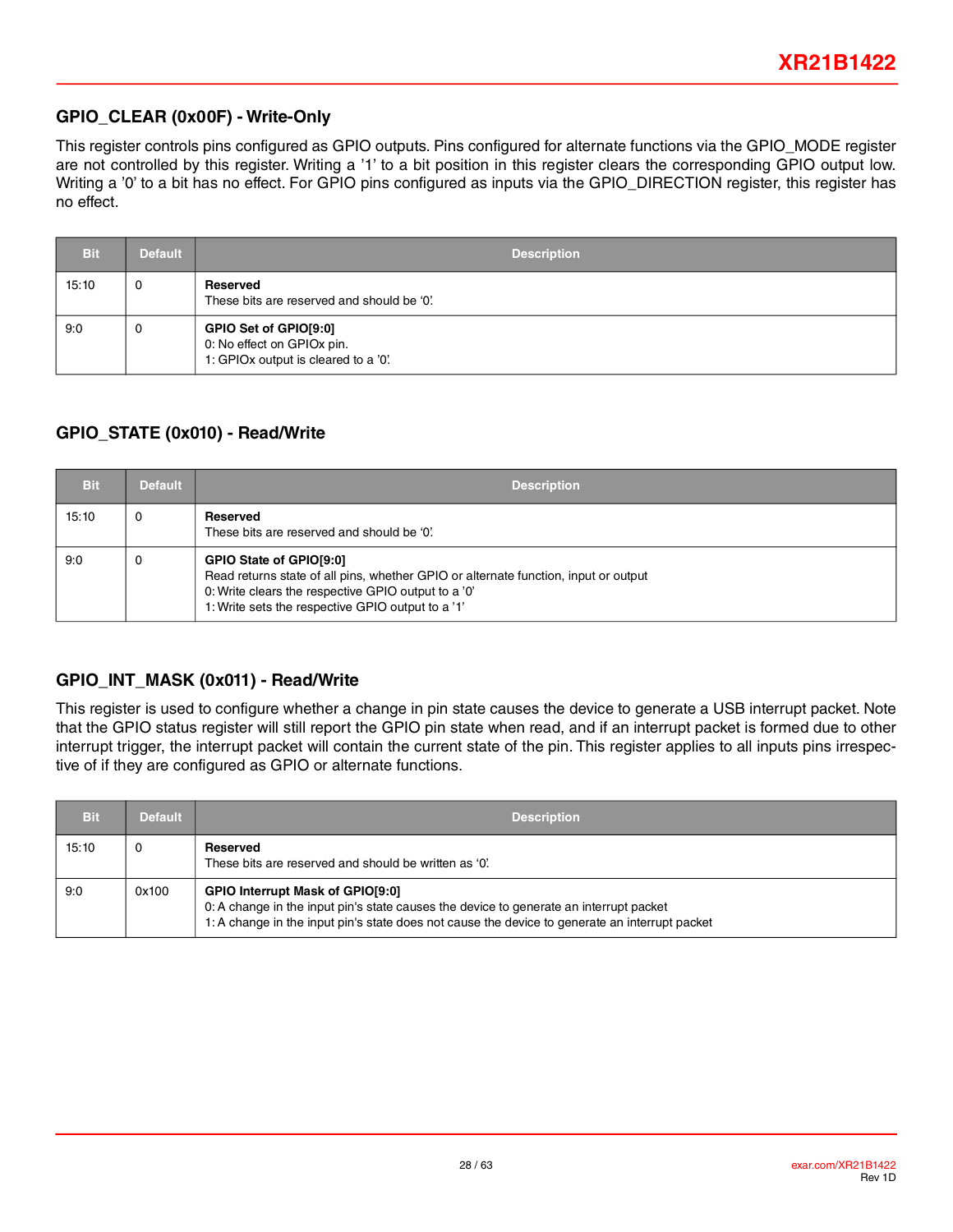### **CUSTOMIZED\_INT (0x012) - Read/Write**

This register enables the customized interrupt packet format that will report all GPIO pin status in the interrupt packet.

| <b>Bit</b> | <b>Default</b> | <b>Description</b>                                                                                                                                             |  |  |  |
|------------|----------------|----------------------------------------------------------------------------------------------------------------------------------------------------------------|--|--|--|
| 15:2       | 0              | Reserved<br>These bits are reserved and should be written as '0'.                                                                                              |  |  |  |
|            | 0              | <b>Break Interrupt Enable</b><br>0: No interrupt is generated when break character is received.<br>1: Interrupt is generated when break character is received. |  |  |  |
|            | 0              | Enable<br>0: Use standard interrupt packet. See Table 6.<br>1: Use customized interrupt packet. See Table 8.                                                   |  |  |  |

#### **Table 6: Standard Interrupt Packet Format**

<span id="page-28-0"></span>

| <b>Offset</b> | <b>Field</b>  | <b>Size</b><br>(Bytes) | <b>Value</b>                          | <b>Description</b>                                                                                                                                                                |
|---------------|---------------|------------------------|---------------------------------------|-----------------------------------------------------------------------------------------------------------------------------------------------------------------------------------|
| 0             | bmRequestType | 1                      | 8'b10100001                           | $D7 = Device-to-host direction$<br>$D6:5 = Class Type$<br>$D4:0 =$ Interface Recipient                                                                                            |
|               | bNotification | 1                      | 8'h20                                 | Defined encoding for SERIAL_STATE                                                                                                                                                 |
| 2             | wValue        | 2                      | 16'h0000                              |                                                                                                                                                                                   |
| 4             | windex        | $\overline{2}$         | 16'h0000                              | $D15:8 =$ Reserved (0)<br>$D7:0 =$ Interface number, 8'h00 for the<br><b>CDC Command Interface</b>                                                                                |
| 6             | wLength       | 2                      | 16'h0002                              | 2 bytes of transferred data                                                                                                                                                       |
| 8             | Data          | $\overline{2}$         | Standard<br>int_status<br>See Table 7 | $D15-7 =$ Reserved (0)<br>$D6 = bOverRun$<br>$D5 = b$ Parity<br>$D4 = b$ Framing<br>$D3 = bRingSignal (RI)$<br>$D2 = bBreak$<br>$D1 = bTxCarrier (DSR)$<br>$D0 = bRxCarrier (CD)$ |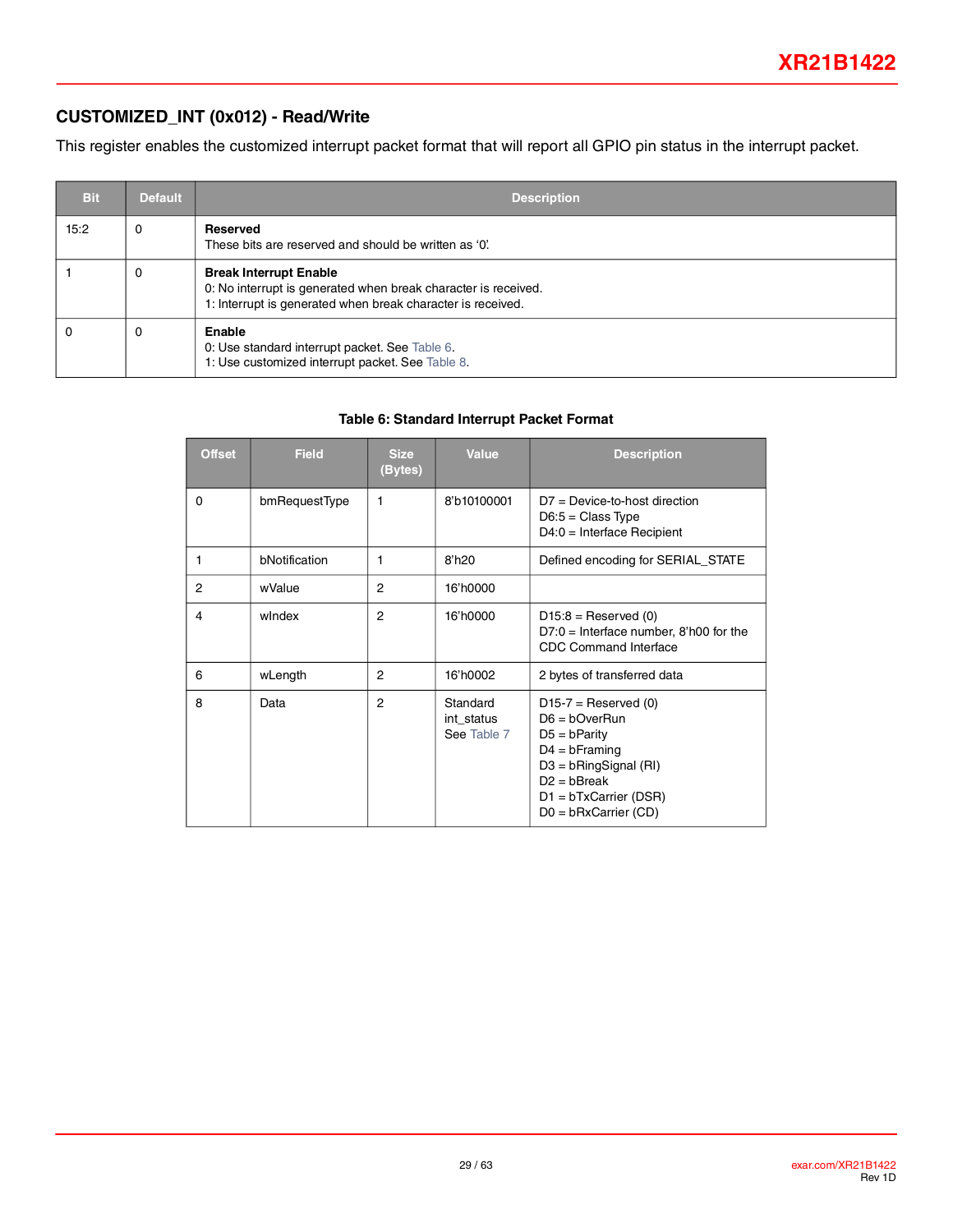<span id="page-29-2"></span><span id="page-29-0"></span>

| <b>Bit</b>        | <b>Field</b>      | <b>Description</b>                                                                                                               |  |  |
|-------------------|-------------------|----------------------------------------------------------------------------------------------------------------------------------|--|--|
| D <sub>15:7</sub> |                   | Reserved (future use)                                                                                                            |  |  |
| D <sub>6</sub>    | bOverRun          | Received data has been discarded due to overrun in<br>the device.                                                                |  |  |
| D <sub>5</sub>    | bParity           | A parity error has occurred.                                                                                                     |  |  |
| D4                | bFraming          | A framing error has occurred.                                                                                                    |  |  |
| D <sub>3</sub>    | bRingSignal       | State of ring signal detection of the device.                                                                                    |  |  |
| D <sub>2</sub>    | bBreak            | State of break detection mechanism of the device.                                                                                |  |  |
| D1                | <b>hTxCarrier</b> | State of transmission carrier. This signal corresponds<br>to V.24 signal 106 and RS-232 signal DSR.                              |  |  |
| D0                | bRxCarrier        | State of receiver carrier detection mechanism of<br>device. This signal corresponds to V.24 signal 109<br>and RS-232 signal DCD. |  |  |

#### **Table 7: Data Field of Standard Interrupt Packet**

<span id="page-29-1"></span>If the MaxLinear vendor specific packet mapping is enabled then the interrupt packet format is as shown in [Table](#page-29-1) 8.

#### **Table 8: Customized Interrupt Packet Format**

| <b>Offset</b> | <b>Field</b>      | <b>Size</b><br>(Bytes) | Value | <b>Description</b>                                                                                                 |
|---------------|-------------------|------------------------|-------|--------------------------------------------------------------------------------------------------------------------|
| 0             | <b>GPIO STATE</b> | $\overline{2}$         |       | Byte 0: GPIO_STATE[7:0]<br>Byte 1: GPIO_STATE[9:8]                                                                 |
| 2             | <b>GPIO INT</b>   | $\overline{2}$         |       | Byte 2: GPIO_INT[7:0]<br>Byte 3: GPIO_INT[9:8]                                                                     |
| 4             | Data              |                        |       | $D15:4 =$ Reserved (0)<br>$D3 =$ Overrun Error<br>$D2$ = Parity Error<br>$D1$ = Frame Error<br>$DO = Break Status$ |

### **PIN\_OPEN\_DRAIN (0x013) - Read/Write**

This register controls all pins configured as outputs irrespective of if they are configured as GPIO or alternate functions.

| <b>Bit</b> | <b>Default</b> | <b>Description</b>                                                                    |
|------------|----------------|---------------------------------------------------------------------------------------|
| 15:12      | 0              | Reserved<br>These bits are reserved and should be written as '0'.                     |
| 11         | 0              | <b>UART TX</b><br>0: TX Pin is push-pull output<br>1: TX Pin pin is open drain output |
| 10         | 0              | Reserved<br>These bits are reserved and should be written as '0'.                     |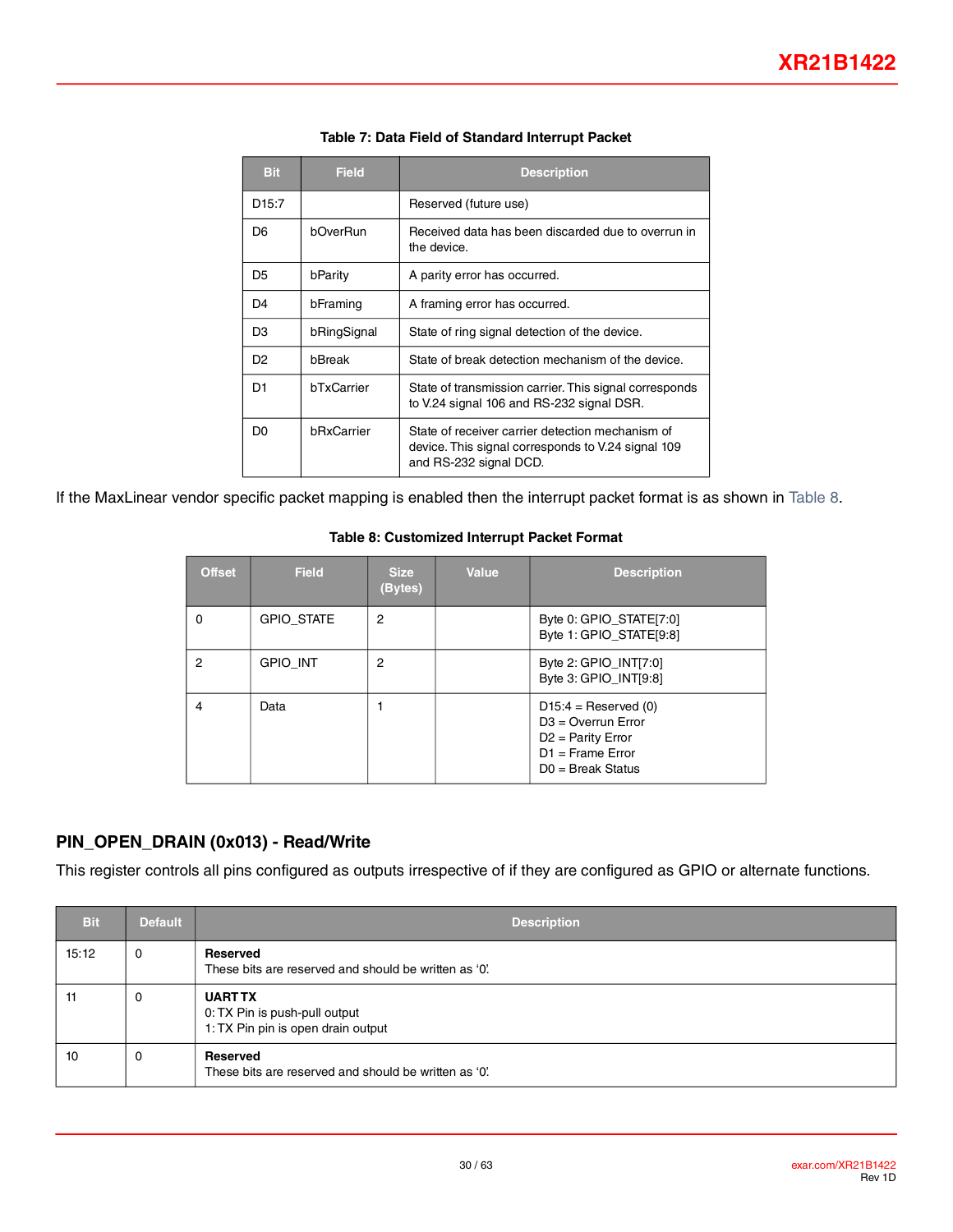| <b>Bit</b> | <b>Default</b> | <b>Description</b>                                                                                                                   |
|------------|----------------|--------------------------------------------------------------------------------------------------------------------------------------|
| 9:8        | 0              | Pin Open Drain on GPIO[9:8]<br>0: Pin configured as output is push-pull output<br>1: Pin configured as output is open drain output   |
|            |                | Pin Open Drain on GPIO7/RS485<br>0: Pin configured as output is push-pull output<br>1: Pin configured as output is open drain output |
| 6:0        | 0              | Pin Open Drain on GPIO[6:0]<br>0: Pin configured as output is push-pull output<br>1: Pin configured as output is open drain output   |

#### **PIN\_PULLUP\_EN (0x014) - Read/Write**

This register controls all pins configured as inputs irrespective of if they are configured as GPIO or alternate functions.

| <b>Bit</b> | <b>Default</b> | <b>Description</b>                                                                                                                                                                                                                                    |
|------------|----------------|-------------------------------------------------------------------------------------------------------------------------------------------------------------------------------------------------------------------------------------------------------|
| 15:11      | 0              | Reserved<br>These bits are reserved and should be written as '0'.                                                                                                                                                                                     |
| 10         |                | <b>RX</b><br>0: Disable pull-up on the RX pin<br>1: Enable pull-up on the RX pin. If both pull-up and pull-down resistors are selected, only the pull-up will be enabled.                                                                             |
| 9:0        | 0x3FF          | Pin Pull-up Enable on GPIO[9:0]<br>0: Disable pull-up on the corresponding input pin<br>1: Enable pull-up on the corresponding input pin. If both pull-up and pull-down resistors are selected for a given GPIO, only<br>the pull-up will be enabled. |

### **PIN\_PULLDOWN\_EN (0x015) - Read/Write**

This register controls all pins configured as inputs irrespective of if they are configured as GPIO or alternate functions.

| <b>Bit</b> | <b>Default</b> | <b>Description</b>                                                                                                                                                                                                                                          |
|------------|----------------|-------------------------------------------------------------------------------------------------------------------------------------------------------------------------------------------------------------------------------------------------------------|
| 15:11      | 0              | <b>Reserved</b><br>These bits are reserved and should be written as '0'.                                                                                                                                                                                    |
| 10         | 0              | <b>RX</b><br>0: Disable pull-down on the RX pin<br>1: Enable pull-down on the RX pin. If both pull-up and pull-down resistors are selected, only the pull-up will be enabled.                                                                               |
| 9:0        | 0              | Pin Pull-down Enable on GPIO[9:0]<br>0: Disable pull-down on the corresponding input pin<br>1: Enable pull-down on the corresponding input pin. If both pull-up and pull-down resistors are selected for a given GPIO, only<br>the pull-up will be enabled. |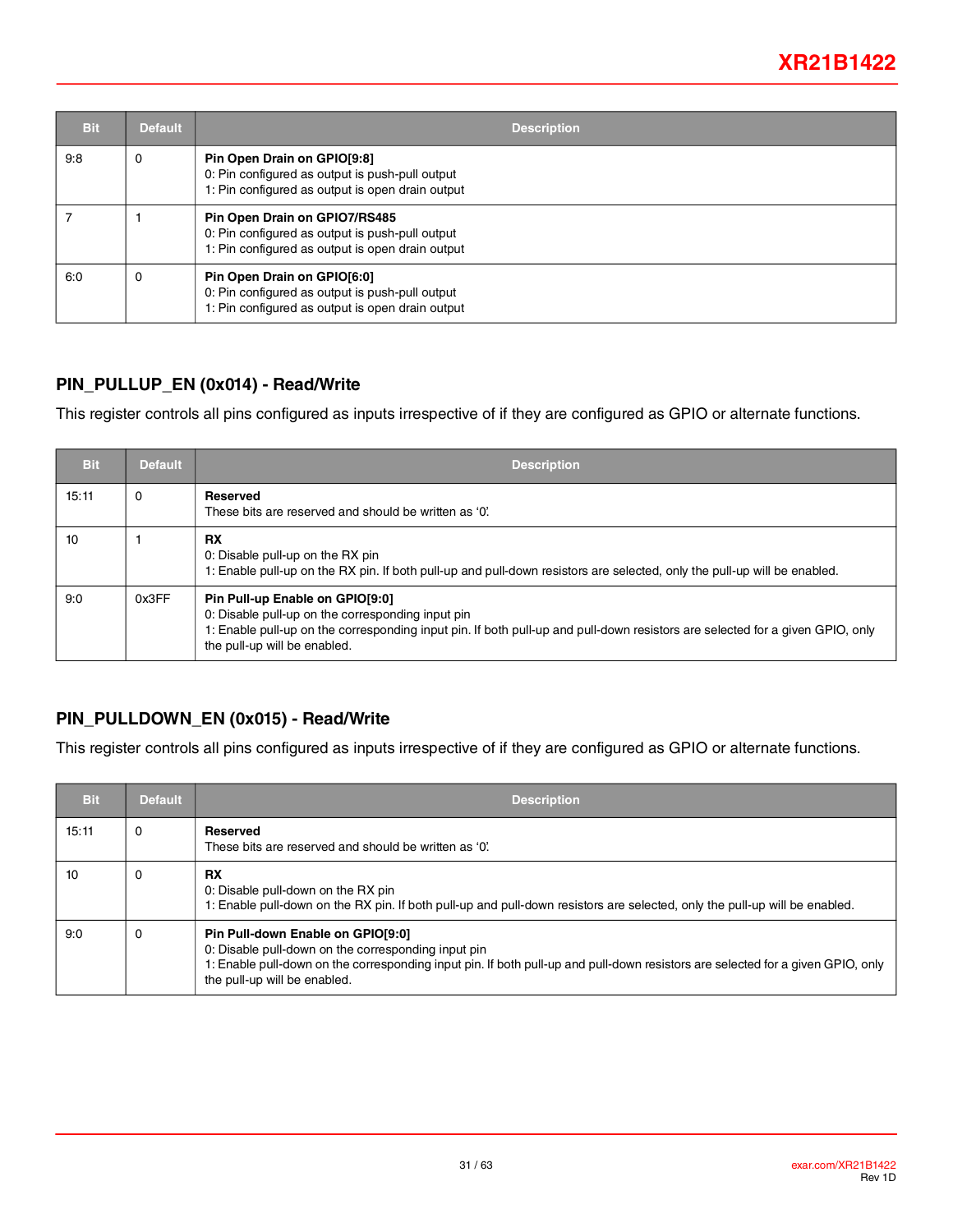### **LOOPBACK (0x016) - Read/Write**

This register is used to configure the internal UART loopback.

| <b>Bit</b>     | <b>Default</b> | <b>Description</b>                                                                                                                                                                                                                                                       |
|----------------|----------------|--------------------------------------------------------------------------------------------------------------------------------------------------------------------------------------------------------------------------------------------------------------------------|
| 15:3           | $\Omega$       | <b>Reserved</b><br>These bits are reserved and should be written as '0'.                                                                                                                                                                                                 |
| $\overline{2}$ | $\Omega$       | DTR DSR<br>When this bit is set, DTR is looped back to DSR.<br>0: Disable loopback.<br>1: Enable loopback.                                                                                                                                                               |
|                | 0              | RTS CTS<br>When this bit is set, RTS is looped back to CTS.<br>0: Disable loopback.<br>1: Enable loopback.                                                                                                                                                               |
| 0              | $\Omega$       | TX RX<br>When this bit is set, all transmitted UART data is internally looped back to the UART receiver. Note that when internal loop-<br>back is enabled, external TX data will be disabled and RX data will be ignored.<br>0: Disable loopback.<br>1: Enable loopback. |

### **IR\_MODE (0x017) - Read/Write**

| <b>Bit</b>     | <b>Default</b> | <b>Description</b>                                                                                                                                                    |
|----------------|----------------|-----------------------------------------------------------------------------------------------------------------------------------------------------------------------|
| 15:3           | 0              | <b>Reserved</b><br>These bits are reserved and should be written as '0'.                                                                                              |
| $\overline{2}$ | 0              | <b>TX PULSE</b><br>This bit controls the pulse width of the TX data<br>0: TX pulse width is 3/16th of the bit period<br>1: TX pulse width is 4/16th of the bit period |
|                | 0              | <b>RX INVERT</b><br>This bit inverts the RX data for IR devices that do not conform to standard.<br>0: RX data is not inverted<br>1: RX data is inverted              |
| 0              | 0              | EN<br>This register bit is used to enable the infrared (IR) mode.<br>0: Disable IR mode.<br>1: Enable IR mode.                                                        |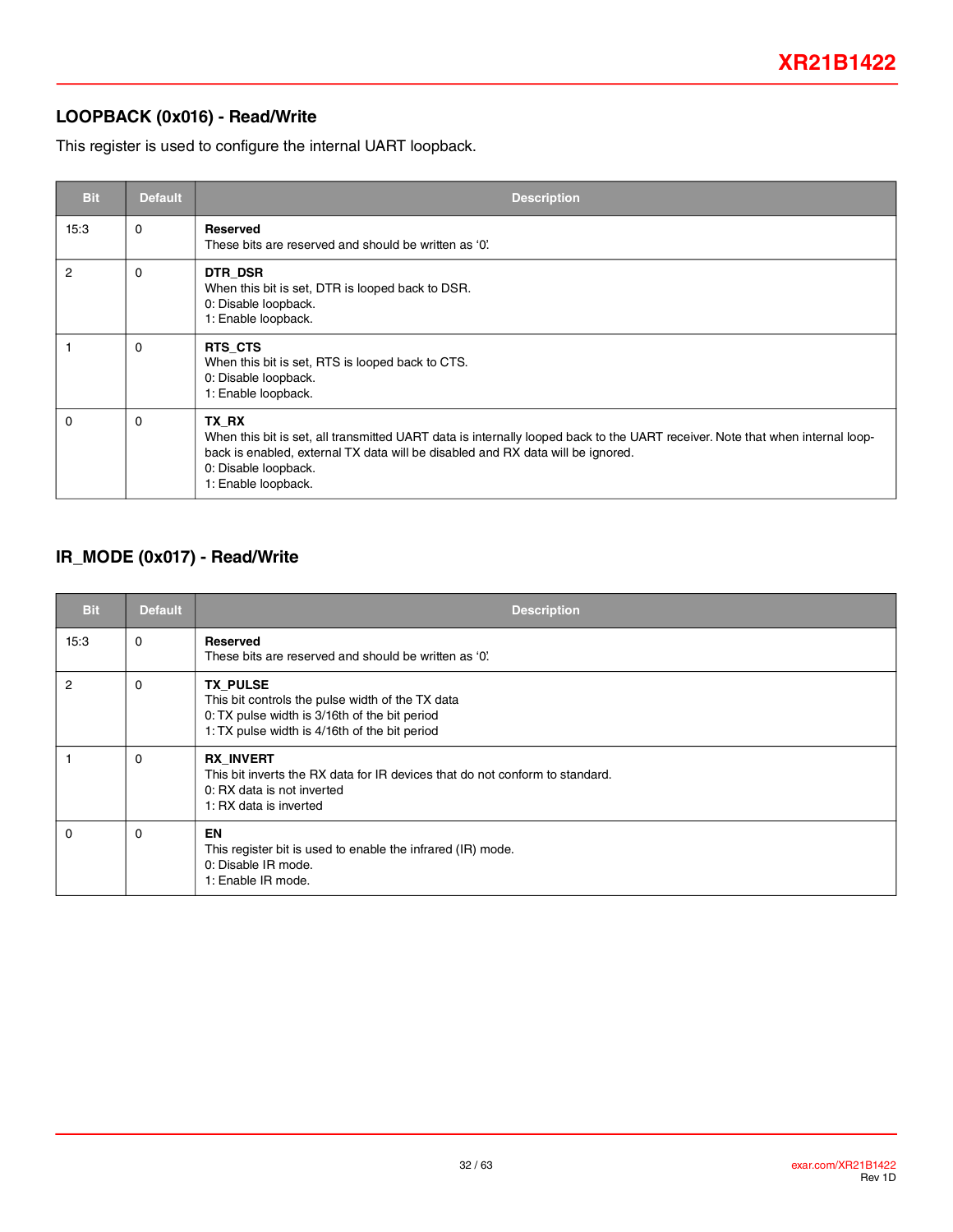### <span id="page-32-0"></span>**OUTCLK (0x018) - Read/Write**

This register is used to set the output clock frequency and duty cycle.

| <b>Bit</b> | <b>Default</b> | <b>Description</b>                                                    |
|------------|----------------|-----------------------------------------------------------------------|
| 15:8       | 0              | DIV_HI<br>Sets the high period of the clock in intervals of 41.67 ns. |
| 7:0        | 0              | DIV LO<br>Sets the low period of the clock in intervals of 41.67 ns.  |

### **REMOTE\_WAKE (0x01F) - Read/Write**

This register is used to configure the remote wakeup feature.

| <b>Bit</b> | <b>Default</b> | <b>Description</b>                                                                                                                                                                                                                                  |
|------------|----------------|-----------------------------------------------------------------------------------------------------------------------------------------------------------------------------------------------------------------------------------------------------|
| 15:4       | 0              | <b>Reserved</b><br>These bits are reserved and should be written as '0'.                                                                                                                                                                            |
| 3          | $\Omega$       | RX EN<br>0: The XR21B1422 device is not sensitive to RX pin for remote wakeup<br>1: A high to low transition on the RX pin signals a remote wakeup event to the XR21B1422 device if the RX pin is configured<br>as an input.                        |
| 2          |                | RI EN<br>0: The XR21B1422 device is not sensitive to the RI#/RWK# pin for remote wakeup.<br>1: A high to low transition on the RI#/RWK# pin signals a remote wakeup event to the XR21B1422 device if the RI#/RWK# pin<br>is configured as an input. |
| 1:0        | $\Omega$       | Reserved<br>These bits are reserved and should be written as '0'.                                                                                                                                                                                   |

### **TX\_FIFO\_FLUSH (0x040) - Write Only**

This register is used to flush the transmit FIFO.

| <b>Bit</b> | <b>Default</b> | <b>Description</b>                                                                                                                                              |
|------------|----------------|-----------------------------------------------------------------------------------------------------------------------------------------------------------------|
| 15:3       | $\Omega$       | Reserved<br>These bits are reserved and should be written as '0'.                                                                                               |
| 2          | 0              | <b>AUTO CLOSE</b><br>0: No effect on the TX FIFO when the UART port TX is disabled<br>1: The TX FIFO is automatically flushed when the UART port TX is disabled |
|            |                | <b>AUTO OPEN</b><br>0: No effect on the TX FIFO when the UART port TX is enabled<br>1: The TX FIFO is automatically flushed when the UART port TX is enabled    |
| $\Omega$   | $\Omega$       | Reset<br>0: No effect on the TX FIFO<br>1: Resets the TX FIFO, self-clearing                                                                                    |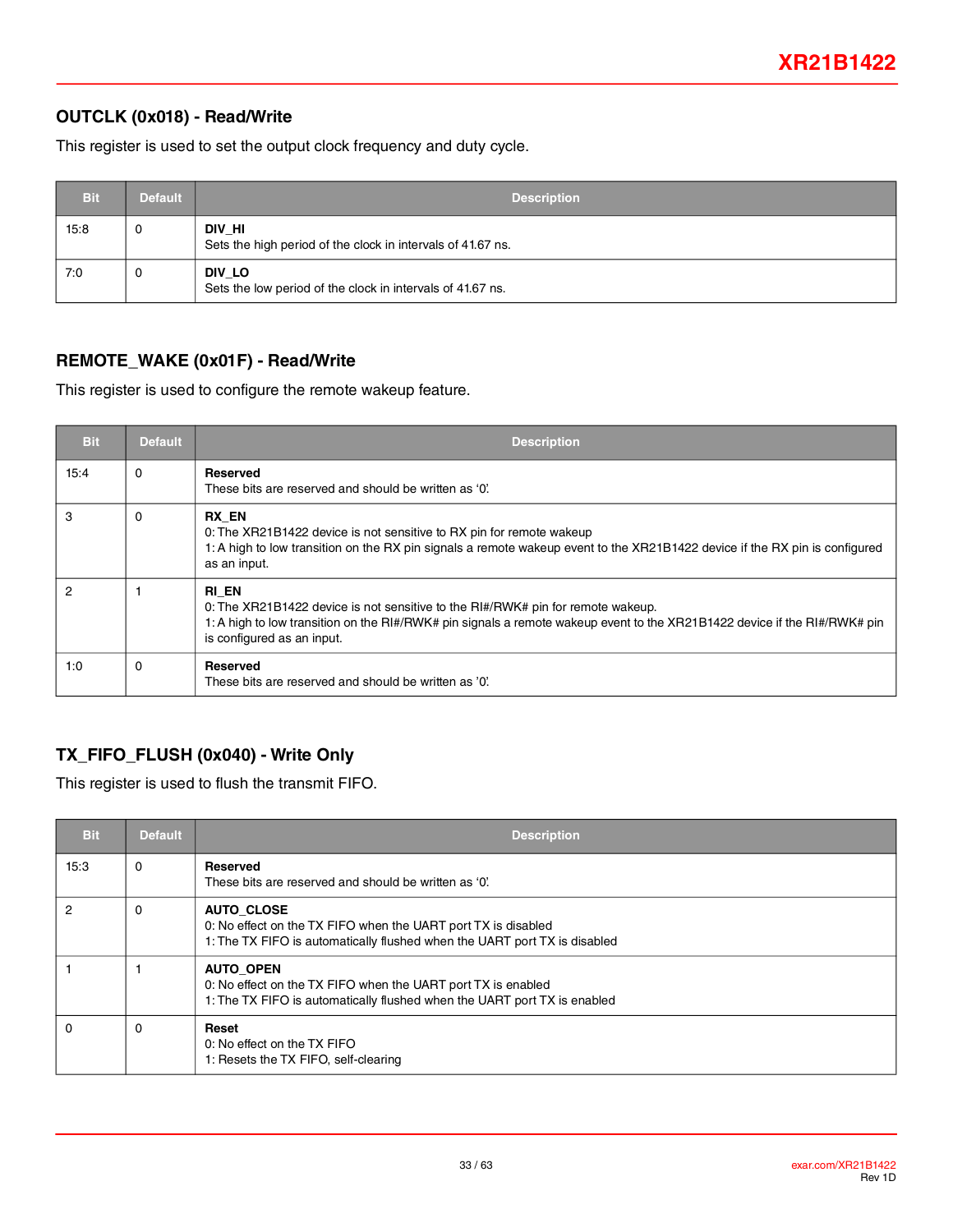### **TX\_FIFO\_COUNT (0x041) - Read Only**

This register is used to read the number of bytes currently in the transmit FIFO.

| <b>Bit</b> | <b>Default</b> | <b>Description</b>                                                |
|------------|----------------|-------------------------------------------------------------------|
| 15:10      | 0              | Reserved<br>These bits are reserved and should be written as '0'. |
| 9:0        | 0              | Count<br>Reports the number of bytes currently in the TX FIFO.    |

### **TX\_WIDE\_MODE (0x042) - Read/Write**

This register is used to enable the Wide Mode for the Transmitter.

| <b>Bit</b> | <b>Default</b> | <b>Description</b>                                                  |
|------------|----------------|---------------------------------------------------------------------|
| 15:1       | 0              | Reserved<br>These bits are reserved and should be written as '0'.   |
| 0          | 0              | Enable<br>0: Normal (5, 6, 7, 8 or 9 bit data) mode<br>1: Wide mode |

### **RX\_FIFO\_FLUSH (0x043) - Write Only**

This register is used to flush the receive FIFO.

| <b>Bit</b> | <b>Default</b> | <b>Description</b>                                                                                                                                              |
|------------|----------------|-----------------------------------------------------------------------------------------------------------------------------------------------------------------|
| 15:3       | $\Omega$       | <b>Reserved</b><br>These bits are reserved and should be written as '0'.                                                                                        |
| 2          | 0              | <b>AUTO CLOSE</b><br>0: No effect on the RX FIFO when the UART port RX is disabled<br>1: The RX FIFO is automatically flushed when the UART port RX is disabled |
|            |                | <b>AUTO OPEN</b><br>0: No effect on the RX FIFO when the UART port RX is enabled<br>1: The RX FIFO is automatically flushed when the UART port RX is enabled    |
| 0          | 0              | Reset<br>0: No effect on the RX FIFO<br>1: Resets the RX FIFO, self-clearing                                                                                    |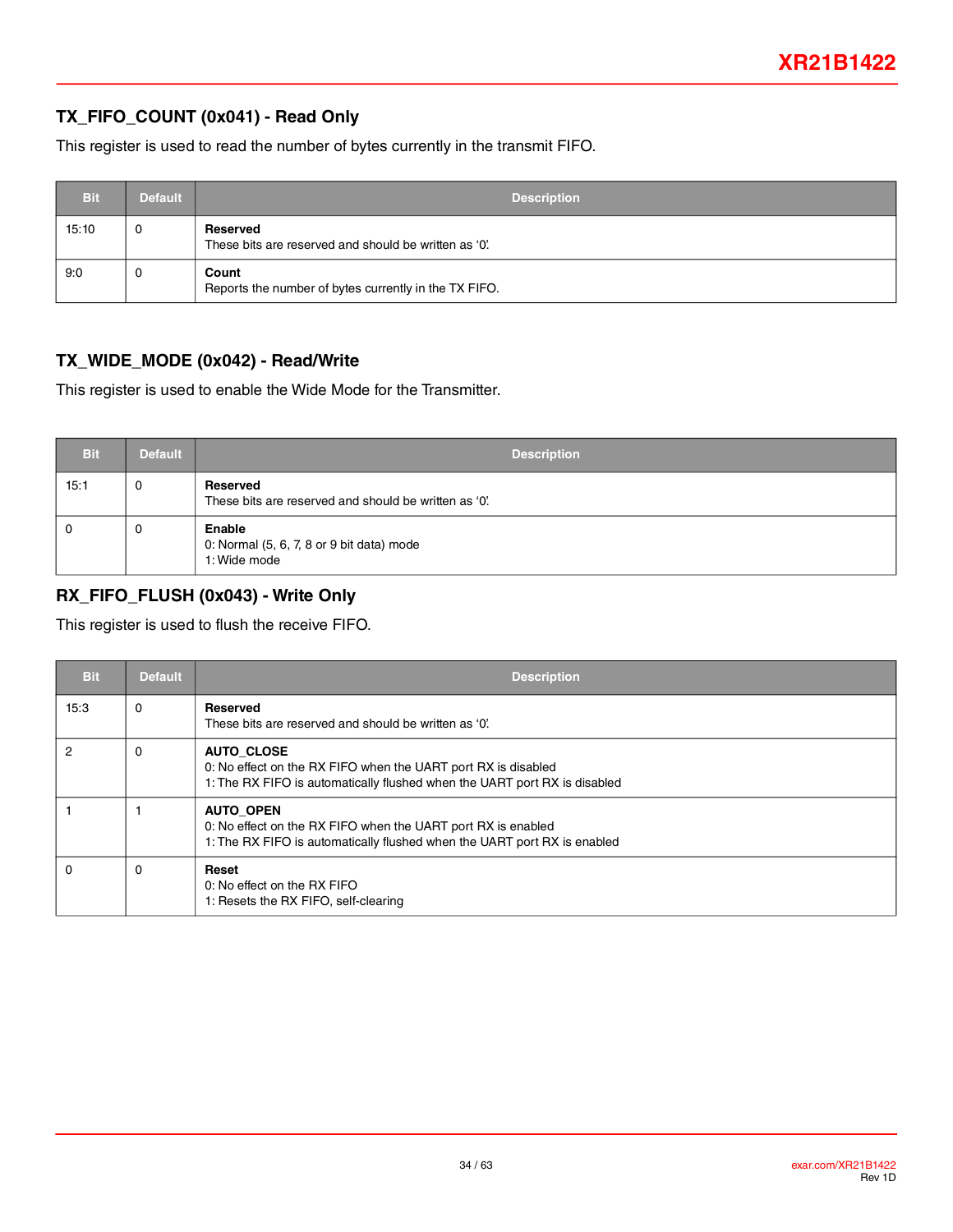### **RX\_FIFO\_COUNT (0x044) - Read Only**

This register is used to read the number of bytes currently in the receive FIFO.

| <b>Bit</b> | <b>Default</b> | <b>Description</b>                                                |
|------------|----------------|-------------------------------------------------------------------|
| 15:10      | 0              | Reserved<br>These bits are reserved and should be written as '0'. |
| 9:0        | 0              | Count<br>Reports the number of bytes currently in the RX FIFO.    |

#### **RX\_WIDE\_MODE (0x045) - Read/Write**

This register is used to enable the Wide Mode for the Receiver.

| <b>Bit</b> | <b>Default</b> | <b>Description</b>                                                                                                                                                                                                                         |
|------------|----------------|--------------------------------------------------------------------------------------------------------------------------------------------------------------------------------------------------------------------------------------------|
| 15:1       | 0              | Reserved<br>These bits are reserved and should be written as '0'.                                                                                                                                                                          |
|            | 0              | EN<br>0: Normal (5, 6, 7, 8 or 9 bit data) mode<br>1: Wide mode. See "Wide Mode Transmit" on page 13, "Wide mode receive operation with 5, 6, 7 or 8-bit data" on page 14<br>and "Wide mode receive operation with 9-bit data" on page 14. |

### **LOW\_LATENCY (0x046) - Read/Write**

This register is automatically set to logic '1' for baud rates below 40,960 bps when using the CDC-ACM driver. A custom driver can also automatically enable low latency mode based upon the selected baud or the user may manually enable it by writing to this register.

| <b>Bit</b> | <b>Default</b> | <b>Description</b>                                                                                                                                                                                                                                                                                                                                                                                          |
|------------|----------------|-------------------------------------------------------------------------------------------------------------------------------------------------------------------------------------------------------------------------------------------------------------------------------------------------------------------------------------------------------------------------------------------------------------|
| 15:1       | 0              | Reserved<br>These bits are reserved and should be written as '0'.                                                                                                                                                                                                                                                                                                                                           |
|            | 0              | EN<br>0: Data from the RX FIFO is not immediately forwarded to the USB host following the bulk-in request until bMaxPacketSize<br>(normally 64 bytes) bytes have been received or a timeout period (of 3 character times) has been reached. (Note: When the<br>CDC-ACM driver is used, bMaxPacketSize is 63 bytes.)<br>1: Receive data is forwarded from RX FIFO immediately following the bulk-in request. |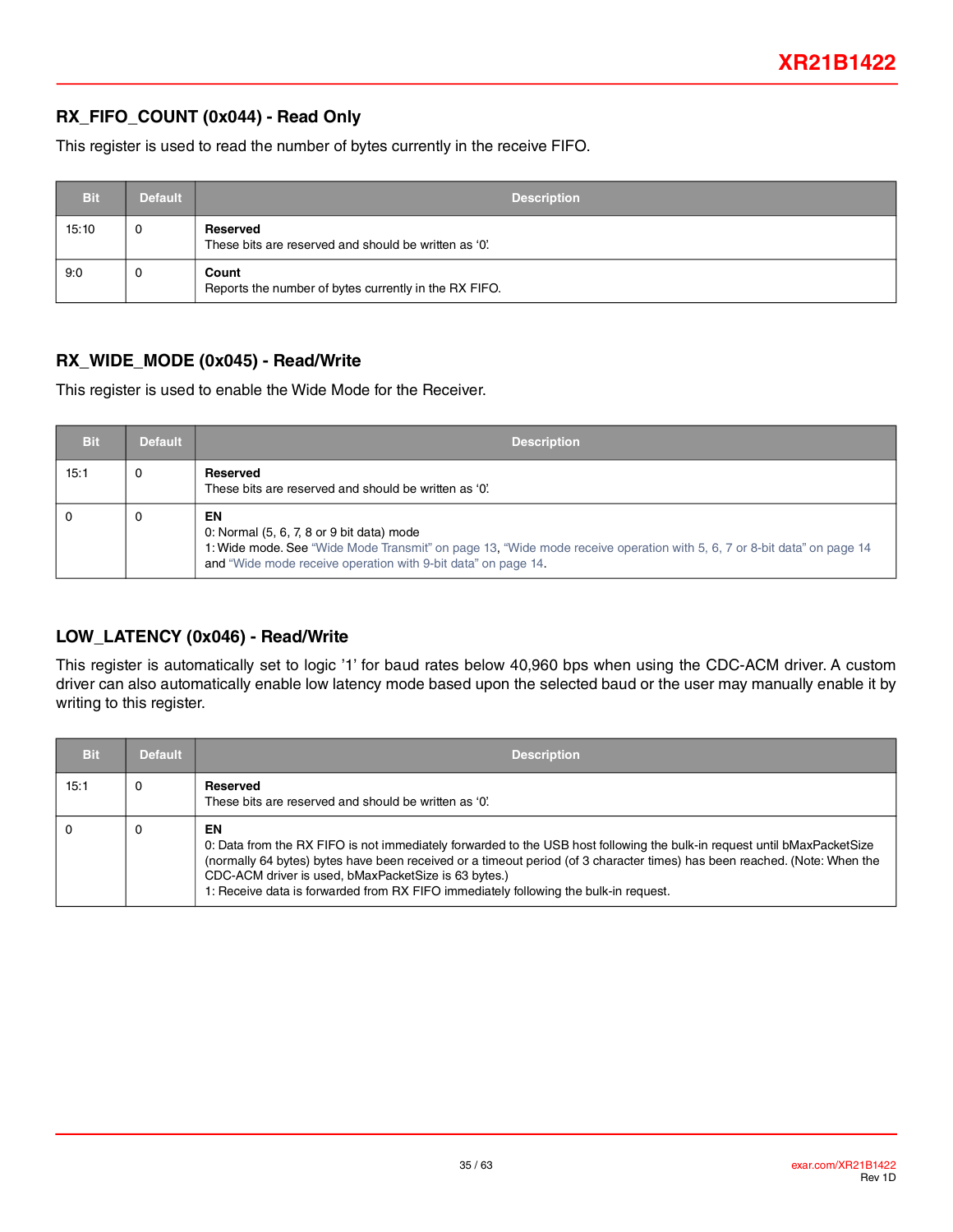#### **RX\_THRESHOLD (0x047) - Read/Write**

This register sets the threshold for asserting flow control when enabled in the UART. This register applies to both hardware and software flow control.

| <b>Bit</b> | <b>Default</b> | <b>Description</b>                                                                                                                                                            |
|------------|----------------|-------------------------------------------------------------------------------------------------------------------------------------------------------------------------------|
| 15:10      | 0              | Reserved<br>These bits are reserved and should be written as '0'.                                                                                                             |
| 9:0        | 0x1C2          | Count<br>Hardware or software flow control is asserted when the RX_FIFO reaches the threshold count set in this register. Default<br>value for this register is 450 or 0x1C2. |

#### **CUSTOM\_DRIVER (0x060) - Write Only**

This register determines which device driver is used (custom or CDC driver). For proper operation, a custom driver must set the ACTIVE bit prior to sending any of the 4 CDC\_ACM commands supported by the XR21B1422.

| Bit  | <b>Default</b> | <b>Description</b>                                                                                                                                        |
|------|----------------|-----------------------------------------------------------------------------------------------------------------------------------------------------------|
| 15:1 | $\Omega$       | Reserved<br>These bits are reserved and should be written as '0'.                                                                                         |
|      | - 0            | <b>Active</b><br>0: Informs the XR21B1422 that the standard CDC_ACM driver is being used.<br>1: Informs the XR21B1422 that a custom driver is being used. |

### **SUSPEND\_STATE (0x6A) - Read/Write**

This register is used to set the state of GPIO pins based on the setting of the USE\_SUSPEND bit in the SUSPEND\_MODE register.

| <b>Bit</b> | <b>Default</b> | <b>Description</b>                                                                                                     |
|------------|----------------|------------------------------------------------------------------------------------------------------------------------|
| 15:14      | $\mathbf{0}$   | Reserved<br>These bits are reserved and should be written as '0'.                                                      |
| 13         | $\Omega$       | <b>DSR</b><br>0: When USE SUSPEND is '1', clear this bit to a '0'<br>1: When USE SUSPEND is '1', set this bit to a '1' |
| 12         | $\Omega$       | <b>DTR</b><br>0: When USE_SUSPEND is '1', clear this bit to a '0'<br>1: When USE_SUSPEND is '1', set this bit to a '1' |
| 11         | $\Omega$       | <b>RI</b><br>0: When USE_SUSPEND is '1', clear this bit to a '0'<br>1: When USE SUSPEND is '1', set this bit to a '1"  |
| 10         | $\Omega$       | <b>CD</b><br>0: When USE SUSPEND is '1', clear this bit to a '0'<br>1: When USE_SUSPEND is '1', set this bit to a '1"  |
| 9:8        | $\Omega$       | Reserved<br>These bits are reserved and should be written as '0'.                                                      |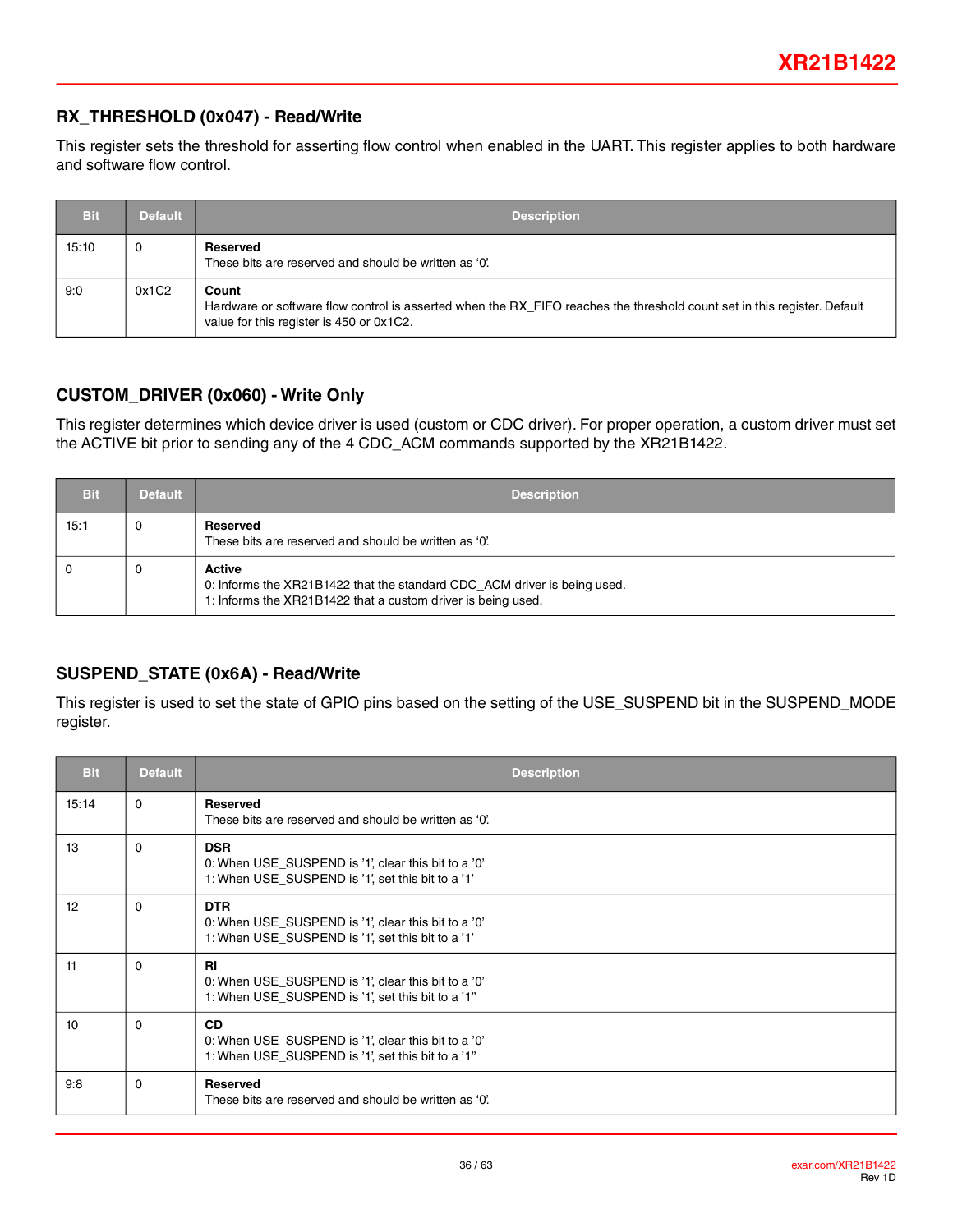| <b>Bit</b>     | <b>Default</b> | <b>Description</b>                                                                                                       |
|----------------|----------------|--------------------------------------------------------------------------------------------------------------------------|
| $\overline{7}$ | $\Omega$       | <b>RXT</b><br>0: When USE_SUSPEND is '1', clear this bit to a '0'<br>1: When USE_SUSPEND is '1', set this bit to a '1'   |
| 6              | $\Omega$       | <b>TXT</b><br>0: When USE_SUSPEND is '1', clear this bit to a '0'<br>1: When USE_SUSPEND is '1', set this bit to a '1'   |
| 5:4            | $\Omega$       | <b>Reserved</b><br>These bits are reserved and should be written as '0'.                                                 |
| 3              | $\Omega$       | <b>RS485</b><br>0: When USE SUSPEND is '1', clear this bit to a '0'<br>1: When USE SUSPEND is '1', set this bit to a '1' |
| $\overline{2}$ | $\Omega$       | <b>CTS</b><br>0: When USE_SUSPEND is '1', clear this bit to a '0'<br>1: When USE_SUSPEND is '1', set this bit to a '1'   |
| 1              | $\Omega$       | <b>RTS</b><br>0: When USE_SUSPEND is '1', clear this bit to a '0'<br>1: When USE_SUSPEND is '1', set this bit to a '1'   |
| $\Omega$       | $\Omega$       | <b>CLK</b><br>0: When USE_SUSPEND is '1', clear this bit to a '0'<br>1: When USE_SUSPEND is '1', set this bit to a '1'   |

### **SUSPEND\_MODE (0x06B) - Read/Write**

| <b>Bit</b> | <b>Default</b> | <b>Description</b>                                                                                                                                                                                               |
|------------|----------------|------------------------------------------------------------------------------------------------------------------------------------------------------------------------------------------------------------------|
| 15         | $\Omega$       | <b>USE SUSPEND</b><br>0: GPIO pins will retain output state when device is suspended'<br>1: GPIO pins will assert state defined in SUSPEND_STATE and mode defined in SUSPEND_MODE when device is sus-<br>pended. |
| 14         | 0              | <b>Reserved</b><br>This bit is reserved and should be written as '0'                                                                                                                                             |
| 13         | 0              | <b>DSR</b><br>0: When USE_SUSPEND is '1', output will be actively driven<br>1: When USE SUSPEND is '1', output will be open drain                                                                                |
| 12         | $\Omega$       | <b>DTR</b><br>0: When USE_SUSPEND is '1', output will be actively driven<br>1: When USE_SUSPEND is '1', output will be open drain                                                                                |
| 11         | 0              | <b>RI</b><br>0: When USE_SUSPEND is '1', output will be actively driven<br>1: When USE_SUSPEND is '1', output will be open drain                                                                                 |
| 10         | 0              | <b>CD</b><br>0: When USE_SUSPEND is '1', output will be actively driven<br>1: When USE_SUSPEND is '1', output will be open drain                                                                                 |
| 9:8        | 0              | <b>Reserved</b><br>These bits are reserved and should be written as '0'.                                                                                                                                         |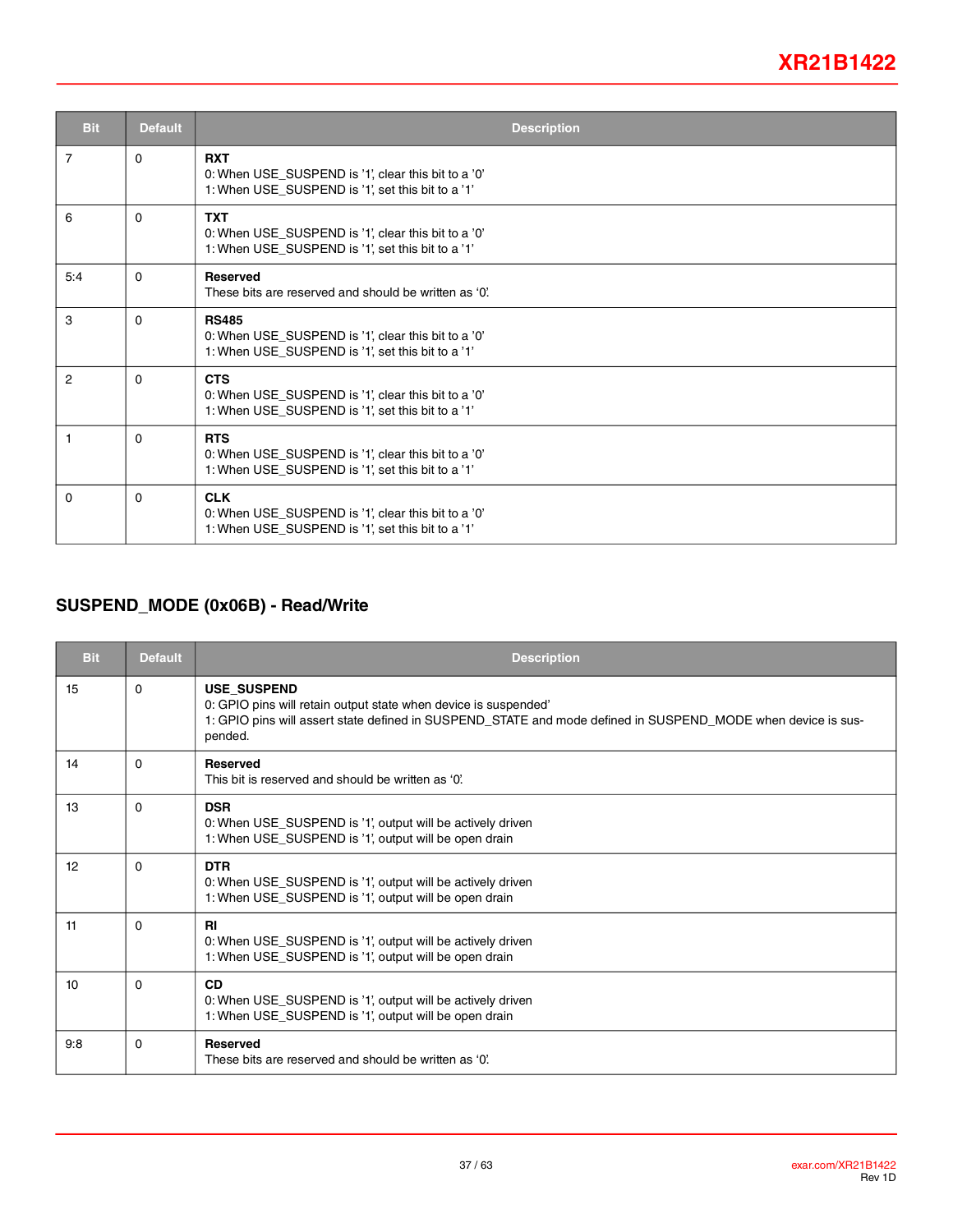| <b>Bit</b>     | <b>Default</b> | <b>Description</b>                                                                                                                  |
|----------------|----------------|-------------------------------------------------------------------------------------------------------------------------------------|
| $\overline{7}$ | $\Omega$       | <b>RXT</b><br>0: When USE_SUSPEND is '1', output will be actively driven<br>1: When USE_SUSPEND is '1', output will be open drain   |
| 6              | $\Omega$       | <b>TXT</b><br>0: When USE_SUSPEND is '1', output will be actively driven<br>1: When USE_SUSPEND is '1', output will be open drain   |
| 5:4            | $\Omega$       | <b>Reserved</b><br>These bits are reserved and should be written as '0'.                                                            |
| 3              | $\Omega$       | <b>RS485</b><br>0: When USE_SUSPEND is '1', output will be actively driven<br>1: When USE_SUSPEND is '1', output will be open drain |
| 2              | $\Omega$       | <b>CTS</b><br>0: When USE_SUSPEND is '1', output will be actively driven<br>1: When USE_SUSPEND is '1', output will be open drain   |
| 1              | $\Omega$       | <b>RTS</b><br>0: When USE_SUSPEND is '1', output will be actively driven<br>1: When USE_SUSPEND is '1', output will be open drain   |
| $\Omega$       | $\Omega$       | <b>CLK</b><br>0: When USE_SUSPEND is '1', output will be actively driven<br>1: When USE_SUSPEND is '1', output will be open drain   |

### **REVISION\_ID (0x260) - Read-Only**

| <b>Bit</b> | <b>Default</b> | <b>Description</b> |
|------------|----------------|--------------------|
| 15:0       | $\mathbf 0$    | Revision ID        |

#### **USB\_STATUS (0x262) - Read/Write (except as noted)**

| <b>Bit</b> | <b>Default</b> | <b>Description</b>                                                                                                                                                                                                                                                                                                                                                                                                                                                                                                                                                                                                                                                                                                                                                                                                                                 |
|------------|----------------|----------------------------------------------------------------------------------------------------------------------------------------------------------------------------------------------------------------------------------------------------------------------------------------------------------------------------------------------------------------------------------------------------------------------------------------------------------------------------------------------------------------------------------------------------------------------------------------------------------------------------------------------------------------------------------------------------------------------------------------------------------------------------------------------------------------------------------------------------|
| 15:14      | 0              | <b>Reserved</b><br>These bits are reserved and should be written as '0'.                                                                                                                                                                                                                                                                                                                                                                                                                                                                                                                                                                                                                                                                                                                                                                           |
| 13         | $\Omega$       | <b>STATE2 - Read only</b><br>Returns the current state of the USB STAT2 pin.                                                                                                                                                                                                                                                                                                                                                                                                                                                                                                                                                                                                                                                                                                                                                                       |
| 12:10      | $\Omega$       | SEL <sub>2</sub><br>000: USB STAT2 asserted high when in suspended state or when USB bus reset is asserted<br>001: USB_STAT2 asserted high when in suspended state<br>010: For low power device (<= 100 mA) USB_STAT2 asserted high when in suspended state. For high power device (101-500<br>mA) asserted high when in suspended state or when not yet configured.<br>011: USB_STAT2 asserted high when USB bus reset is asserted<br>100: USB_STAT2 asserted high when in suspended state or when USB bus reset is asserted<br>101: USB_STAT2 asserted low when in suspended state<br>110: For low power device (<= 100 mA) USB_STAT2 asserted low when in suspended state. For high power device (101-500<br>mA) asserted low when in suspended state or when not yet configured.<br>111: USB STAT2 asserted low when USB bus reset is asserted |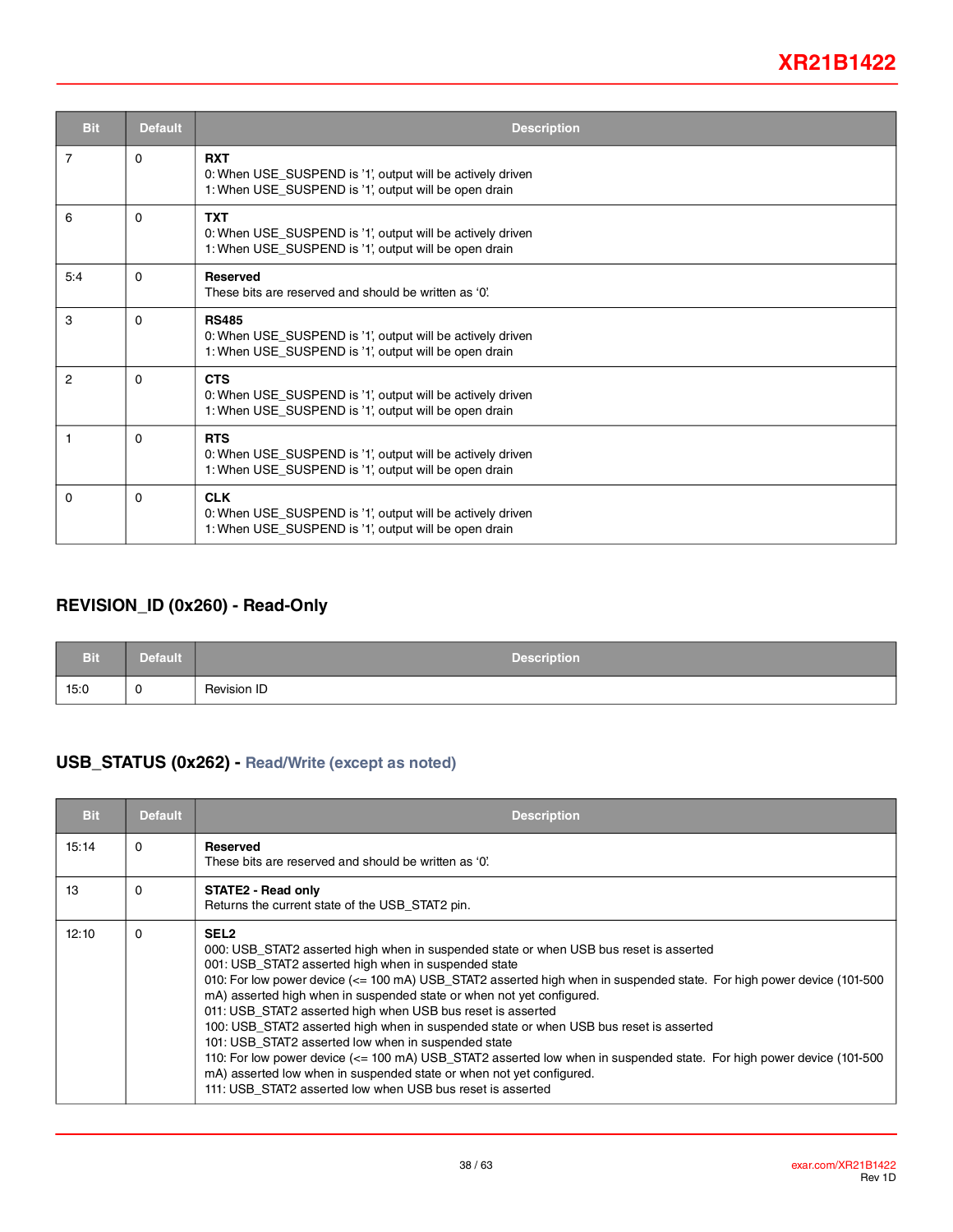| <b>Bit</b> | <b>Default</b> | <b>Description</b>                                                                                                                                                                                                                                                                                                                                                                                                                                                                                                                                                                                                                                                                                                                                                                                                                               |
|------------|----------------|--------------------------------------------------------------------------------------------------------------------------------------------------------------------------------------------------------------------------------------------------------------------------------------------------------------------------------------------------------------------------------------------------------------------------------------------------------------------------------------------------------------------------------------------------------------------------------------------------------------------------------------------------------------------------------------------------------------------------------------------------------------------------------------------------------------------------------------------------|
| 9:8        | 0x2            | CTRL <sub>2</sub><br>00: Invalid<br>01: USB_STAT2 open drain<br>10: USB STAT2 actively driven<br>11: Invalid                                                                                                                                                                                                                                                                                                                                                                                                                                                                                                                                                                                                                                                                                                                                     |
| 7:6        | $\Omega$       | <b>Reserved</b><br>These bits are reserved and should be written as '0'                                                                                                                                                                                                                                                                                                                                                                                                                                                                                                                                                                                                                                                                                                                                                                          |
| 5          | $\Omega$       | <b>STATE1 - Read only</b><br>Returns the current state of the USB STAT1 pin.                                                                                                                                                                                                                                                                                                                                                                                                                                                                                                                                                                                                                                                                                                                                                                     |
| 4:2        | $\Omega$       | SEL <sub>1</sub><br>000: USB_STAT1 asserted low when in suspended state or when USB bus reset is asserted<br>001: USB_STAT1 asserted high when in suspended state<br>010: For low power device (<= 100 mA) USB_STAT1 asserted high when in suspended state. For high power device (101-500<br>mA) asserted high when in suspended state or when not yet configured.<br>011: USB_STAT1 asserted high when USB bus reset is asserted<br>100: USB_STAT1 asserted low when in suspended state or when USB bus reset is asserted<br>101: USB STAT1 asserted low when in suspended state<br>110: For low power device (<= 100 mA) USB_STAT1 asserted low when in suspended state. For high power device (101-500<br>mA) asserted low when in suspended state or when not yet configured.<br>111: USB STAT1 asserted low when USB bus reset is asserted |
| 1:0        | 0x2            | CTRL1<br>00: Invalid<br>01: USB_STAT1 open drain<br>10: USB_STAT1 actively driven<br>11: Invalid                                                                                                                                                                                                                                                                                                                                                                                                                                                                                                                                                                                                                                                                                                                                                 |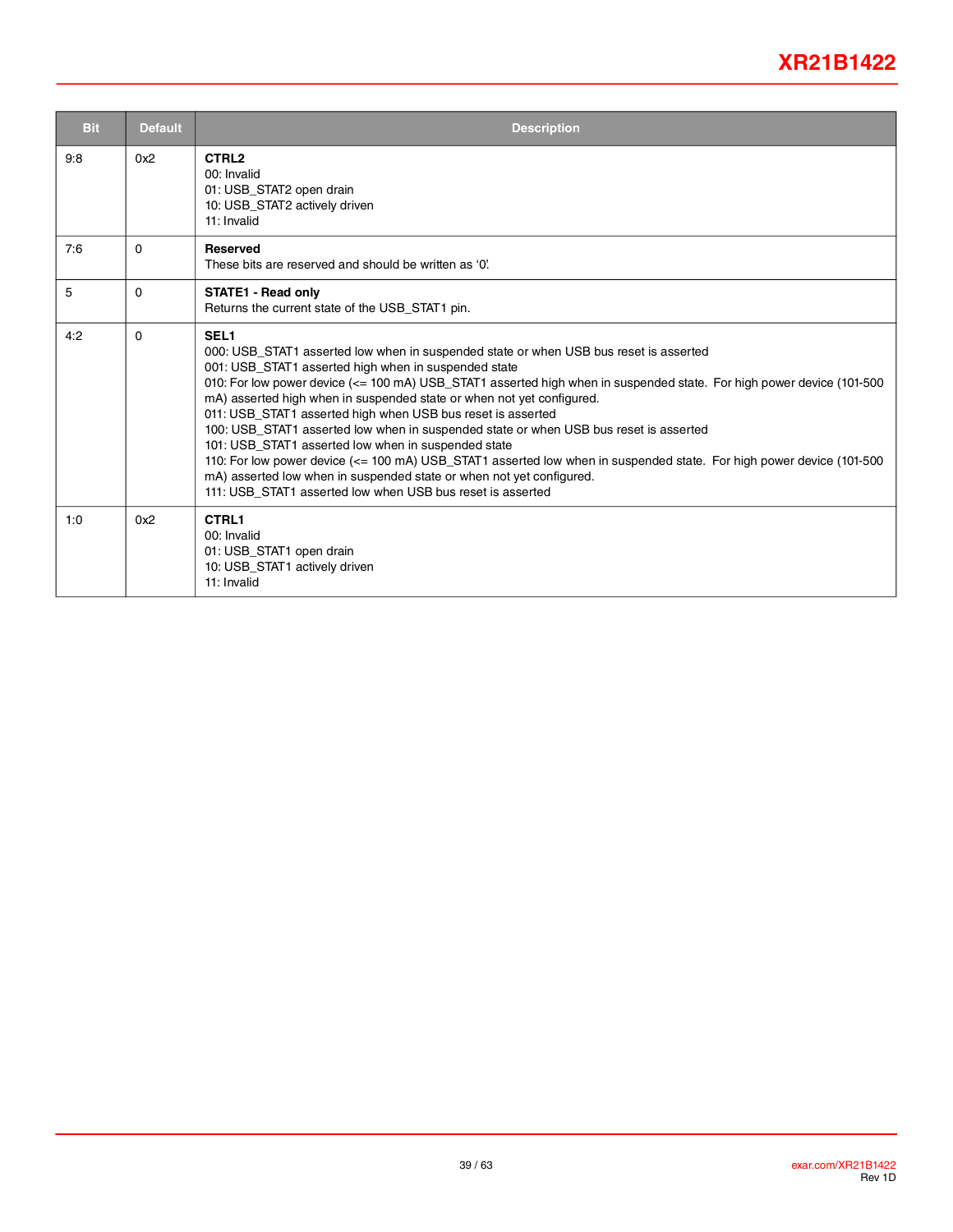## **OTP Map**

Note that all OTP memory locations are 8 bits wide.

|  |  | Table 9: XR21B1422 OTP Memory |
|--|--|-------------------------------|
|  |  |                               |

| <b>Address</b> | <b>Register Name</b>           | Bit 7             | Bit 6                | Bit 5               | Bit 4                                 | Bit 3                                 | Bit 2                    | Bit 1                   | Bit 0               |
|----------------|--------------------------------|-------------------|----------------------|---------------------|---------------------------------------|---------------------------------------|--------------------------|-------------------------|---------------------|
| 0x000          | HW_CONFIG                      | 0                 | GLBL_<br><b>LOCK</b> | Reserved            |                                       |                                       |                          |                         |                     |
| 0x007          | CDC ACM OVERRIDES              | 0                 | $\mathbf 0$          | $\mathbf 0$         | <b>BAUD</b><br><b>THRESH</b>          | GPIO_<br>$INT_$<br><b>MASK</b>        | GPIO_<br><b>DIR</b>      | $GPIO_$<br><b>MODE</b>  | <b>FLOW</b>         |
| 0x008          | CDC_ACM_FLOW                   | 0                 | $\mathsf{O}\xspace$  | $\mathbf 0$         | $\mathbf 0$                           | Half-<br>Duplex                       | Mode Select              |                         |                     |
| 0x009          | CDC_ACM_MODE_LSB               | CLK_EN            | <b>RS485_SEL</b>     |                     | <b>RS485</b><br><b>PIN</b>            | RS485<br><b>POL</b>                   | Mode Select              |                         |                     |
| 0x00A          | CDC_ACM_MODE_MSB               | $\mathbf 0$       | $\mathsf{O}\xspace$  | $\mathbf 0$         | $\mathbf 0$                           | 0                                     | $\mathsf{O}\xspace$      | $RX_{-}$<br><b>TOG</b>  | TX_TOG              |
| 0x00B          | CDC_ACM_GPIO_DIR_LSB           | GPIO7             | GPIO6                | GPIO <sub>5</sub>   | GPIO4                                 | GPIO <sub>3</sub>                     | GPIO <sub>2</sub>        | GPIO1                   | GPIO0               |
| 0x00C          | CDC_ACM_GPIO_DIR_MSB           | $\mathbf 0$       | $\mathbf 0$          | $\mathbf 0$         | $\mathbf 0$                           | $\mathbf 0$                           | $\mathbf 0$              | GPIO9                   | GPIO8               |
| 0x00D          | CDC_ACM_GPI-<br>O_INT_MASK_LSB | GPIO7             | GPIO6                | GPIO <sub>5</sub>   | GPIO4                                 | GPIO <sub>3</sub>                     | GPIO <sub>2</sub>        | GPIO1                   | GPIO0               |
| 0x00E          | CDC_ACM_GPI-<br>O_INT_MASK_MSB | 0                 | $\mathsf{O}\xspace$  | $\mathbf 0$         | $\mathbf 0$                           | $\mathbf 0$                           | <b>RX</b>                | GPIO <sub>9</sub>       | GPIO8               |
| 0x00F          | CDC_ACM_BAUD_THRESH_0          | THRESH[7:0]       |                      |                     |                                       |                                       |                          |                         |                     |
| 0x010          | CDC ACM BAUD THRESH 1          | THRESH[15:8]      |                      |                     |                                       |                                       |                          |                         |                     |
| 0x011          | CDC_ACM_BAUD_THRESH_2          | THRESH[23:16]     |                      |                     |                                       |                                       |                          |                         |                     |
| 0x012          | VID_LSB                        | <b>VALUE[7:0]</b> |                      |                     |                                       |                                       |                          |                         |                     |
| 0x013          | VID_MSB                        | VALUE[15:8]       |                      |                     |                                       |                                       |                          |                         |                     |
| 0x014          | PID_LSB                        | <b>VALUE[7:0]</b> |                      |                     |                                       |                                       |                          |                         |                     |
| 0x015          | PID_MSB                        | VALUE[15:8]       |                      |                     |                                       |                                       |                          |                         |                     |
| 0x016          | USB_MAX_POWER                  | VALUE             |                      |                     |                                       |                                       |                          |                         |                     |
| 0x017          | USB_ATTRIBUTES                 | 0                 | $\mathbf 0$          | $\mathbf 0$         | 0                                     | RMT<br>WAKE_<br>EN                    | RMT<br>WAKE_<br>VALID    | PWR_MODE                |                     |
| 0x018          | RELEASE_MAJOR                  | VALUE             |                      |                     |                                       |                                       |                          |                         |                     |
| 0x019          | RELEASE_MINOR                  | VALUE             |                      |                     |                                       |                                       |                          |                         |                     |
| 0x01A          | AUTO_FLUSH                     | 0                 | $\mathsf{O}\xspace$  | $\mathsf{O}\xspace$ | $RX_{-}$<br><b>CLOSE</b>              | RX_OP<br>EN                           | $TX_{-}$<br><b>CLOSE</b> | $TX_{-}$<br><b>OPEN</b> | $\mathsf{O}\xspace$ |
| 0x01D          | PROG_BYTE_0                    | $LANG_$<br>ID     | $\pmb{0}$            | $\mathsf{O}\xspace$ | $PIN_$<br><b>CONFIG</b><br>$_U$ UART1 | $PIN_$<br><b>CONFIG</b><br>$\_$ UART0 | SER<br><b>STRG</b>       | PROD_<br>STRG2          | PROD_<br>STRG1      |
| 0x01E          | PROG_BYTE_1                    | VEN<br>STRNG2     | VEN_<br>STRNG1       | <b>FLUSH</b>        | REL                                   | $USB_$<br><b>ATTRIB</b>               | MAX<br><b>POWER</b>      | <b>PID</b>              | <b>VID</b>          |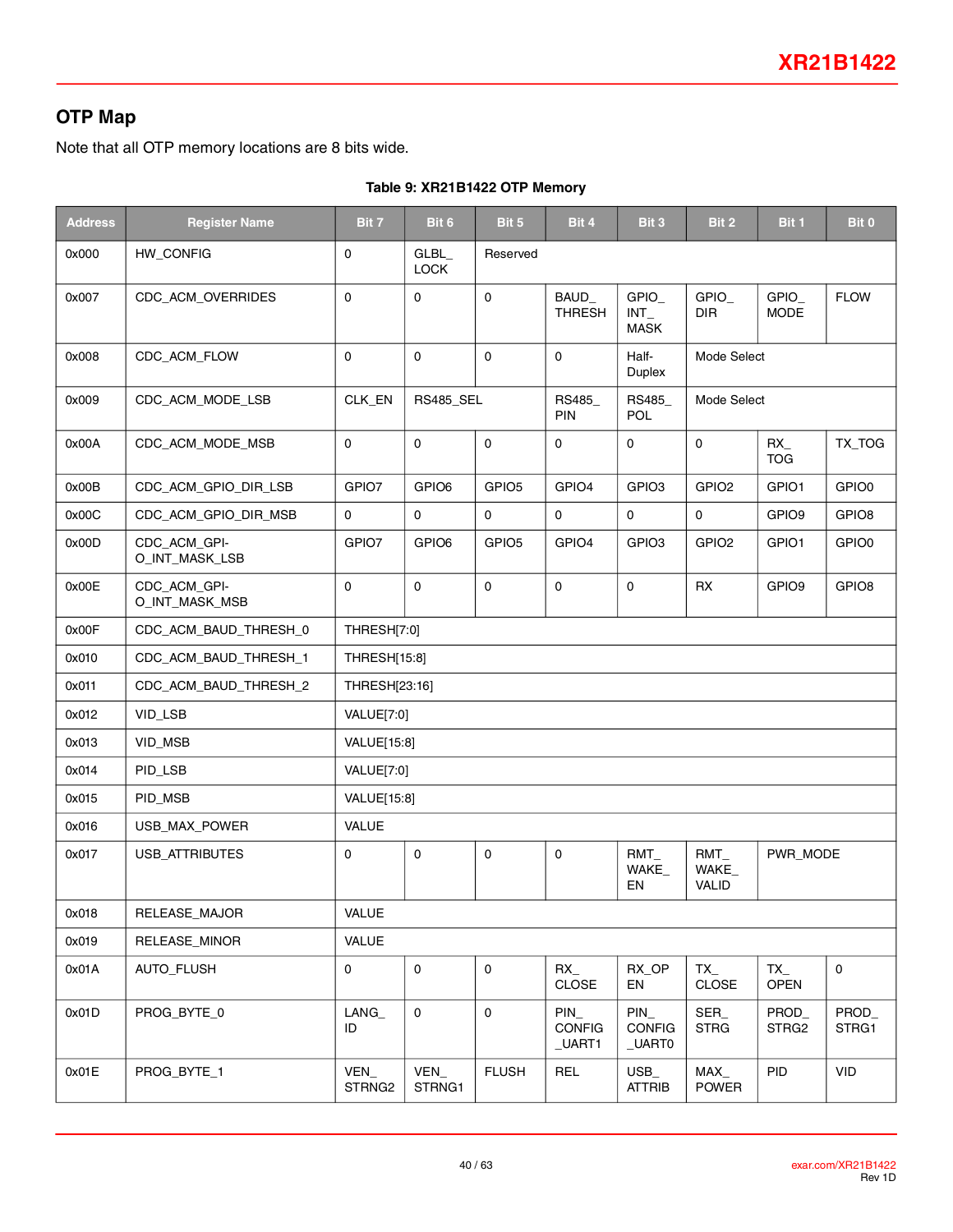#### **Table 9: XR21B1422 OTP Memory**

| <b>Address</b>  | <b>Register Name</b> | Bit 7         | Bit 6                      | Bit 5                           | Bit 4               | Bit 3        | Bit 2         | Bit 1       | Bit 0       |
|-----------------|----------------------|---------------|----------------------------|---------------------------------|---------------------|--------------|---------------|-------------|-------------|
| 0x01F           | PIN_CFG_USB_STAT1    | 0             | $\mathbf 0$                | 0                               | <b>SEL</b>          |              |               | <b>CTRL</b> |             |
| 0x020           | PIN_CFG_USB_STAT2    | 0             | $\mathbf 0$                | $\mathbf 0$                     | <b>SEL</b>          |              |               | <b>CTRL</b> |             |
| 0x024<br>/0x037 | PIN_CFG_CLK          | <b>PULLUP</b> | PULL_<br><b>DOWN</b>       | 0                               | $\mathsf{O}\xspace$ | 0            |               | <b>CTRL</b> |             |
| 0x025<br>/0x038 | PIN_CFG_RTS          | <b>PULLUP</b> | <b>PULL</b><br><b>DOWN</b> | $\mathbf 0$                     | $\mathbf 0$         | 0            | <b>CTRL</b>   |             |             |
| 0x026<br>/0x039 | PIN_CFG_CTS          | <b>PULLUP</b> | PULL<br><b>DOWN</b>        | 0                               | $\mathbf 0$         | 0            | 0             | <b>CTRL</b> |             |
| 0x027<br>/0x03A | PIN_CFG_RS485        | <b>PULLUP</b> | PULL_<br><b>DOWN</b>       | $\mathbf 0$                     | $\mathbf 0$         | 0            | 0             | <b>CTRL</b> |             |
| 0x028<br>/0x03B | PIN_CFG_TXT          | <b>PULLUP</b> | <b>PULL</b><br><b>DOWN</b> | $\mathbf 0$                     | $\mathbf 0$         | 0            | 0             | <b>CTRL</b> |             |
| 0x029<br>/0x03C | PIN_CFG_RXT          | <b>PULLUP</b> | PULL_<br><b>DOWN</b>       | 0                               | $\mathbf 0$         | 0            | 0             | CTRL        |             |
| 0x02A<br>/0x03D | PIN_CFG_CD           | <b>PULLUP</b> | PULL_<br><b>DOWN</b>       | $\mathbf 0$                     | $\mathbf 0$         | 0            | 0             | <b>CTRL</b> |             |
| 0x02B<br>/0x03E | PIN_CFG_RI           | <b>PULLUP</b> | <b>PULL</b><br><b>DOWN</b> | REM_<br>WAKE                    | $\mathbf 0$         | 0            | 0             | <b>CTRL</b> |             |
| 0x02C<br>/0x03F | PIN_CFG_DTR          | <b>PULLUP</b> | PULL_<br><b>DOWN</b>       | 0                               | $\mathsf{O}\xspace$ | 0            | <b>CTRL</b>   |             |             |
| 0x02D<br>/0x040 | PIN_CFG_DSR          | <b>PULLUP</b> | PULL_<br><b>DOWN</b>       |                                 | $\mathbf 0$         | 0            | 0             | <b>CTRL</b> |             |
| 0x02E<br>/0x041 | PIN_CFG_DATA_PINS    | <b>PULLUP</b> | PULL<br><b>DOWN</b>        | $RX_{-}$<br>REM_<br><b>WAKE</b> | $\mathbf 0$         | 0            | 0             | $\mathbf 0$ | <b>CTRL</b> |
| 0x02F<br>/0x042 | SUSPEND_STATE (MSB)  | 0             | $\mathbf 0$                | <b>DSR</b>                      | <b>DTR</b>          | RI           | <b>CD</b>     | $\mathbf 0$ | $\mathbf 0$ |
| 0x030<br>/0x043 | SUSPEND_STATE (LSB)  | <b>RXT</b>    | <b>TXT</b>                 | $\mathsf{O}\xspace$             | $\mathbf 0$         | <b>RS485</b> | <b>CTS</b>    | <b>RTS</b>  | <b>CLK</b>  |
| 0x031<br>/0x044 | SUSPEND_MODE (MSB)   | 0             | $\mathsf{O}\xspace$        | <b>DSR</b>                      | <b>DTR</b>          | RI           | $\mathsf{CD}$ | $\pmb{0}$   | $\mathsf 0$ |
| 0x032<br>/0x045 | SUSPEND_MODE (LSB)   | <b>RXT</b>    | <b>TXT</b>                 | 0                               | $\mathbf 0$         | <b>RS485</b> | <b>CTS</b>    | <b>RTS</b>  | CLK         |
| 0x033<br>/0x046 | PIN_CFG_RS485_POL    |               |                            |                                 |                     |              |               |             | <b>POL</b>  |
| 0x034<br>/0x047 | CLK_DIV              | VALUE         |                            |                                 |                     |              |               |             |             |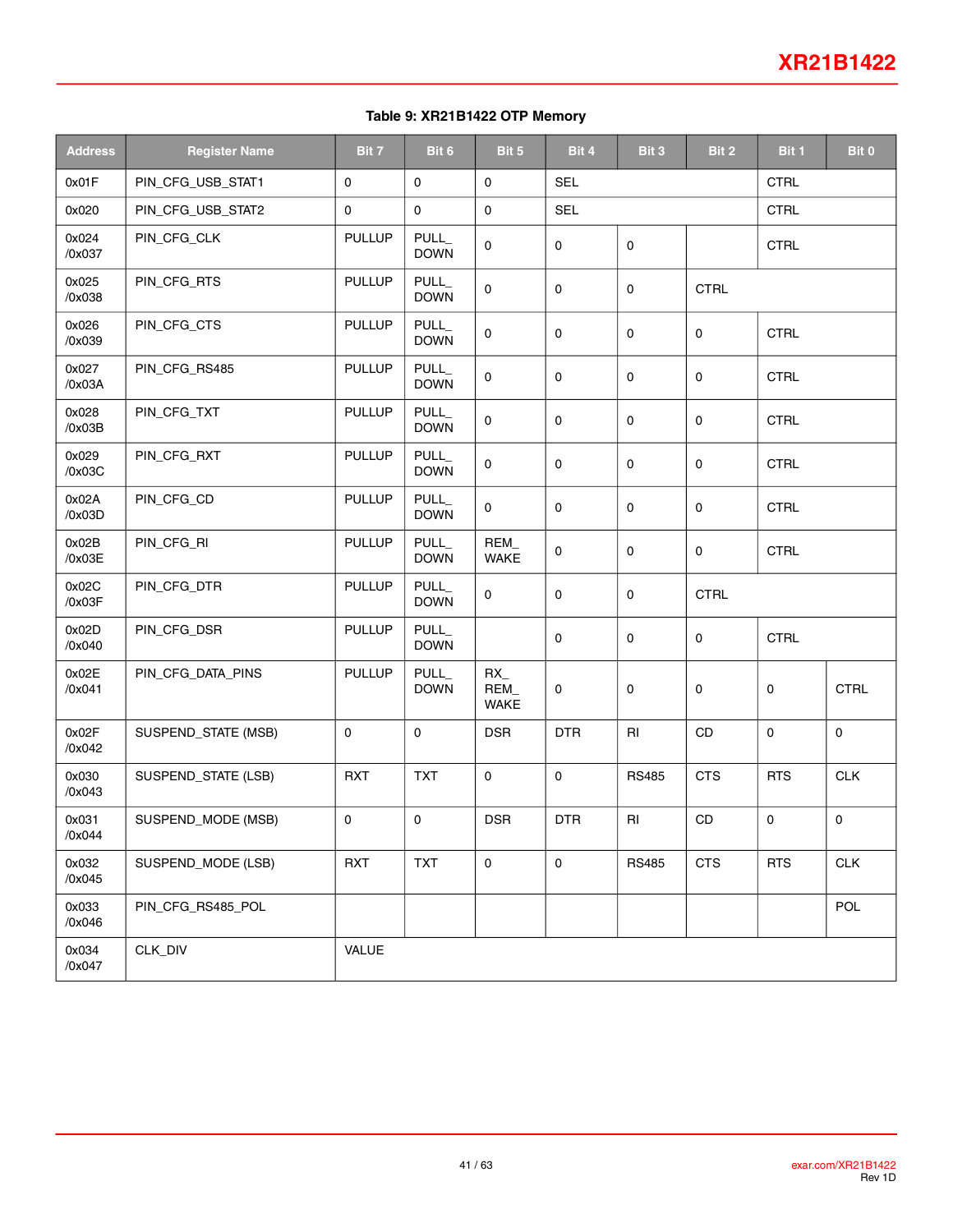#### **OTP Memory Descriptions**

Some OTP locations will be pre-programmed at the factory. All OTP reset default values are '0' indicating that these bits have not been programmed. Conversely a '1' in any bit position indicates that bit has been previously programmed.

NOTE: If the Global Lock bit is set, all OTP programming will be disallowed. The contents of all fields, except the CDC\_ACM overrides fields will not take effect unless the corresponding bit in the PROG\_BYTE\_LSB or PROG\_BYTE\_MSB registers have been set. Once that bit has been set, no further changes can be made to that field. CAUTION: Do not set the PROG bit for any field that has not had desired data entered, otherwise, the field will be programmed with all '0's. Programming of OTP memory locations will be reflected after power-up into respective registers.

#### **HW\_CONFIG (0x000) - Read/Write OTP**

| <b>Bit</b> | <b>Default</b> | <b>Description</b>                                                                                                                                                                                                                                                                                      |
|------------|----------------|---------------------------------------------------------------------------------------------------------------------------------------------------------------------------------------------------------------------------------------------------------------------------------------------------------|
|            | 0              | Reserved<br>This bit is reserved and should remain '0'.                                                                                                                                                                                                                                                 |
| 6          | 0              | <b>Global Lock</b><br>0: Global lock is not set<br>1: Global lock is set. All further writes to the OTP will be disallowed. Before setting the Global Lock bit, user must first set reg-<br>ister 0x1898 to 0x10. Note that global lock does not take effect until the next hardware or power on reset. |
| 5:0        | $\Omega$       | <b>Reserved</b><br>Factory programmed - overwriting these bits may cause functional damage to the XR21B1422 device                                                                                                                                                                                      |

### **CDC\_ACM\_OVERRIDES (0x007) - Read/Write OTP**

CDC\_ACM override registers 0x008 - 0x00E are not described here as the bit definitions are the same as in the equivalent register in[Table](#page-20-1) 5.

| <b>Bit</b>     | <b>Default</b> | <b>Description</b>                                                                                                                                       |
|----------------|----------------|----------------------------------------------------------------------------------------------------------------------------------------------------------|
| 7:5            | 0              | Reserved<br>These bits are reserved and should be written as '0'.                                                                                        |
| 4              | 0              | <b>BAUD_THRESHOLD</b><br>0: Use default CDC-ACM<br>1: Override CDC-ACM baud rate threshold defaults with the values in the CDC_ACM_BAUD_THRESH registers |
| 3              | 0              | <b>GPIO INT MASK</b><br>0: Use default CDC-ACM<br>1: Override CDC-ACM GPIO interrupt mask defaults with the values in the CDC_ACM_GPIO_INT_MASK register |
| $\overline{2}$ | 0              | <b>GPIO_DIRECTION</b><br>0: Use default CDC-ACM<br>1: Override CDC-ACM GPIO direction defaults with the values in the CDC_ACM_DIR register               |
|                | 0              | <b>GPIO MODE</b><br>0: Use default CDC-ACM<br>1: Override CDC-ACM GPIO mode defaults with the values in the CDC_ACM_GPIO_MODE register                   |
| $\Omega$       | 0              | <b>Flow</b><br>0: Use default CDC-ACM flow control<br>1: Override CDC-ACM flow control defaults with the values in the CDC_ACM_FLOW register             |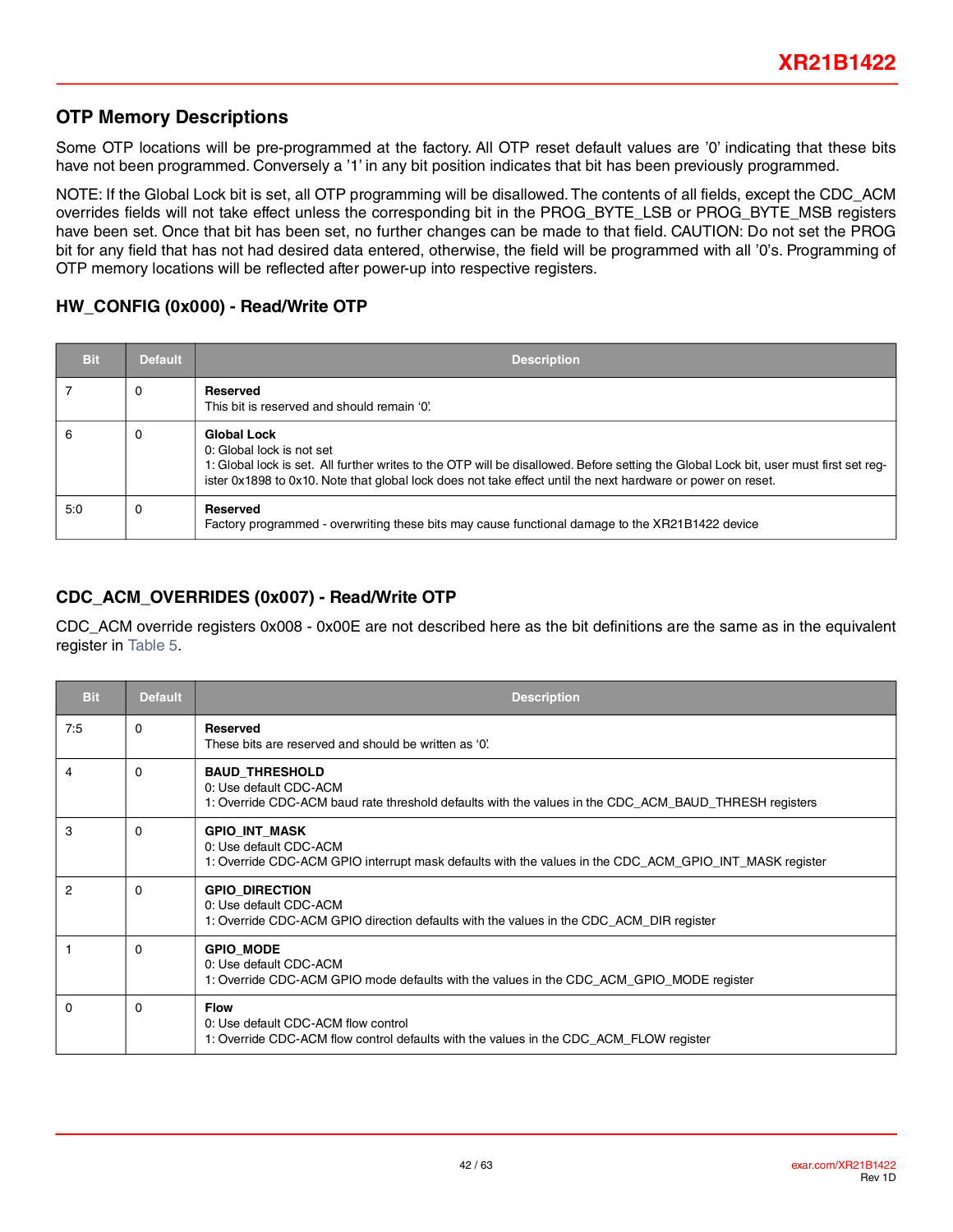### **CDC\_ACM\_FLOW (0x008) - Read/Write OTP**

| <b>Bit</b> | <b>Default</b> | <b>Description</b>                                                                                                                                                                                                                                                                                                                                                                                                                               |
|------------|----------------|--------------------------------------------------------------------------------------------------------------------------------------------------------------------------------------------------------------------------------------------------------------------------------------------------------------------------------------------------------------------------------------------------------------------------------------------------|
| 15:4       | $\Omega$       | Reserved<br>These bits are reserved and should be written as '0'.                                                                                                                                                                                                                                                                                                                                                                                |
| 3          | 0              | <b>UART Half-Duplex Mode</b><br>0: Normal (full-duplex) mode. The UART can transmit and receive data at the same time.<br>1: UART Half-Duplex Mode. In half-duplex mode, any data on the RX pin is ignored when the UART is transmitting data.                                                                                                                                                                                                   |
| 2:0        | 0              | Mode<br>000: Mode 0. No flow control, no address matching.<br>001: Mode 1. HW flow control enabled. Auto RTS/CTS or DTR/DSR must be selected by GPIO MODE.<br>010: Mode 2. SW flow control enabled.<br>011: Mode 3. Multidrop mode - RX only after address match, TX independent. (Typically used with GPIO_MODE 3).<br>100: Mode 4. Multidrop mode - RX/TX only after address match. (Typically used with GPIO_MODE 4).<br>101 to 111: Reserved |

### **CDC\_ACM\_MODE\_LSB (0x009) - Read/Write OTP**

| <b>Bit</b> | <b>Default</b> | <b>Description</b>                                                                                                                                                                                                                                                                                                                                                                                                                                                                                          |
|------------|----------------|-------------------------------------------------------------------------------------------------------------------------------------------------------------------------------------------------------------------------------------------------------------------------------------------------------------------------------------------------------------------------------------------------------------------------------------------------------------------------------------------------------------|
| 7          | $\Omega$       | <b>Clock Enable</b><br>0: GPIO6 is used for general purpose I/O<br>1: GPIO6 is used to output a clock.                                                                                                                                                                                                                                                                                                                                                                                                      |
| 6:5        | $\mathbf{0}$   | Auto RS-485 Half-Duplex Select<br>00: GPIO. GPIO7/RS485 is used for general purpose I/O<br>01: RS485_EN_ACT. GPIO7/RS485 is used for auto RS-485 half-duplex enable. Asserted whenever the UART is transmitting<br>10: RS485_EN_FLOW. GPIO7/RS485 is used for auto RS-485 half-duplex enable. Asserted for the duration of the address<br>match<br>11: RESERVED. Reserved value, do not use                                                                                                                 |
| 4          | $\Omega$       | Auto RS-485 Half-Duplex Pin<br>0: GPIO5/RTS#/RS485 function is selected by GPIO_MODE[2:0]. GPIO7/RS485 function is GPIO.<br>1: GPIO7/RS485 function is selected by GPIO_MODE[6:5]. GPIO5/RTS#/RS485 function must be any function other than<br>that selected for GPIO7/RS485.                                                                                                                                                                                                                              |
| 3          | $\Omega$       | Auto RS-485 Half-Duplex Polarity<br>0: GPIO5/RTS#/RS485 function is selected by GPIO_MODE[2:0]. GPIO7/RS485 function is GPIO.<br>1: GPIO7/RS485 function is selected by GPIO_MODE[6:5]. GPIO5/RTS#/RS485 function must be any function other than<br>that selected for GPIO7/RS485.                                                                                                                                                                                                                         |
| 2:0        | $\Omega$       | <b>GPIO Mode Select</b><br>000: GPIO. RTS/CTS and DTR/DSR are used for general purpose I/O.<br>001: RTS CTS. GPIO4 and GPIO5 used for Auto RTS/CTS HW Flow Control<br>010: DTR DSR, GPIO2 and GPIO3 used for Auto DTR/DSR HW Flow Control<br>011: RS485_EN_ACT. GPIO5/RTS#/RS485 pin used for auto .RS-485 half-duplex enable during Transmit<br>100: RS485_EN_FLOW. GPIO5/RTS#/RS485 pin used for auto RS-485 half-duplex enable after address match.<br>101 to 111: Reserved. Reserved value, do not use. |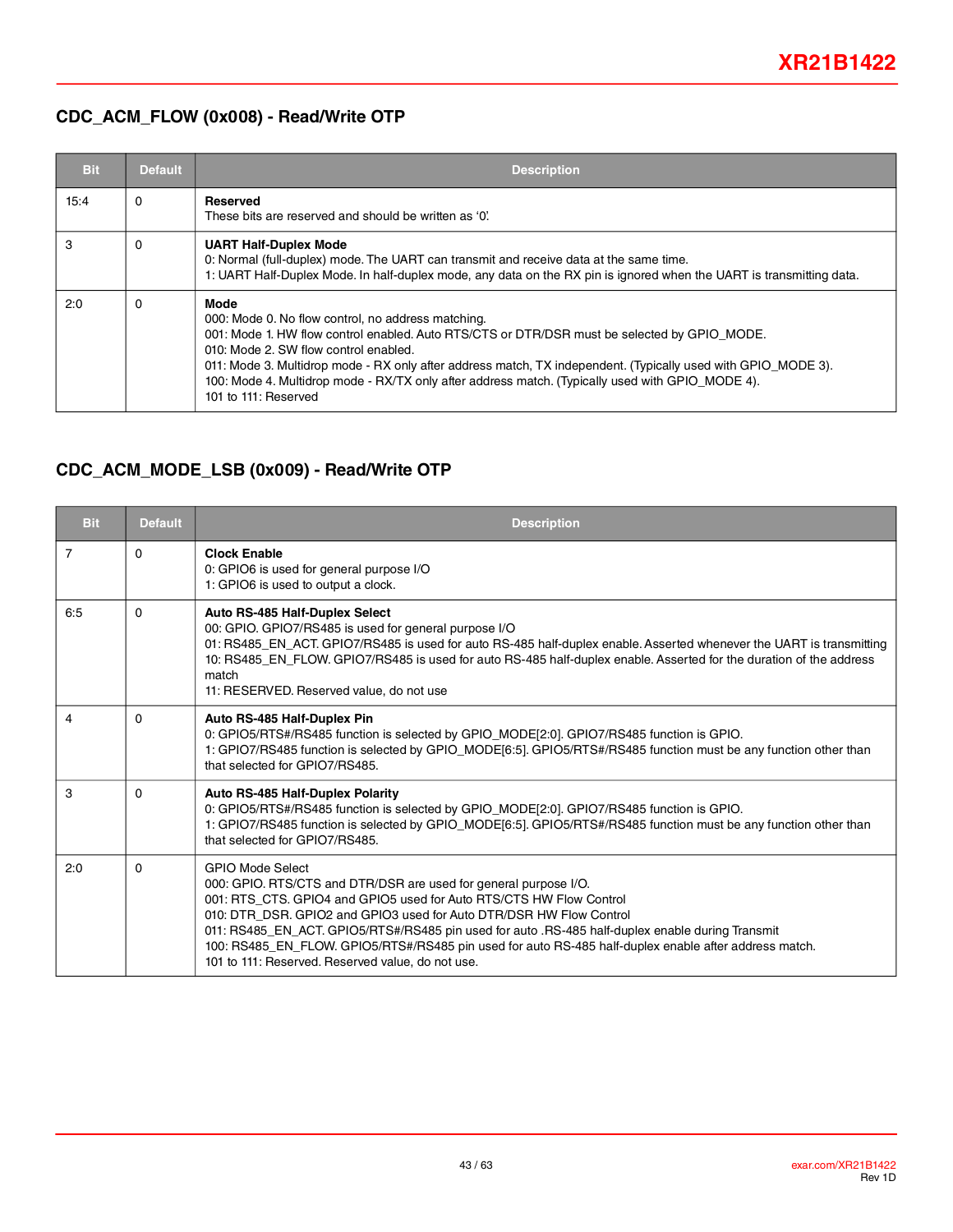### **CDC\_ACM\_MODE\_MSB (0x00A) - Read/Write OTP**

| <b>Bit</b> | <b>Default</b> | <b>Description</b>                                                                                                           |
|------------|----------------|------------------------------------------------------------------------------------------------------------------------------|
| 7:2        | 0              | Reserved<br>These bits are reserved and should be written as '0'.                                                            |
|            |                | <b>Receive Toggle</b><br>0: GPIO9 is used for general purpose I/O<br>1: GPIO9 is used to receive toggle output (default).    |
|            |                | <b>Transmit Toggle</b><br>0: GPIO8 is used for general purpose I/O.<br>1: GPIO8 is used to transmit toggle output (default). |

### **CDC\_ACM\_GPIO\_DIR\_LSB (0x00B) - Read/Write OTP**

| <b>Bit</b> | <b>Default</b> | <b>Description</b>                                                                    |
|------------|----------------|---------------------------------------------------------------------------------------|
| 7:0        | 0              | <b>GPIO Direction of GPIO[7:0]</b><br>0: GPIOx is an input.<br>1: GPIOx is an output. |

### **CDC\_ACM\_GPIO\_DIR\_MSB (0x00C) - Read/Write OTP**

| <b>Bit</b> | <b>Default</b> | <b>Description</b>                                                                    |
|------------|----------------|---------------------------------------------------------------------------------------|
| 7:2        | 0              | Reserved<br>These bits are reserved and should be '0'.                                |
| 1:0        | 0              | <b>GPIO Direction of GPIO[9:8]</b><br>0: GPIOx is an input.<br>1: GPIOx is an output. |

### **CDC\_ACM\_GPIO\_INT\_MASK\_LSB (0x00D) - Read/Write OTP**

| Bit | <b>Default</b> | <b>Description</b>                                                                                                                                                                                                                  |
|-----|----------------|-------------------------------------------------------------------------------------------------------------------------------------------------------------------------------------------------------------------------------------|
| 7:0 |                | <b>GPIO Interrupt Mask of GPIO[7:0]</b><br>0: A change in the input pin's state causes the device to generate an interrupt packet<br>1: A change in the input pin's state does not cause the device to generate an interrupt packet |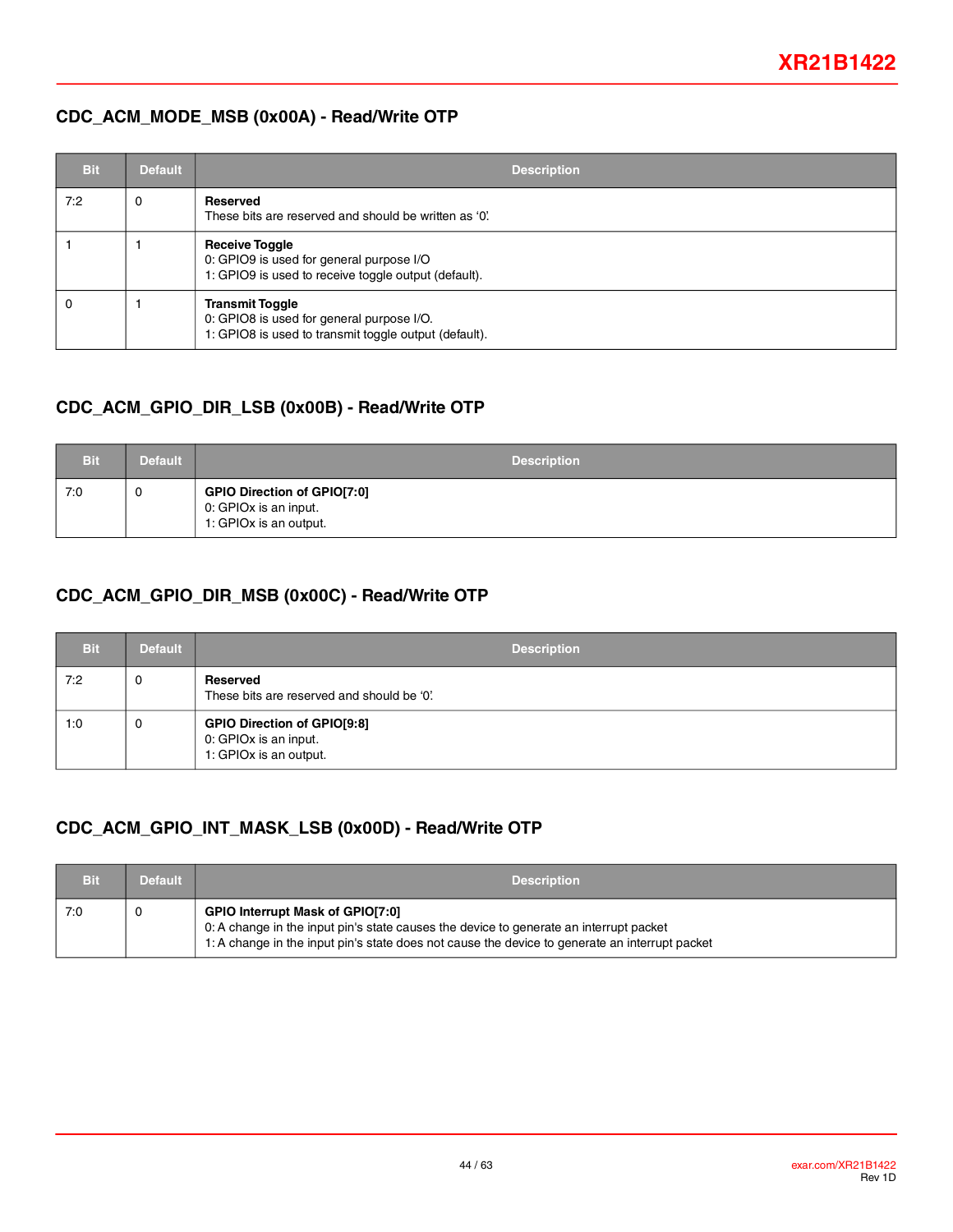#### **CDC\_ACM\_GPIO\_INT\_MASK\_MSB (0x00E) - Read/Write OTP**

| Bit | <b>Default</b> | <b>Description</b>                                                                                                                                                                                                                  |
|-----|----------------|-------------------------------------------------------------------------------------------------------------------------------------------------------------------------------------------------------------------------------------|
| 7:2 | 0              | Reserved<br>These bits are reserved and should be written as '0'.                                                                                                                                                                   |
| 1:0 | $\mathbf 0$    | <b>GPIO Interrupt Mask of GPIO[9:8]</b><br>0: A change in the input pin's state causes the device to generate an interrupt packet<br>1: A change in the input pin's state does not cause the device to generate an interrupt packet |

### **CDC\_ACM\_BAUD\_THRES\_0 (0x00F) - Read/Write OTP**

| <b>Bit</b> | Default <sup>1</sup> | <b>Description</b>                                                                                                  |
|------------|----------------------|---------------------------------------------------------------------------------------------------------------------|
| 7:0        |                      | CDC_ACM_BAUD_THRES[7:0]<br>Least significant byte of the CDC_ACM baud rate threshold override for low latency mode. |

### **CDC\_ACM\_BAUD\_THRES\_1 (0x010) - Read/Write OTP**

| <b>Bit</b> | <b>Default</b> | <b>Description</b>                                                                                                                 |
|------------|----------------|------------------------------------------------------------------------------------------------------------------------------------|
| 7:0        |                | <b>CDC_ACM_BAUD_THRES[15:8]</b><br>Second least significant byte of the CDC_ACM baud rate threshold override for low latency mode. |

### **CDC\_ACM\_BAUD\_THRES\_2 (0x011) - Read/Write OTP**

| Bit | <b>Default</b> | <b>Description</b>                                                                                                   |
|-----|----------------|----------------------------------------------------------------------------------------------------------------------|
| 7:0 |                | CDC_ACM_BAUD_THRES[23:16]<br>Most significant byte of the CDC_ACM baud rate threshold override for low latency mode. |

### **VID\_LSB (0x012) - Read/Write OTP**

| <b>Bit</b> | Default | <b>Description</b>                                         |
|------------|---------|------------------------------------------------------------|
| 7:0        | 0       | Vendor ID[7:0]<br>Least significant byte of the Vendor ID. |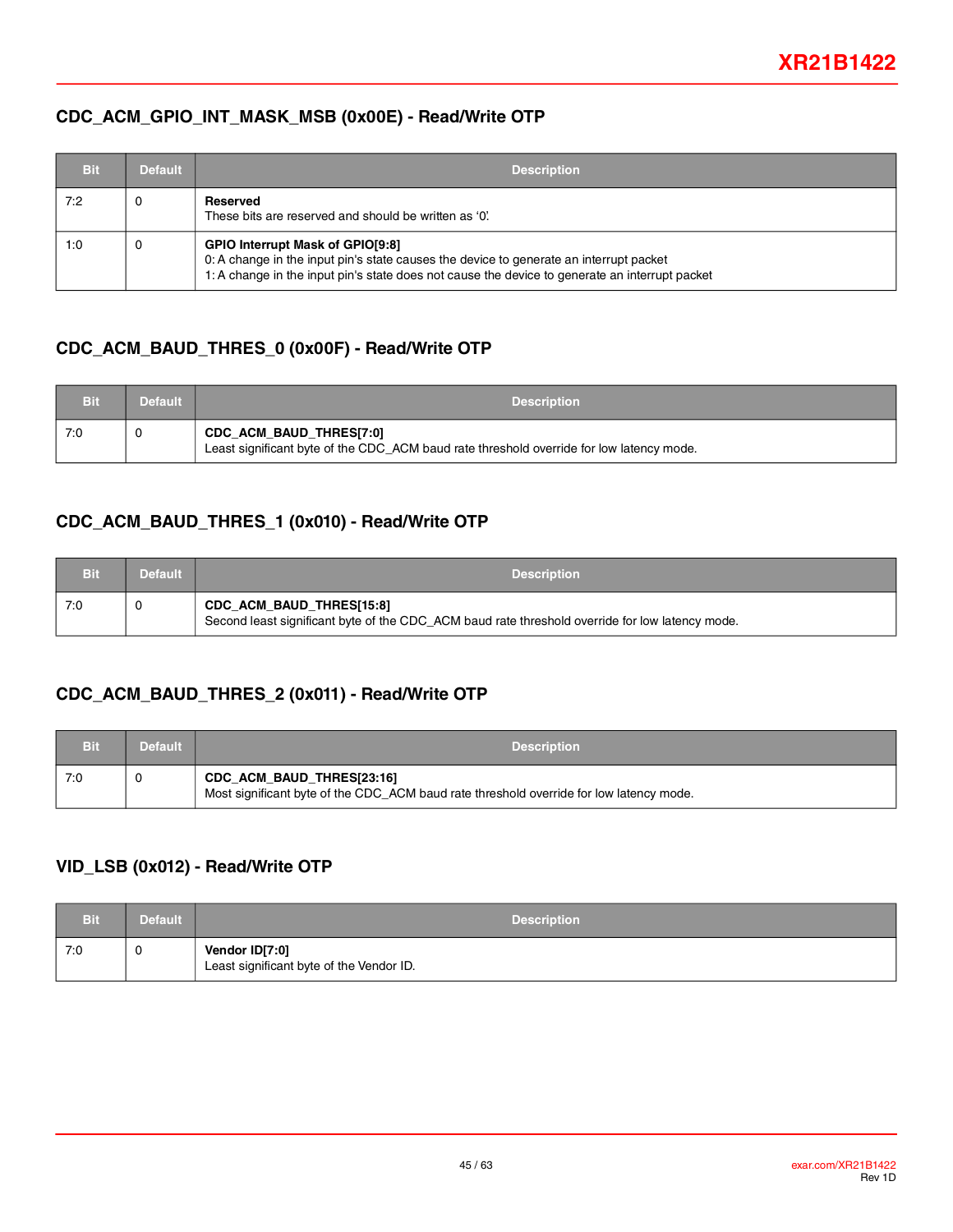### **VID\_MSB (0x013) - Read/Write OTP**

| <b>Bit</b> | <b>Default</b> | <b>Description</b>                                         |
|------------|----------------|------------------------------------------------------------|
| 7:0        | U              | Vendor ID[15:8]<br>Most significant byte of the Vendor ID. |

#### **PID\_LSB (0x014) - Read/Write OTP**

| Bit | <b>Default</b> | <b>Description</b>                                           |
|-----|----------------|--------------------------------------------------------------|
| 7:0 | 0              | Product ID[7:0]<br>Least significant byte of the Product ID. |

### **PID\_MSB (0x015) - Read/Write OTP**

| <b>Bit</b> | Default | <b>Description</b>                                           |
|------------|---------|--------------------------------------------------------------|
| 7:0        | 0       | Product ID[15:8]<br>Most significant byte of the Product ID. |

### **USB\_MAX\_POWER (0x016) - Read/Write OTP**

| Bit | <b>Default</b> | <b>Description</b>                                                                                                                                                    |
|-----|----------------|-----------------------------------------------------------------------------------------------------------------------------------------------------------------------|
| 7:0 |                | <b>USB Max Power</b><br>The bMaxPower field of the device descriptor. Maximum device power consumption from VBUS power. Values from 0x01 (2)<br>mA) to 0xFA (500 mA). |

### **USB\_ATTRIBUTES (0x017) - Read/Write OTP**

| <b>Bit</b> | <b>Default</b> | <b>Description</b>                                                                                                                                                                                                                                                                                    |
|------------|----------------|-------------------------------------------------------------------------------------------------------------------------------------------------------------------------------------------------------------------------------------------------------------------------------------------------------|
| 7:4        | 0              | <b>Reserved</b><br>These bits are reserved and should be written as '0'.                                                                                                                                                                                                                              |
| 3          | 0              | <b>REMOTE WAKE EN</b><br>This bit advertises if remote wakeup is enabled or disabled in D5 of bmAttributes field of the configuration descriptor if the<br>REMOTE WAKE VALID bit is set.<br>0: Remote wakeup is disabled<br>1: Remote wakeup is enabled                                               |
| 2          | 0              | <b>REMOTE WAKE VALID</b><br>This bit allows the remote wakeup setting in REMOTE WAKE EN to be advertised in D5 of the bmAttributes field of the con-<br>figuration descriptor.<br>0: Do not advertise remote wakeup setting in REMOTE_WAKE_EN<br>1: Advertise remote wakeup setting in REMOTE_WAKE_EN |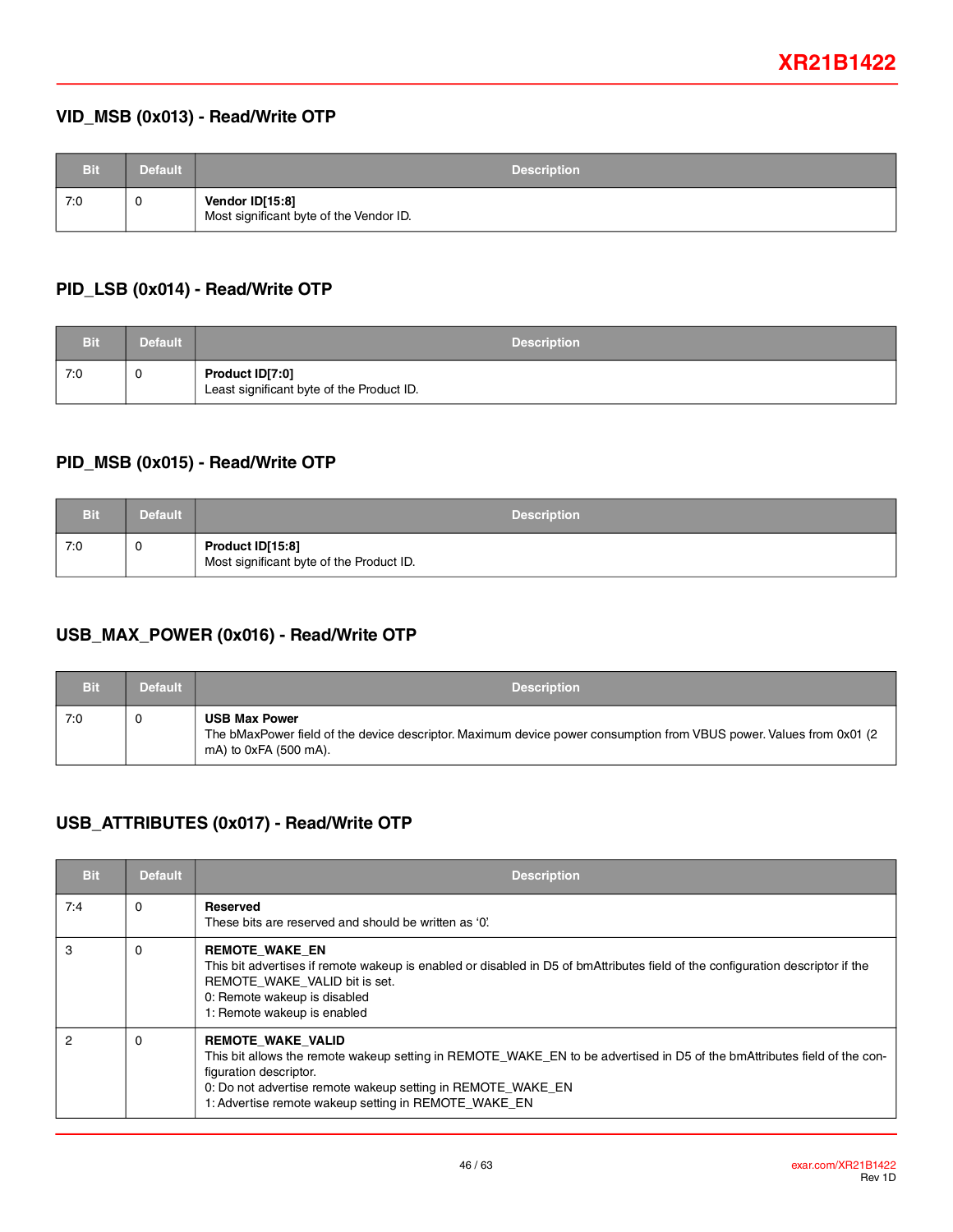| <b>Bit</b> | <b>Default</b> | <b>Description</b>                                                                                                                                                                          |
|------------|----------------|---------------------------------------------------------------------------------------------------------------------------------------------------------------------------------------------|
| 1:0        | 0              | <b>POWER MODE</b><br>This field determines power mode as reported in the configuration descriptor.<br>00: Bus powered mode<br>01: Self powered mode<br>10: Self powered mode<br>11: Invalid |

### **RELEASE\_MAJOR (0x018) - Read/Write OTP**

| <b>Bit</b> | <b>Default</b> | <b>Description</b> |
|------------|----------------|--------------------|
| 7:0        | U              | Major Release      |

### **RELEASE\_MINOR (0x019) - Read/Write OTP**

| <b>Bit</b> | <b>Default</b> | <b>Description</b> |
|------------|----------------|--------------------|
| 7:0        | U              | Minor Release      |

### **AUTO\_FLUSH (0x01A) - Read/Write OTP**

This register controls whether the FIFO buffers are flushed on open and/or close events.

| <b>Bit</b> | <b>Default</b> | <b>Description</b>                                                                                                             |
|------------|----------------|--------------------------------------------------------------------------------------------------------------------------------|
| 7:5        | $\Omega$       | <b>Reserved</b><br>These bits are reserved and should be written as '0'.                                                       |
| 4          | 0              | <b>RX CLOSE</b><br>0: Do not automatically flush the RX FIFO<br>1: Automatically flush the RX FIFO when the COM port is closed |
| 3          | 0              | <b>RX OPEN</b><br>0: Do not automatically flush the RX FIFO<br>1: Automatically flush the RX FIFO when the COM port is opened  |
| 2          | 0              | <b>TX CLOSE</b><br>0: Do not automatically flush the TX FIFO<br>1: Automatically flush the TX FIFO when the COM port is closed |
|            | 0              | <b>TX OPEN</b><br>0: Do not automatically flush the TX FIFO<br>1: Automatically flush the TX FIFO when the COM port is opened  |
| $\Omega$   | 0              | <b>Reserved</b><br>This bit is reserved and should be written as '0'.                                                          |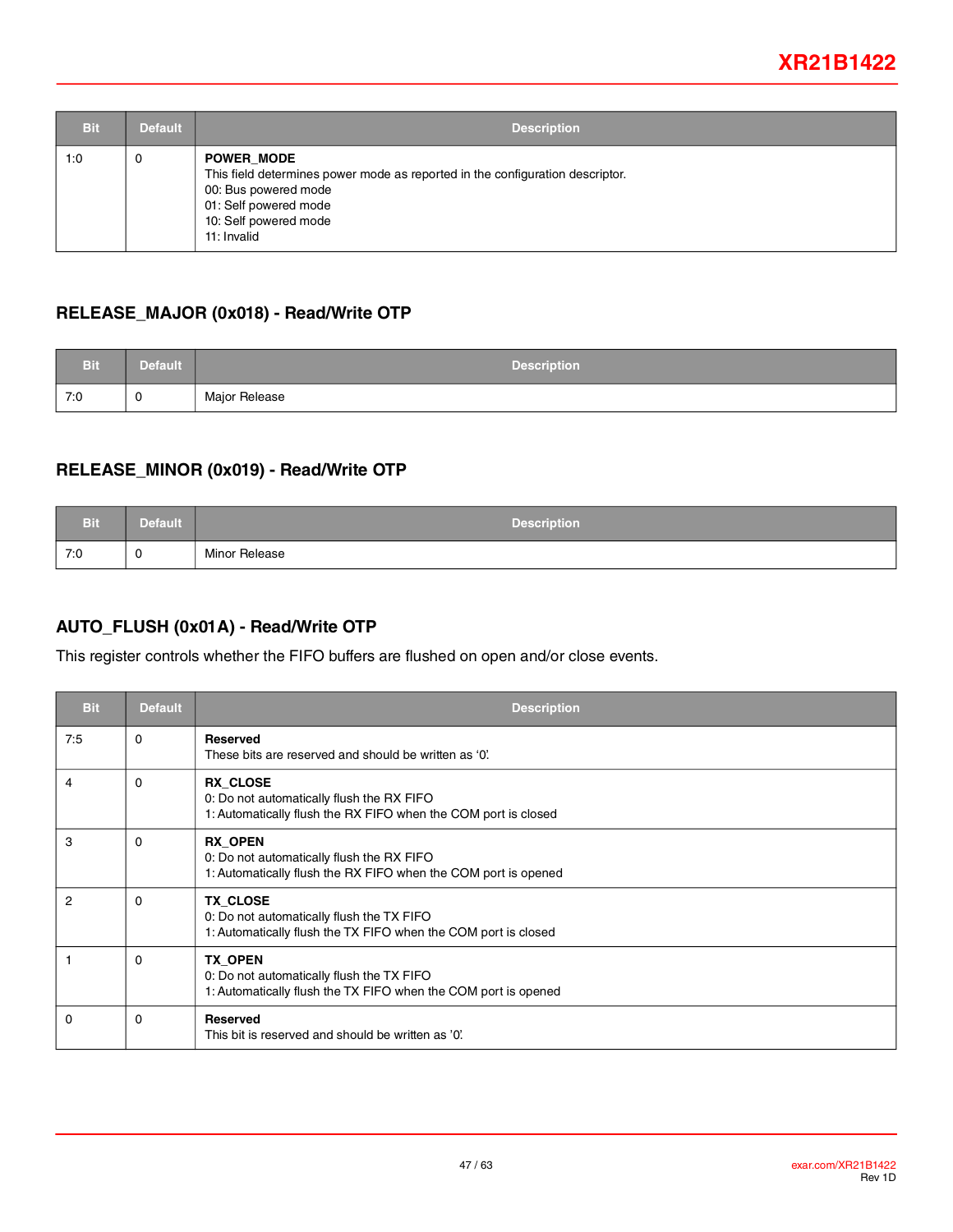#### **PROG\_BYTE\_0 (0x01D) - Read/Write OTP**

Each bit field in the PROG\_BYTE\_0 register must be set by the user to indicate the corresponding field has been programmed. Any field that has been programmed can not be programmed again.

CAUTION: Do not set the PROG bit for any field that has not had the entire data field entered, otherwise, the empty field or any portion thereof will be programmed (all '0's) into the OTP.

For definitions of the individual fields, refer to the corresponding register definition in "XR21B1422 Register Map" on page 21.

| <b>Bit</b>     | <b>Default</b> | <b>Description</b>                                                                                                                                                                     |
|----------------|----------------|----------------------------------------------------------------------------------------------------------------------------------------------------------------------------------------|
| 7              | $\mathbf{0}$   | <b>LANG ID</b><br>0: Corresponding field has not been programmed. Values will not be read from OTP.<br>1: Corresponding field has been programmed. Values will be read from OTP.       |
| 6              | 0              | <b>Reserved</b><br>This bit is reserved and should be written as '0'.                                                                                                                  |
| 5              | $\Omega$       | <b>Reserved</b><br>This bit is reserved and should be written as '0'.                                                                                                                  |
| 4              | 0              | <b>PIN CFG UART1</b><br>0: Corresponding field has not been programmed. Values will not be read from OTP.<br>1: Corresponding field has been programmed. Values will be read from OTP. |
| 3              | $\Omega$       | PIN CFG UART0<br>0: Corresponding field has not been programmed. Values will not be read from OTP.<br>1: Corresponding field has been programmed. Values will be read from OTP.        |
| $\overline{2}$ | $\Omega$       | <b>SERIAL_STRING</b><br>0: Corresponding field has not been programmed. Values will not be read from OTP.<br>1: Corresponding field has been programmed. Values will be read from OTP. |
| 1              | $\Omega$       | <b>PROD STRING 2</b><br>0: Corresponding field has not been programmed. Values will not be read from OTP.<br>1: Corresponding field has been programmed. Values will be read from OTP. |
| 0              | 0              | <b>PROD STRING 1</b><br>0: Corresponding field has not been programmed. Values will not be read from OTP.<br>1: Corresponding field has been programmed. Values will be read from OTP. |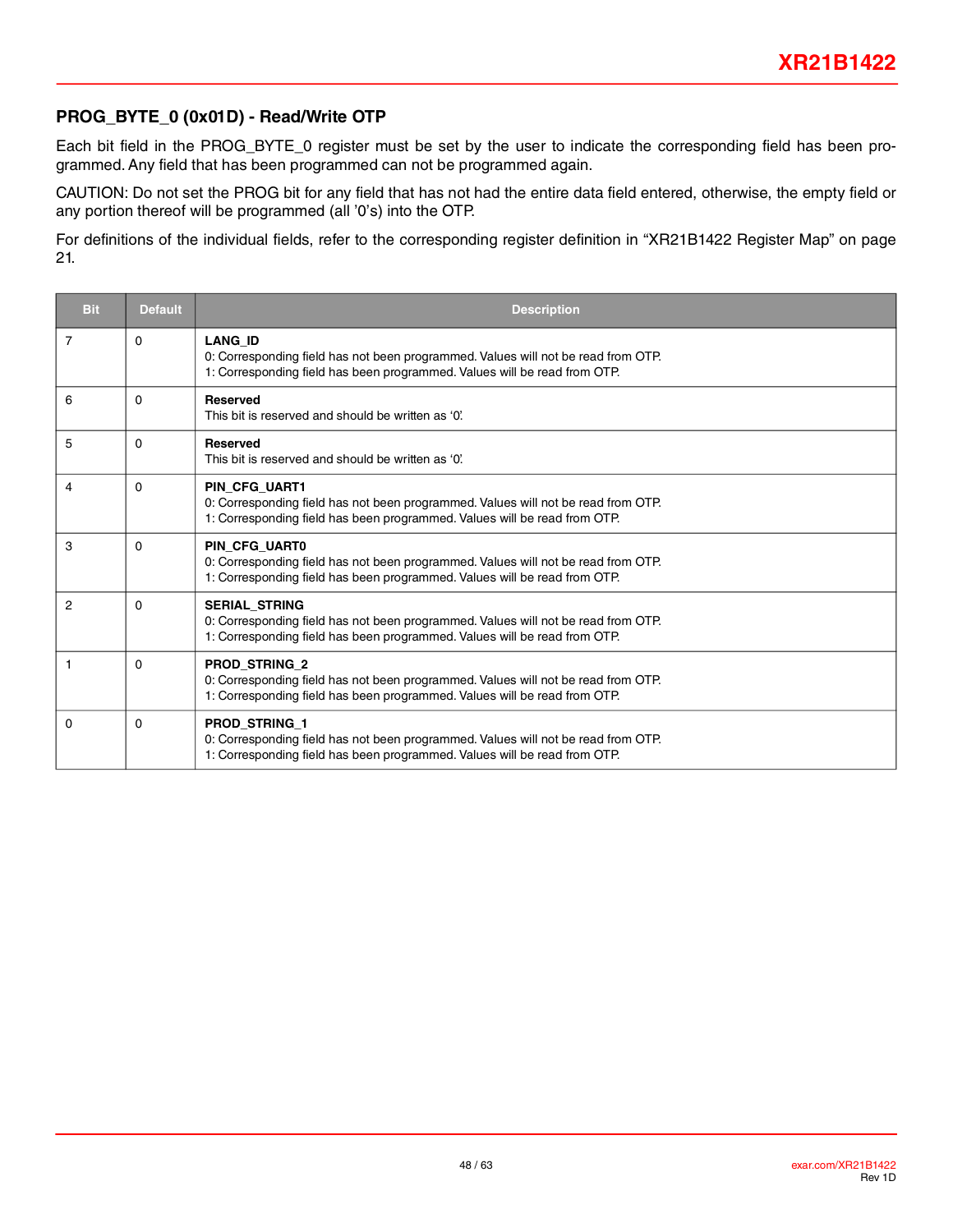### **PROG\_BYTE\_1 (0x01E) - Read/Write OTP**

Each bit field in the PROG\_BYTE\_1 register must be set by the user to indicate the corresponding field has been programmed. Any field that has been programmed can not be programmed again.

CAUTION: Do not set the PROG bit for any field that has not had the entire data field entered, otherwise, the empty field or any portion thereof will be programmed (all '0's) into the OTP.

For definitions of the individual fields, refer to the corresponding register definition in "XR21B1422 Register Map" on page 21.

| <b>Bit</b>     | <b>Default</b> | <b>Description</b>                                                                                                                                                                      |
|----------------|----------------|-----------------------------------------------------------------------------------------------------------------------------------------------------------------------------------------|
| $\overline{7}$ | $\Omega$       | <b>VEND STRING2</b><br>0: Corresponding field has not been programmed. Values will not be read from OTP.<br>1: Corresponding field has been programmed. Values will be read from OTP.   |
| 6              | $\Omega$       | <b>VEND STRING1</b><br>0: Corresponding field has not been programmed. Values will not be read from OTP.<br>1: Corresponding field has been programmed. Values will be read from OTP.   |
| 5              | $\Omega$       | <b>FLUSH</b><br>0: Corresponding field has not been programmed. Values will not be read from OTP.<br>1: Corresponding field has been programmed. Values will be read from OTP.          |
| 4              | $\Omega$       | <b>RELEASE</b><br>0: Corresponding field has not been programmed. Values will not be read from OTP.<br>1: Corresponding field has been programmed. Values will be read from OTP.        |
| 3              | $\Omega$       | <b>USB ATTRIBUTES</b><br>0: Corresponding field has not been programmed. Values will not be read from OTP.<br>1: Corresponding field has been programmed. Values will be read from OTP. |
| 2              | $\Omega$       | <b>MAX POWER</b><br>0: Corresponding field has not been programmed. Values will not be read from OTP.<br>1: Corresponding field has been programmed. Values will be read from OTP.      |
| 1              | $\Omega$       | <b>PID</b><br>0: Corresponding field has not been programmed. Values will not be read from OTP.<br>1: Corresponding field has been programmed. Values will be read from OTP.            |
| 0              | $\Omega$       | <b>VID</b><br>0: Corresponding field has not been programmed. Values will not be read from OTP.<br>1: Corresponding field has been programmed. Values will be read from OTP.            |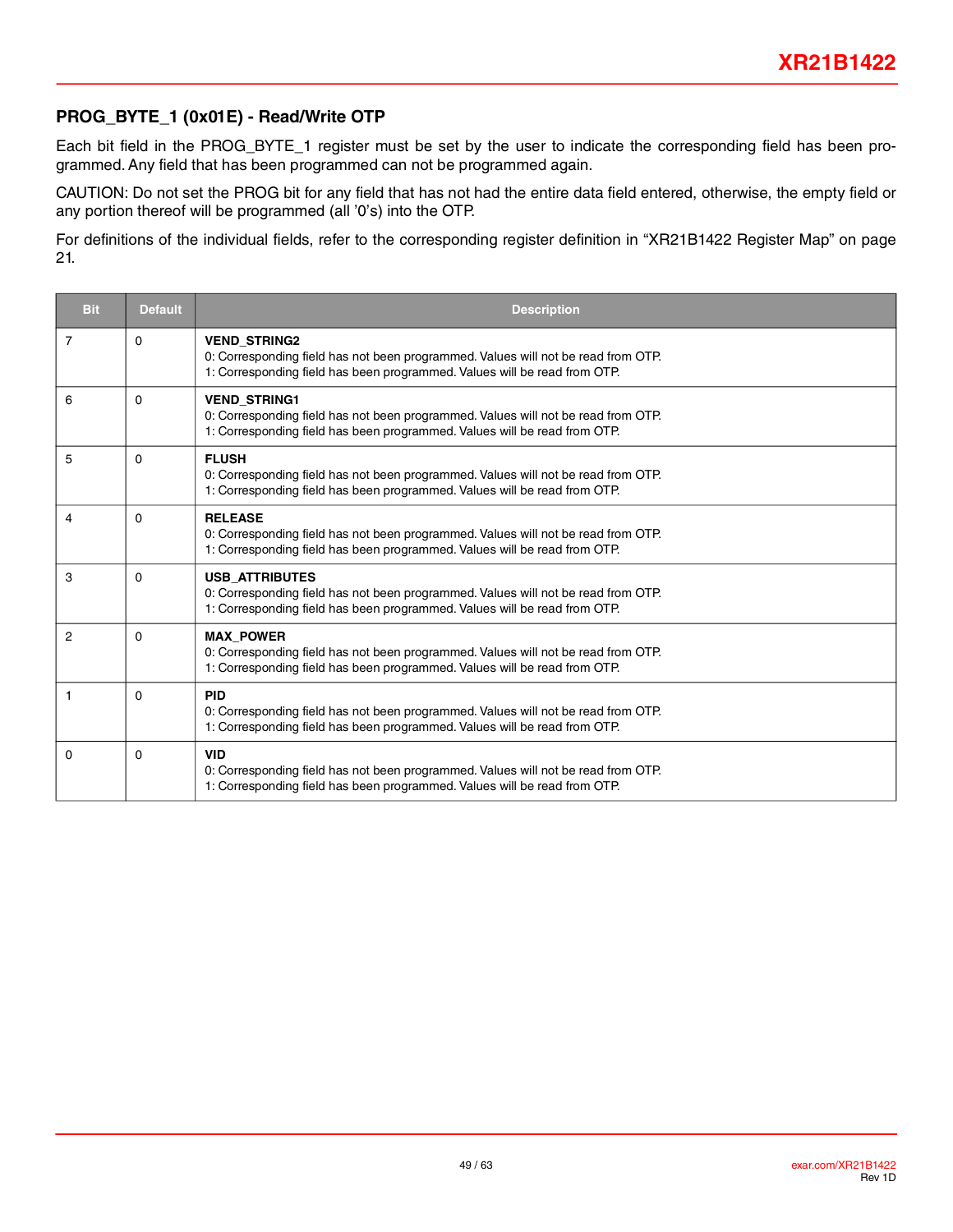### **PIN\_CFG\_USB\_STAT1 (0x01F) - Read/Write OTP**

Controls the configuration of the USB\_STAT1 pin during suspend state

| <b>Bit</b> | <b>Default</b> | <b>Description</b>                                                                                                                                                                                                                                                                                                                                                                                                                                                                                               |
|------------|----------------|------------------------------------------------------------------------------------------------------------------------------------------------------------------------------------------------------------------------------------------------------------------------------------------------------------------------------------------------------------------------------------------------------------------------------------------------------------------------------------------------------------------|
| 7:5        | 0              | Reserved<br>These bits are reserved and should be written as '0'.                                                                                                                                                                                                                                                                                                                                                                                                                                                |
| 4:2        | $\Omega$       | <b>SEL</b><br>000: Assert logic '1' during SUSPEND or USB BUS_RESET else logic '0'<br>001: Assert logic '1' during SUSPEND else logic '0'<br>010: Assert logic '1' during LOW_PWR else logic '0'<br>011: Assert logic '1' during USB BUS_RESET else logic '0'<br>100: Assert logic '1' during SUSPEND or USB BUS_RESET else logic '0'<br>101: Assert logic '0' during SUSPEND else logic '1'<br>110: Assert logic '0' during LOW PWR else logic '1'<br>111: Assert logic '0' during USB BUS_RESET else logic '1' |
| 1:0        | $\Omega$       | <b>CTRL</b><br>00: Invalid, do not use<br>01: Output, open drain<br>10: Output, push-pull<br>11: Invalid, do not use                                                                                                                                                                                                                                                                                                                                                                                             |

### **PIN\_CFG\_USB\_STAT2 (0x020) - Read/Write OTP**

Controls the configuration of the USB\_STAT2 pin during suspend state

| <b>Bit</b> | <b>Default</b> | <b>Description</b>                                                                                                                                                                                                                                                                                                                                                                                                                                                                                               |
|------------|----------------|------------------------------------------------------------------------------------------------------------------------------------------------------------------------------------------------------------------------------------------------------------------------------------------------------------------------------------------------------------------------------------------------------------------------------------------------------------------------------------------------------------------|
| 7:5        | $\Omega$       | <b>Reserved</b><br>These bits are reserved and should be written as '0'.                                                                                                                                                                                                                                                                                                                                                                                                                                         |
| 4:2        | 0              | <b>SEL</b><br>000: Assert logic '0' during SUSPEND or USB BUS_RESET else logic '1'<br>001: Assert logic '1' during SUSPEND else logic '0'<br>010: Assert logic '1' during LOW PWR else logic '0'<br>011: Assert logic '1' during USB BUS_RESET else logic '0'<br>100: Assert logic '0' during SUSPEND or USB BUS_RESET else logic '1'<br>101: Assert logic '0' during SUSPEND else logic '1'<br>110: Assert logic '0' during LOW_PWR else logic '1'<br>111: Assert logic '0' during USB BUS_RESET else logic '1' |
| 1:0        | $\Omega$       | <b>CTRL</b><br>00: Invalid, do not use<br>01: Output, open drain<br>10: Output, push-pull<br>11: Invalid, do not use                                                                                                                                                                                                                                                                                                                                                                                             |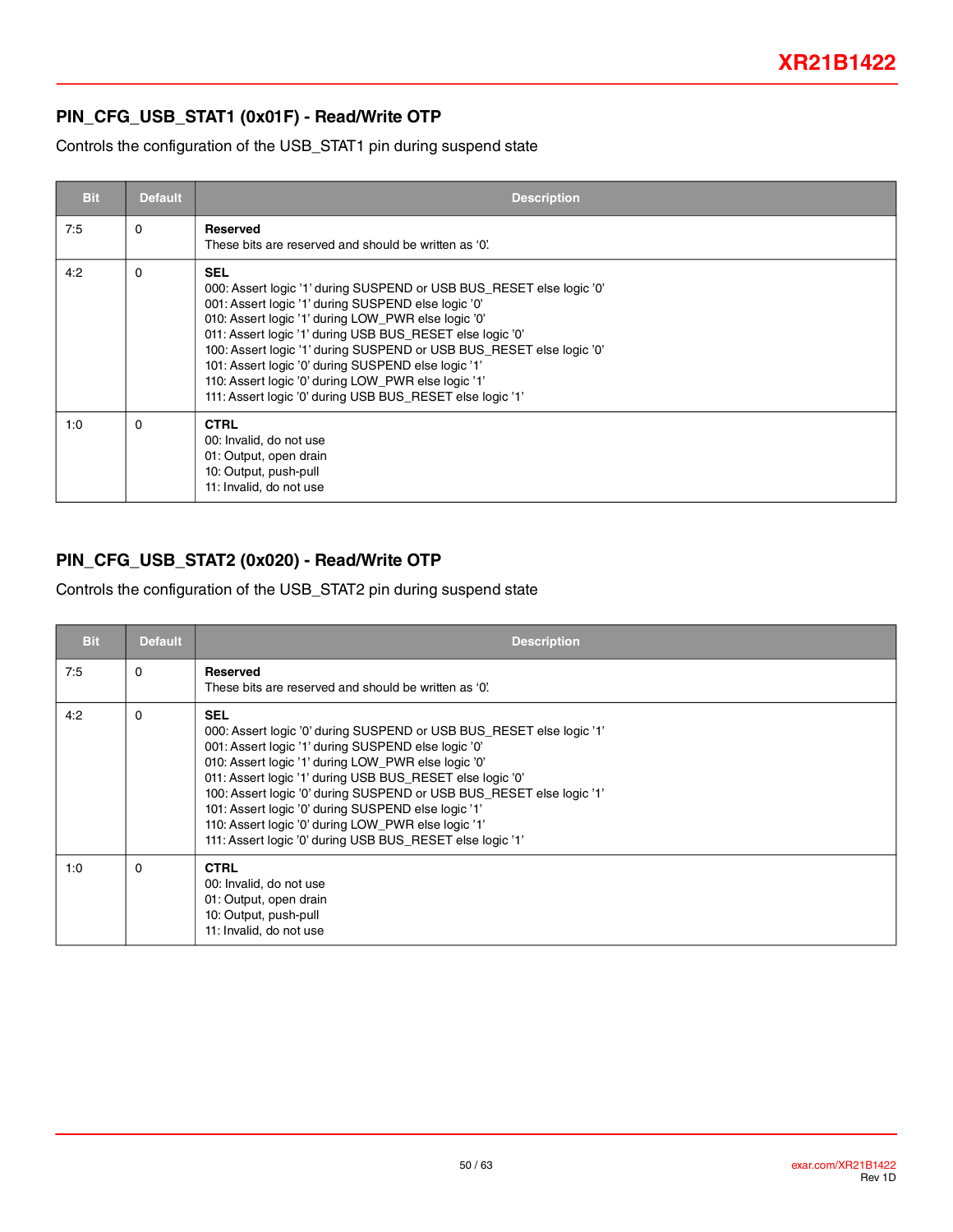### **PIN\_CFG\_CLK (UART0: 0x024; UART1: 0x037) - Read/Write OTP**

This register configures the functionality of the GPIO6/CLK pin.

| <b>Bit</b> | <b>Default</b> | <b>Description</b>                                                                                                                                                                                                                                                                     |
|------------|----------------|----------------------------------------------------------------------------------------------------------------------------------------------------------------------------------------------------------------------------------------------------------------------------------------|
| 7          | $\Omega$       | PULLUP DIS<br>This register bit is used to disable the internal pull-up resistor. This setting will be ignored if GPIO6/CLK is configured as an<br>output.<br>0: Enable internal pull-up<br>1: Disable internal pull-up                                                                |
| 6          | $\Omega$       | <b>PULLDOWN EN</b><br>This register bit is used to enable the internal pull-down resistor. This setting will be ignored if GPIO6/CLK is configured as an<br>output.<br>0: Do not enable internal pull-down<br>1: Enable internal pull-down (will not be enabled if Pull up is enabled) |
| 5:2        | $\Omega$       | <b>RESERVED</b><br>These bits are reserved and should be written as '0'.                                                                                                                                                                                                               |
| 1:0        | $\Omega$       | <b>CTRL</b><br>00: GPIO6/CLK is configured as a GPIO input<br>01: GPIO6/CLK is configured as a GPIO open drain output<br>10: GPIO6/CLK is configured as a GPIO push-pull output<br>11: GPIO6/CLK is configured as a push-pull CLK output                                               |

#### **PIN\_CFG\_RTS (UART0: 0x025; UART1: 0x038) - Read/Write OTP**

This register configures the functionality of the GPIO5/RTS#/RS485 pin.

| <b>Bit</b> | <b>Default</b> | <b>Description</b>                                                                                                                                                                                                                                                                                                                                                                                                                                                                                                           |
|------------|----------------|------------------------------------------------------------------------------------------------------------------------------------------------------------------------------------------------------------------------------------------------------------------------------------------------------------------------------------------------------------------------------------------------------------------------------------------------------------------------------------------------------------------------------|
| 7          | 0              | PULLUP DIS<br>This register bit is used to disable the internal pull-up resistor. This setting will be ignored if GPIO5/RTS#/RS485 is configured<br>as an output.<br>0: Enable internal pull-up<br>1: Disable internal pull-up                                                                                                                                                                                                                                                                                               |
| 6          | $\Omega$       | <b>PULLDOWN EN</b><br>This register bit is used to enable the internal pull-down resistor. This setting will be ignored if GPIO5/RTS#/RS485 is config-<br>ured as an output.<br>0: Do not enable internal pull-down<br>1: Enable internal pull-down (will not be enabled if Pull up is enabled)                                                                                                                                                                                                                              |
| 5:3        | 0              | <b>RESERVED</b><br>These bits are reserved and should be written as '0'.                                                                                                                                                                                                                                                                                                                                                                                                                                                     |
| 2:0        | $\Omega$       | <b>CTRL</b><br>Note: If configured as RTS output, GPIO4/CTS# must be configured as CTS input and GPIO2/DSR# and GPIO3/DTR# must<br>be configured as GPIOs.<br>000: GPIO5/RTS#/RS485 is configured as a GPIO input<br>001: GPIO5/RTS#/RS485 is configured as a GPIO open drain output<br>010: GPIO5/RTS#/RS485 is configured as a GPIO push-pull output<br>011: GPIO5/RTS#/RS485 is configured as a open drain RTS output<br>100: GPIO5/RTS#/RS485 is configured as a push-pull RTS output<br>101 to 111: invalid, do not use |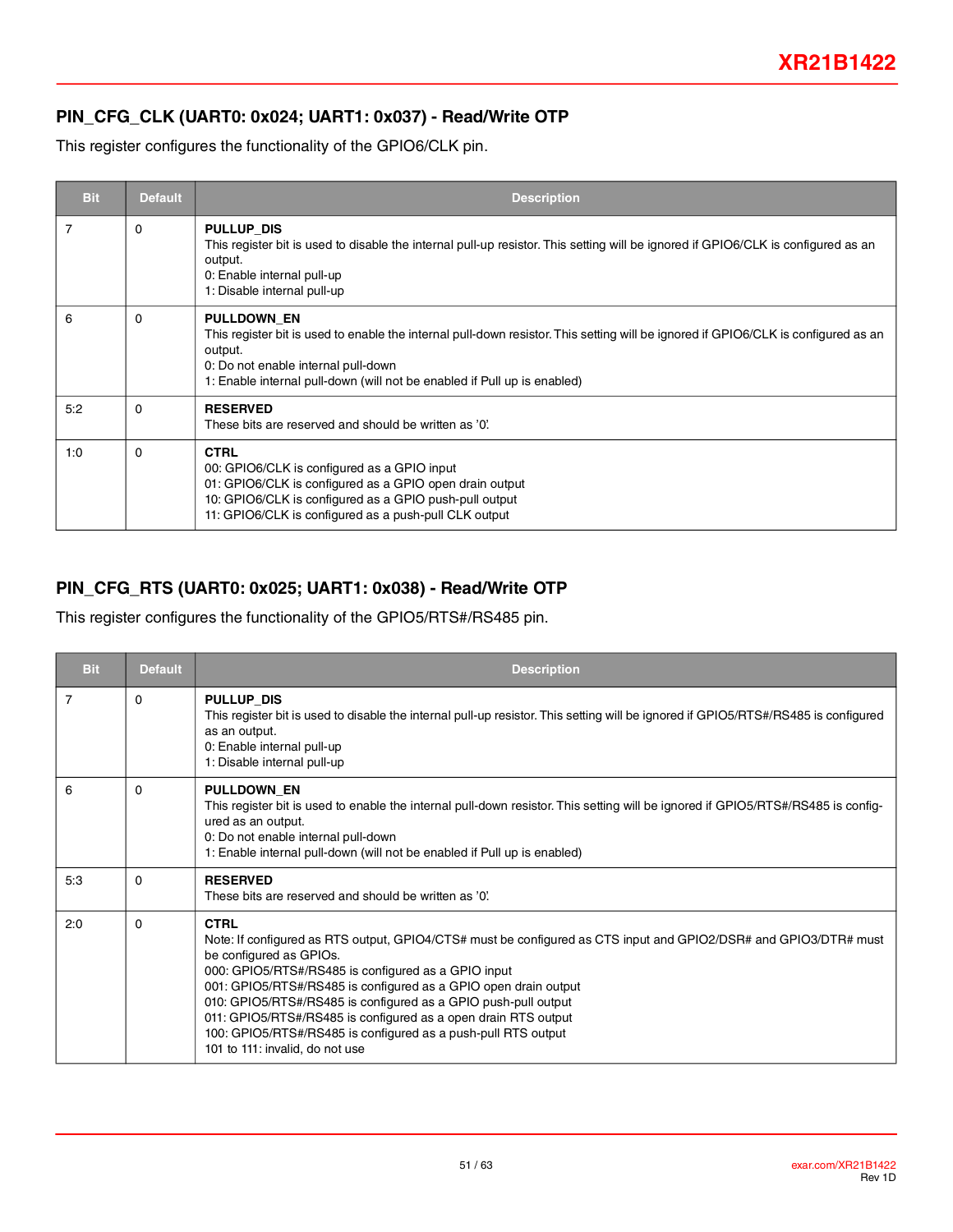### **PIN\_CFG\_CTS (UART0: 0x026; UART1: 0x039) - Read/Write OTP**

This register configures the functionality of the GPIO4/CTS# pin.

| <b>Bit</b> | <b>Default</b> | <b>Description</b>                                                                                                                                                                                                                                                                                                                                                                           |
|------------|----------------|----------------------------------------------------------------------------------------------------------------------------------------------------------------------------------------------------------------------------------------------------------------------------------------------------------------------------------------------------------------------------------------------|
| 7          | 0              | PULLUP DIS<br>This register bit is used to disable the internal pull-up resistor. This setting will be ignored if GPIO4/CTS# is configured as an<br>output.<br>0: Enable internal pull-up<br>1: Disable internal pull-up                                                                                                                                                                     |
| 6          | $\Omega$       | <b>PULLDOWN EN</b><br>This register bit is used to enable the internal pull-down resistor. This setting will be ignored if GPIO4/CTS# is configured as<br>an output.<br>0: Do not enable internal pull-down<br>1: Enable internal pull-down (will not be enabled if Pull up is enabled)                                                                                                      |
| 5:2        | 0              | <b>RESERVED</b><br>These bits are reserved and should be written as '0'.                                                                                                                                                                                                                                                                                                                     |
| 1:0        | 0              | <b>CTRL</b><br>Note: If configured as CTS input, GPIO5/RTS# must be configured as RTS# output and GPIO2/DSR# and GPIO3/DTR#<br>must be configured as GPIOs.<br>00: GPIO4/CTS# is configured as a GPIO input<br>01: GPIO4/CTS# is configured as a GPIO open drain output<br>10: GPIO4/CTS# is configured as a GPIO push-pull output<br>11: GPIO4/CTS# is configured as a open drain CTS input |

#### **PIN\_CFG\_RS485 (UART0: 0x027; UART1: 0x03A) - Read/Write OTP**

This register configures the functionality of the GPIO7/RS485 pin

| <b>Bit</b>     | <b>Default</b> | <b>Description</b>                                                                                                                                                                                                                                                                       |
|----------------|----------------|------------------------------------------------------------------------------------------------------------------------------------------------------------------------------------------------------------------------------------------------------------------------------------------|
| $\overline{7}$ | 0              | PULLUP DIS<br>This register bit is used to disable the internal pull-up resistor. This setting will be ignored if GPIO7/RS485 is configured as an<br>output.<br>0: Enable internal pull-up<br>1: Disable internal pull-up                                                                |
| 6              | 0              | <b>PULLDOWN EN</b><br>This register bit is used to enable the internal pull-down resistor. This setting will be ignored if GPIO7/RS485 is configured as<br>an output.<br>0: Do not enable internal pull-down<br>1: Enable internal pull-down (will not be enabled if Pull up is enabled) |
| 5:2            | $\Omega$       | <b>RESERVED</b><br>These bits are reserved and should be written as '0'.                                                                                                                                                                                                                 |
| 1:0            | $\Omega$       | <b>CTRL</b><br>00: GPIO7/RS485 is configured as a GPIO input<br>01: GPIO7/RS485 is configured as a GPIO open drain output<br>10: GPIO7/RS485 is configured as a GPIO push-pull output<br>11: GPIO7/RS485 is configured as a push-pull auto. RS-485 half-duplex enable output             |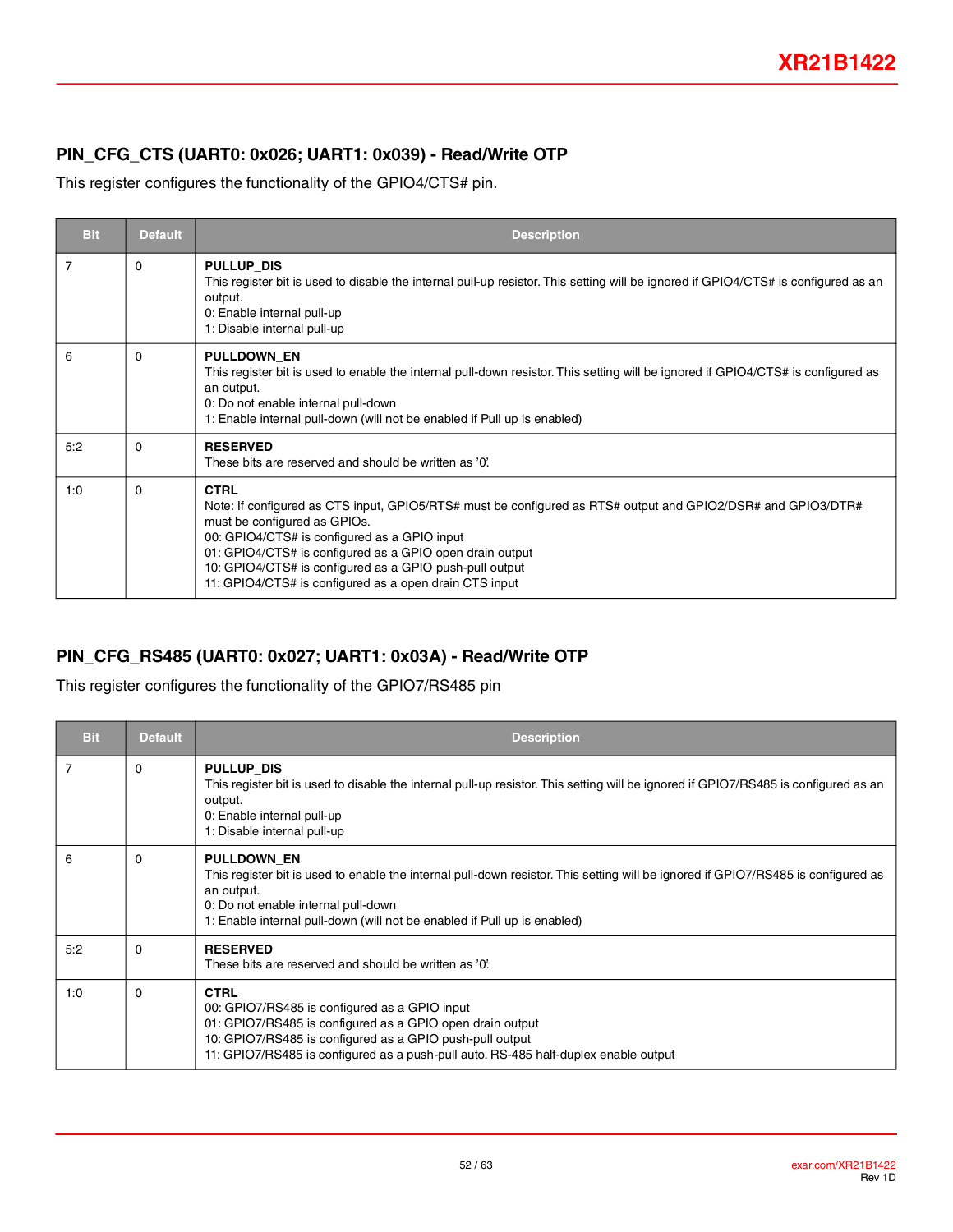### **PIN\_CFG\_TXT (UART0: 0x028; UART1: 0x03B) - Read/Write OTP**

This register configures the functionality of the GPIO8/TXT pin

| <b>Bit</b> | <b>Default</b> | <b>Description</b>                                                                                                                                                                                                                                                                     |
|------------|----------------|----------------------------------------------------------------------------------------------------------------------------------------------------------------------------------------------------------------------------------------------------------------------------------------|
| 7          | 0              | PULLUP DIS<br>This register bit is used to disable the internal pull-up resistor. This setting will be ignored if GPIO8/TXT is configured as an<br>output.<br>0: Enable internal pull-up<br>1: Disable internal pull-up                                                                |
| 6          | $\Omega$       | <b>PULLDOWN EN</b><br>This register bit is used to enable the internal pull-down resistor. This setting will be ignored if GPIO8/TXT is configured as an<br>output.<br>0: Do not enable internal pull-down<br>1: Enable internal pull-down (will not be enabled if Pull up is enabled) |
| 5:2        | $\Omega$       | <b>RESERVED</b><br>These bits are reserved and should be written as '0'.                                                                                                                                                                                                               |
| 1:0        | $\Omega$       | <b>CTRL</b><br>00: GPIO8/TXT is configured as a GPIO input<br>01: GPIO8/TXT is configured as a GPIO open drain output<br>10: GPIO8/TXT is configured as a GPIO push-pull output<br>11: GPIO8/TXT is configured as a push-pull TX toggle output                                         |

### **PIN\_CFG\_RXT (UART0: 0x029; UART1:0x03C) - Read/Write OTP**

This register configures the functionality of the GPIO9/RXT pin

| <b>Bit</b>     | <b>Default</b> | <b>Description</b>                                                                                                                                                                                                                                                                     |
|----------------|----------------|----------------------------------------------------------------------------------------------------------------------------------------------------------------------------------------------------------------------------------------------------------------------------------------|
| $\overline{7}$ | 0              | PULLUP DIS<br>This register bit is used to disable the internal pull-up resistor. This setting will be ignored if GPIO9/RXT is configured as an<br>output.<br>0: Enable internal pull-up<br>1: Disable internal pull-up                                                                |
| 6              | 0              | <b>PULLDOWN EN</b><br>This register bit is used to enable the internal pull-down resistor. This setting will be ignored if GPIO9/RXT is configured as an<br>output.<br>0: Do not enable internal pull-down<br>1: Enable internal pull-down (will not be enabled if Pull up is enabled) |
| 5:2            | 0              | <b>RESERVED</b><br>These bits are reserved and should be written as '0'.                                                                                                                                                                                                               |
| 1:0            | $\Omega$       | <b>CTRL</b><br>000: GPIO9/RXT is configured as a GPIO input<br>001: GPIO9/RXT is configured as a GPIO open drain output<br>010: GPIO9/RXT is configured as a GPIO push-pull output<br>011: GPIO9/RXT is configured as a push-pull RX toggle output                                     |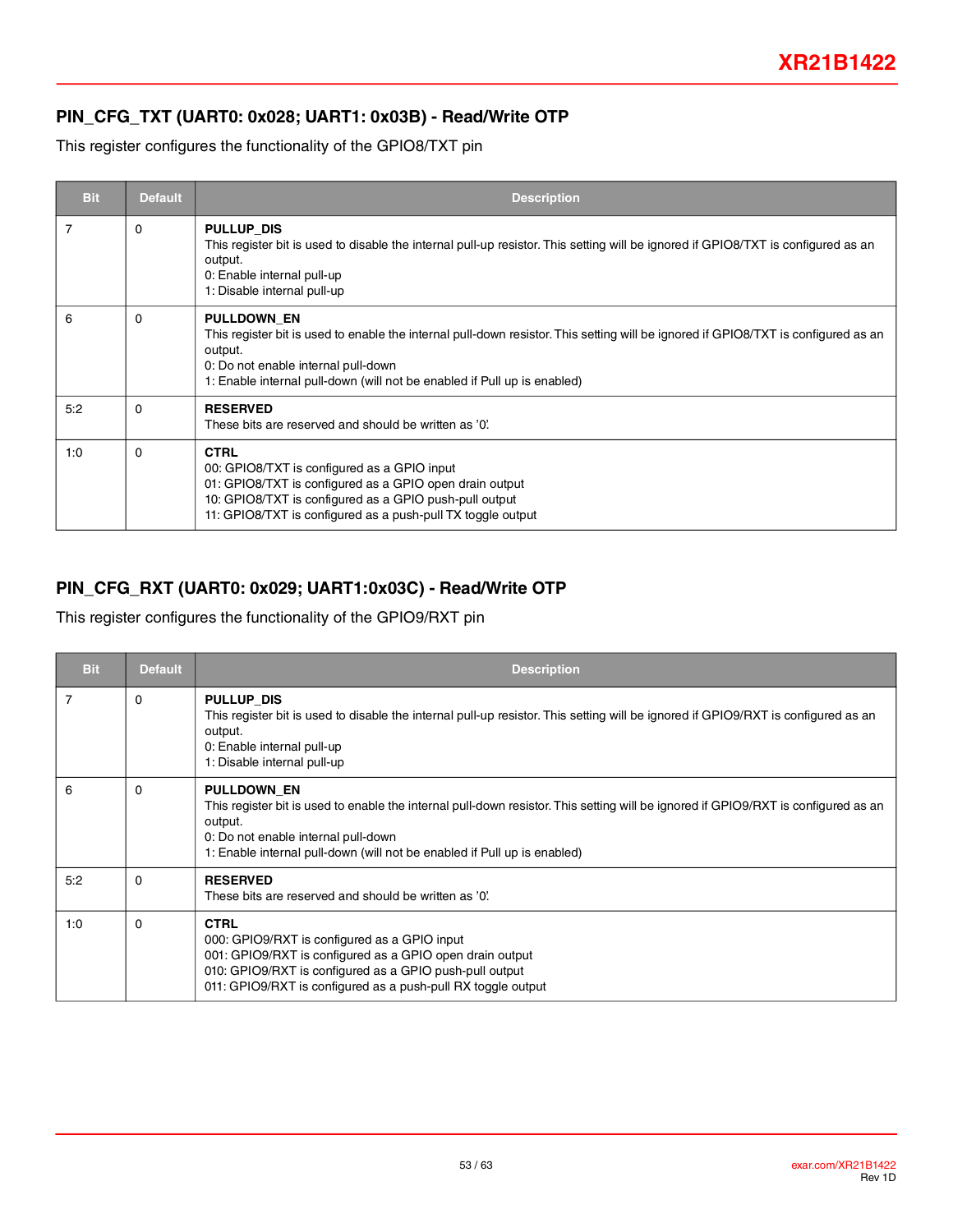### **PIN\_CFG\_CD (UART0: 0x02A; UART1: 0x03D) - Read/Write OTP**

This register configures the functionality of the GPIO1/CD# pin

| <b>Bit</b> | <b>Default</b> | <b>Description</b>                                                                                                                                                                                                                                                                     |
|------------|----------------|----------------------------------------------------------------------------------------------------------------------------------------------------------------------------------------------------------------------------------------------------------------------------------------|
| 7          | 0              | PULLUP DIS<br>This register bit is used to enable the internal pull-up resistor. This setting will be ignored if GPIO1/CD# is configured as an<br>output.<br>0: Enable internal pull-up<br>1: Disable internal pull-up                                                                 |
| 6          | 0              | <b>PULLDOWN EN</b><br>This register bit is used to enable the internal pull-down resistor. This setting will be ignored if GPIO1/CD# is configured as an<br>output.<br>0: Do not enable internal pull-down<br>1: Enable internal pull-down (will not be enabled if Pull up is enabled) |
| 5:2        | $\Omega$       | <b>RESERVED</b><br>These bits are reserved and should be written as '0'.                                                                                                                                                                                                               |
| 1:0        | $\Omega$       | <b>CTRL</b><br>00: GPIO1/CD# is configured as a GPIO input<br>01: GPIO1/CD# is configured as a GPIO open drain output<br>10: GPIO1/CD# is configured as a GPIO push-pull output<br>11: Invalid, do not use                                                                             |

### **PIN\_CFG\_RI (UART0: 0x02B; UART1: 0x03E) - Read/Write OTP**

This register configures the functionality of the GPIO0/RI#/RWK# pin

| <b>Bit</b> | <b>Default</b> | <b>Description</b>                                                                                                                                                                                                                                                                          |
|------------|----------------|---------------------------------------------------------------------------------------------------------------------------------------------------------------------------------------------------------------------------------------------------------------------------------------------|
| 7          | 0              | <b>PULLUP DIS</b><br>This register bit is used to disable the internal pull-up resistor. This setting will be ignored if GPIO0/RI#/RWK# is configured as<br>an output.<br>0: Enable internal pull-up<br>1: Disable internal pull-up                                                         |
| 6          | 0              | <b>PULLDOWN EN</b><br>This register bit is used to enable the internal pull-down resistor. This setting will be ignored if GPIO0/RI#/RWK# is configured<br>as an output.<br>0: Do not enable internal pull-down<br>1: Enable internal pull-down (will not be enabled if Pull up is enabled) |
| 5          | $\Omega$       | <b>REMOTE WAKE DIS</b><br>This register bit disables remote wakeup capability on the RI pin.<br>0: RI pin is enabled for remote wakeup if global remote wakeup is enabled<br>1: RI pin is not enabled for remote wakeup                                                                     |
| 4:2        | 0              | <b>RESERVED</b><br>These bits are reserved and should be written as '0'.                                                                                                                                                                                                                    |
| 1:0        | $\Omega$       | <b>CTRL</b><br>00: GPIO0/RI#/RWK# is configured as a GPIO input<br>01: GPIO0/RI#/RWK# is configured as a GPIO open drain output<br>10: GPIO0/RI#/RWK# is configured as a GPIO push-pull output<br>11: Invalid, do not use                                                                   |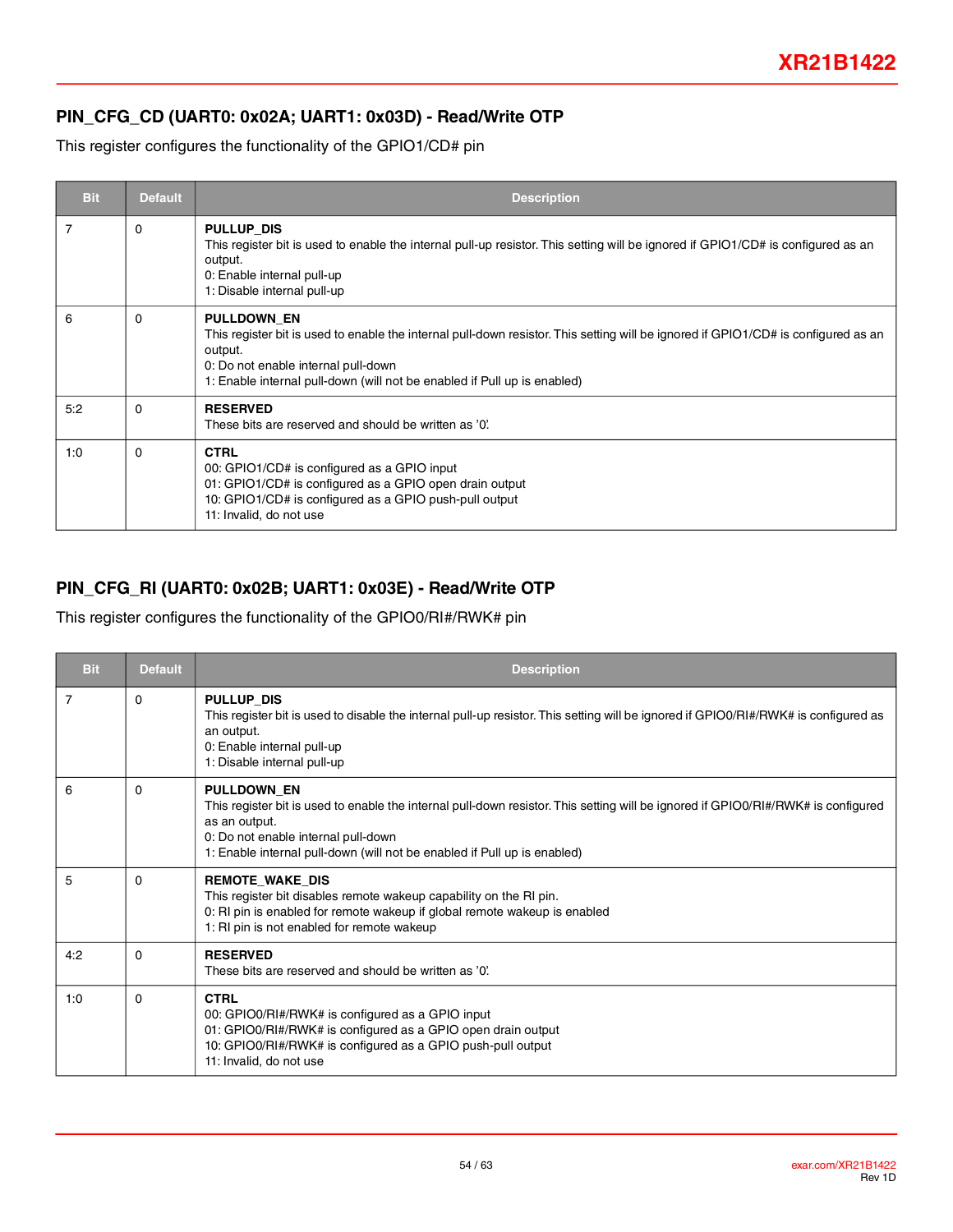### **PIN\_CFG\_DTR (UART0: 0x02C; UART1: 0x03F) - Read/Write OTP**

This register configures the functionality of the GPIO3/DTR# pin

| <b>Bit</b>     | <b>Default</b> | <b>Description</b>                                                                                                                                                                                                                                                                                                                                                                                                                                                                               |
|----------------|----------------|--------------------------------------------------------------------------------------------------------------------------------------------------------------------------------------------------------------------------------------------------------------------------------------------------------------------------------------------------------------------------------------------------------------------------------------------------------------------------------------------------|
| $\overline{7}$ | $\Omega$       | PULLUP DIS<br>This register bit is used to disable the internal pull-up resistor. This setting will be ignored if GPIO3/DTR# is configured as an<br>output.<br>0: Enable internal pull-up<br>1: Disable internal pull-up                                                                                                                                                                                                                                                                         |
| 6              | $\Omega$       | <b>PULLDOWN EN</b><br>This register bit is used to enable the internal pull-down resistor. This setting will be ignored if GPIO3/DTR# is configured as<br>an output.<br>0: Do not enable internal pull-down<br>1: Enable internal pull-down (will not be enabled if Pull up is enabled)                                                                                                                                                                                                          |
| 5:3            | $\Omega$       | <b>RESERVED</b><br>These bits are reserved and should be written as '0'.                                                                                                                                                                                                                                                                                                                                                                                                                         |
| 2:0            | $\Omega$       | <b>CTRL</b><br>Note: If configured as DTR output, GPIO2/DSR# must be configured as DSR input and GPIO5/RTS#/RS485 and GPIO4/<br>CTS# must be configured as GPIOs.<br>000: GPIO3/DTR is configured as a GPIO input<br>001: GPIO3/DTR is configured as a GPIO open drain output<br>010: GPIO3/DTR is configured as a GPIO push-pull output<br>011: GPIO3/DTR is configured as a open drain DTR output<br>100: GPIO3/DTR is configured as a push-pull DTR output<br>101 to 111: Invalid, do not use |

### **PIN\_CFG\_DSR (UART0: 0x02D; UART1: 0x040) - Read/Write OTP**

This register configures the functionality of the GPIO2/DSR# pin

| <b>Bit</b> | <b>Default</b> | <b>Description</b>                                                                                                                                                                                                                                                               |
|------------|----------------|----------------------------------------------------------------------------------------------------------------------------------------------------------------------------------------------------------------------------------------------------------------------------------|
|            | 0              | PULLUP DIS<br>This register bit is used to disable the internal pull-up resistor. This setting will be ignored if GPIO2DSR# is configured as an<br>output.<br>0: Enable internal pull-up<br>1: Disable internal pull-up                                                          |
| 6          | 0              | PULLDOWN_EN<br>This register bit is used to enable the internal pull-down resistor. This setting will be ignored if GPIO2/DSR# is configured as<br>an output.<br>0: Do not enable internal pull-down<br>1: Enable internal pull-down (will not be enabled if Pull up is enabled) |
| 5:2        | $\Omega$       | <b>RESERVED</b><br>These bits are reserved and should be written as '0'.                                                                                                                                                                                                         |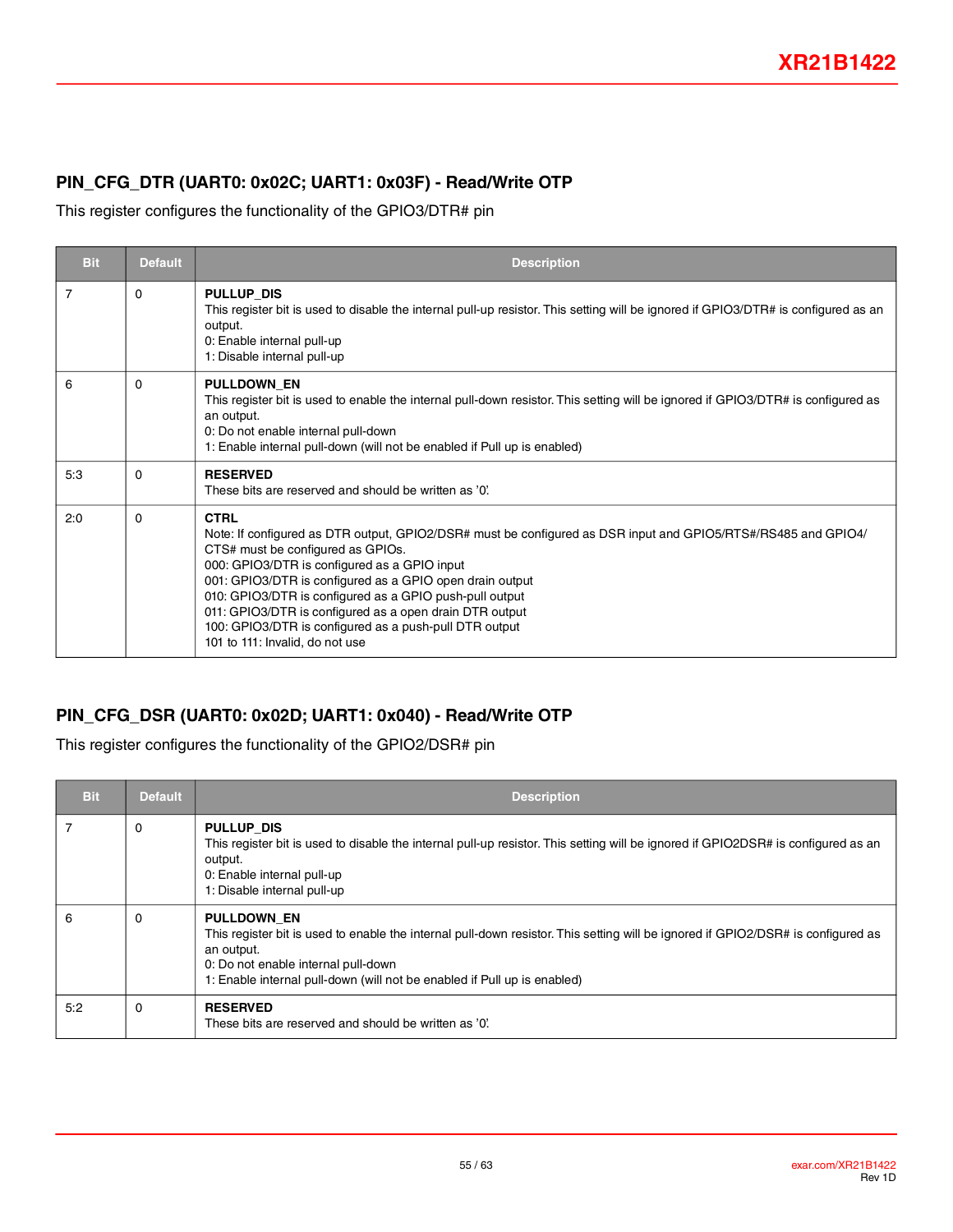| <b>Bit</b> | <b>Default</b> | <b>Description</b>                                                                                                                                                                                                                                                                                                                                                                                  |
|------------|----------------|-----------------------------------------------------------------------------------------------------------------------------------------------------------------------------------------------------------------------------------------------------------------------------------------------------------------------------------------------------------------------------------------------------|
| 1:0        | 0              | <b>CTRL</b><br>Note: If configured as DSR input, GPIO3/DTR# must be configured as DTR output and GPIO5/RTS#/RS485 and GPIO4/<br>CTS# must be configured as GPIOs.<br>00: GPIO2/DSR# is configured as a GPIO input<br>01: GPIO2/DSR# is configured as a GPIO open drain output<br>10: GPIO2/DSR# is configured as a GPIO push-pull output<br>11: GPIO2/DSR# is configured as an open drain DSR input |

#### **PIN\_CFG\_DATA\_PINS (UART0: 0x02E; UART1: 0x041) - Read/Write OTP**

This register configures the functionality of the RX and TX data pins

| <b>Bit</b>     | <b>Default</b> | <b>Description</b>                                                                                                                                                                                                                        |
|----------------|----------------|-------------------------------------------------------------------------------------------------------------------------------------------------------------------------------------------------------------------------------------------|
| $\overline{7}$ | $\Omega$       | <b>RX PULLUP DIS</b><br>This register bit is used to disabled the internal pull-up on the RX pin<br>0: Enable internal pull-up on RX pin<br>1: Disable internal pull-up on RX pin                                                         |
| 6              | $\Omega$       | <b>RX PULLDOWN EN</b><br>This register bit is used to enabled the internal pull-down on the RX pin<br>0: Do not enable internal pull-down on RX pin<br>1: Enable internal pull-down on RX pin (will not be enabled if pull-up is enabled) |
| 5              | $\Omega$       | <b>RX_REMOTE_WAKE_EN</b><br>This register bit enables remote wakeup capability on the RX pin<br>0: RX pin is not enabled for remote wakeup<br>1: RX pin is enabled for remote wakeup if global remote wakeup is enabled                   |
| 4:1            | $\Omega$       | <b>RESERVED</b><br>These bits are reserved and should be written as '0'.                                                                                                                                                                  |
| $\Omega$       | $\Omega$       | <b>TX CTRL</b><br>0: TX push-pull output<br>1: TX open drain output                                                                                                                                                                       |

#### **SUSPEND\_STATE\_MSB (UART0: 0x02F; UART1: 0x042) - Read/Write OTP**

This register configures the state of the GPIO pins during suspend state. Note that RX and TX data pins are not controlled by SUSPEND\_STATE. USE\_SUSPEND is not a physical pin, but instead acts as the control for pins in the suspended state and is in the most significant bit position of SUSPEND\_MODE\_MSB.

| Bit | <b>Default</b> | <b>Description</b>                                                                                                                                                         |
|-----|----------------|----------------------------------------------------------------------------------------------------------------------------------------------------------------------------|
|     | 0              | GPIO9/RXT<br>0: Corresponding bit set to logic '0' during suspend if USE_SUSPEND = '1'<br>1: Corresponding bit set to logic '1' during suspend if USE_SUSPEND = '1'        |
| 6   | 0              | <b>GPIO8/TXT</b><br>0: Corresponding bit set to logic '0' during suspend if USE_SUSPEND = '1'<br>1: Corresponding bit set to logic '1' during suspend if USE_SUSPEND = '1' |
| 5:4 | 0              | Not used                                                                                                                                                                   |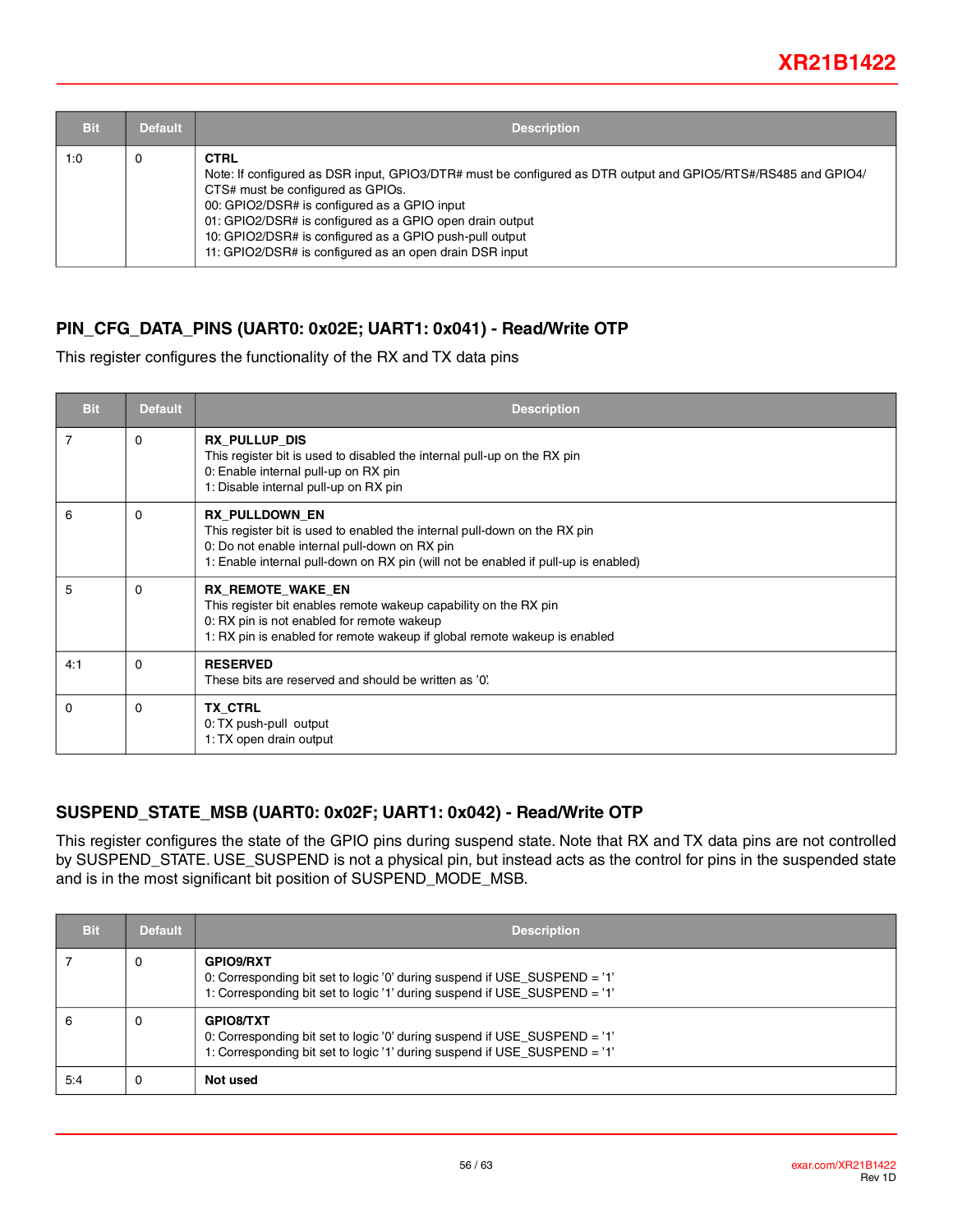| <b>Bit</b> | <b>Default</b> | <b>Description</b>                                                                                                                                                           |
|------------|----------------|------------------------------------------------------------------------------------------------------------------------------------------------------------------------------|
| 3          | $\Omega$       | <b>GPIO7/RS485</b><br>0: Corresponding bit set to logic '0' during suspend if USE_SUSPEND = '1'<br>1: Corresponding bit set to logic '1' during suspend if USE_SUSPEND = '1' |
| 2          | 0              | <b>GPIO4/CTS#</b><br>0: Corresponding bit set to logic '0' during suspend if USE_SUSPEND = '1'<br>1: Corresponding bit set to logic '1' during suspend if USE SUSPEND = '1'  |
|            | 0              | GPIO5/RTS#/RS485<br>0: Corresponding bit set to logic '0' during suspend if USE_SUSPEND = '1'<br>1: Corresponding bit set to logic '1' during suspend if USE SUSPEND = '1'   |
| 0          | $\Omega$       | <b>GPIO6/CLK</b><br>0: Corresponding bit set to logic '0' during suspend if USE_SUSPEND = '1'<br>1: Corresponding bit set to logic '1' during suspend if USE_SUSPEND = '1'   |

#### **SUSPEND\_STATE\_LSB (UART0: 0x030; UART1: 0x043) - Read/Write OTP**

This register configures the state of the GPIO pins during suspend state.

| <b>Bit</b>     | <b>Default</b> | <b>Description</b>                                                                                                                                                          |
|----------------|----------------|-----------------------------------------------------------------------------------------------------------------------------------------------------------------------------|
| 7:6            | $\Omega$       | Not used                                                                                                                                                                    |
| 5              | $\Omega$       | <b>GPIO2/DSR#</b><br>0: Corresponding bit set to logic '0' during suspend if USE_SUSPEND = '1'<br>1: Corresponding bit set to logic '1' during suspend if USE_SUSPEND = '1' |
| 4              | $\Omega$       | GPIO3/DTR#<br>0: Corresponding bit set to logic '0' during suspend if USE_SUSPEND = '1'<br>1: Corresponding bit set to logic '1' during suspend if USE_SUSPEND = '1'        |
| 3              | $\Omega$       | GPIO0/RI#<br>0: Corresponding bit set to logic '0' during suspend if USE_SUSPEND = '1'<br>1: Corresponding bit set to logic '1' during suspend if USE SUSPEND = '1'         |
| $\mathfrak{p}$ | $\Omega$       | GPIO1/CD#<br>0: Corresponding bit set to logic '0' during suspend if USE_SUSPEND = '1'<br>1: Corresponding bit set to logic '1' during suspend if USE_SUSPEND = '1'         |
| 1:0            | $\Omega$       | Not used                                                                                                                                                                    |

#### **SUSPEND\_MODE\_MSB (UART0: 0x031; UART1: 0x044) - Read/Write OTP**

This register configures the mode of the GPIO pins during suspend state. Note that RX and TX data pins are not controlled by SUSPEND\_STATE. USE\_SUSPEND is not a physical pin, but instead acts as the control for pins in the suspended state and is in the most significant bit position of SUSPEND\_MODE\_MSB.

| Bit | <b>Default</b> | <b>Description</b>                                                                                                                                                                  |
|-----|----------------|-------------------------------------------------------------------------------------------------------------------------------------------------------------------------------------|
|     | 0              | <b>GPIO9/RXT</b><br>0: Corresponding GPIO is push-pull output during suspend if USE SUSPEND = '1'<br>1: Corresponding GPIO is open-drain output during suspend if USE SUSPEND = '1' |
|     | 0              | <b>GPIO8/TXT</b><br>0: Corresponding GPIO is push-pull output during suspend if USE_SUSPEND = '1'<br>1: Corresponding GPIO is open-drain output during suspend if USE SUSPEND = '1' |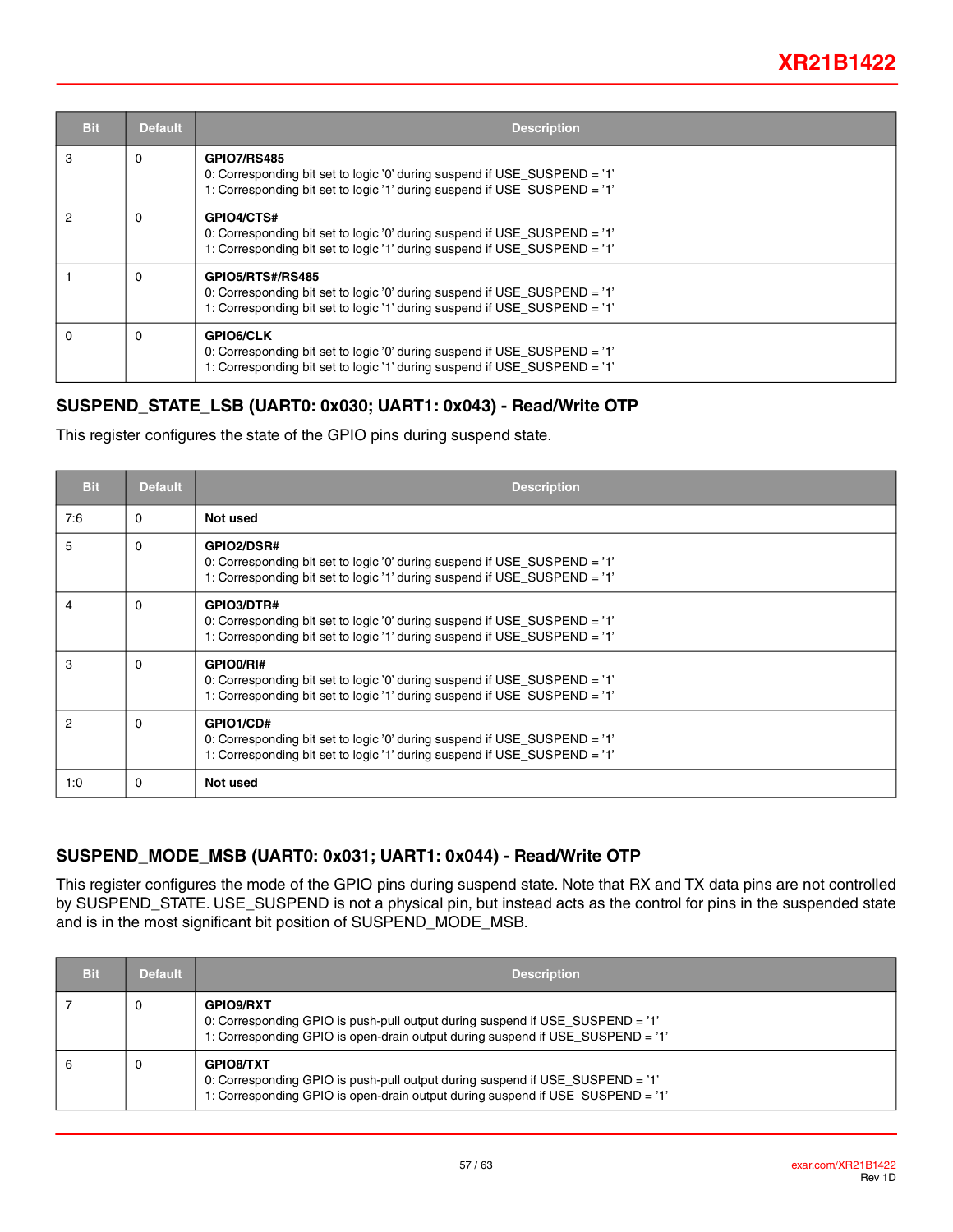| <b>Bit</b> | <b>Default</b> | <b>Description</b>                                                                                                                                                                    |
|------------|----------------|---------------------------------------------------------------------------------------------------------------------------------------------------------------------------------------|
| 5:4        | $\Omega$       | Not used                                                                                                                                                                              |
| 3          | $\Omega$       | <b>GPIO7/RS485</b><br>0: Corresponding GPIO is push-pull output during suspend if USE_SUSPEND = '1'<br>1: Corresponding GPIO is open-drain output during suspend if USE SUSPEND = '1' |
| 2          | $\Omega$       | GPIO4/CTS#<br>0: Corresponding GPIO is push-pull output during suspend if USE_SUSPEND = '1'<br>1: Corresponding GPIO is open-drain output during suspend if USE SUSPEND = '1'         |
|            | $\Omega$       | GPIO5/RTS#/RS485<br>0: Corresponding GPIO is push-pull output during suspend if USE_SUSPEND = '1'<br>1: Corresponding GPIO is open-drain output during suspend if USE SUSPEND = '1'   |
| 0          | $\Omega$       | <b>GPIO6/CLK</b><br>0: Corresponding GPIO is push-pull output during suspend if USE_SUSPEND = '1'<br>1: Corresponding GPIO is open-drain output during suspend if USE_SUSPEND = '1'   |

### **SUSPEND\_MODE\_LSB (UART0: 0x032; UART1: 0x045) - Read/Write OTP**

This register configures the state of the GPIO pins during suspend state.

| <b>Bit</b>     | <b>Default</b> | <b>Description</b>                                                                                                                                                                    |
|----------------|----------------|---------------------------------------------------------------------------------------------------------------------------------------------------------------------------------------|
| 7              | $\Omega$       | <b>USE SUSPEND</b><br>0: Corresponding GPIO is push-pull output during suspend if USE_SUSPEND = '1'<br>1: Corresponding GPIO is open-drain output during suspend if USE SUSPEND = '1' |
| 6              | $\Omega$       | Not used                                                                                                                                                                              |
| 5              | $\Omega$       | <b>GPIO2/DSR#</b><br>0: Corresponding GPIO is push-pull output during suspend if USE_SUSPEND = '1'<br>1: Corresponding GPIO is open-drain output during suspend if USE_SUSPEND = '1'  |
| 4              | $\Omega$       | GPIO3/DTR#<br>0: Corresponding GPIO is push-pull output during suspend if USE_SUSPEND = '1'<br>1: Corresponding GPIO is open-drain output during suspend if USE_SUSPEND = '1'         |
| 3              | $\Omega$       | GPIO0/RI#<br>0: Corresponding GPIO is push-pull output during suspend if USE_SUSPEND = '1'<br>1: Corresponding GPIO is open-drain output during suspend if USE_SUSPEND = '1'          |
| $\overline{2}$ | 0              | GPIO1/CD#<br>0: Corresponding GPIO is push-pull outupt during suspend if USE_SUSPEND = '1'<br>1: Corresponding bit set to logic '1' during suspend if USE_SUSPEND = '1'               |
| 1:0            | 0              | Not used                                                                                                                                                                              |

#### **PIN\_CFG\_RS485\_POL (UART0: 0x033; UART1: 0x046) - Read/Write OTP**

This register configures the polarity of the selected auto RS-485 half-duplex control pin.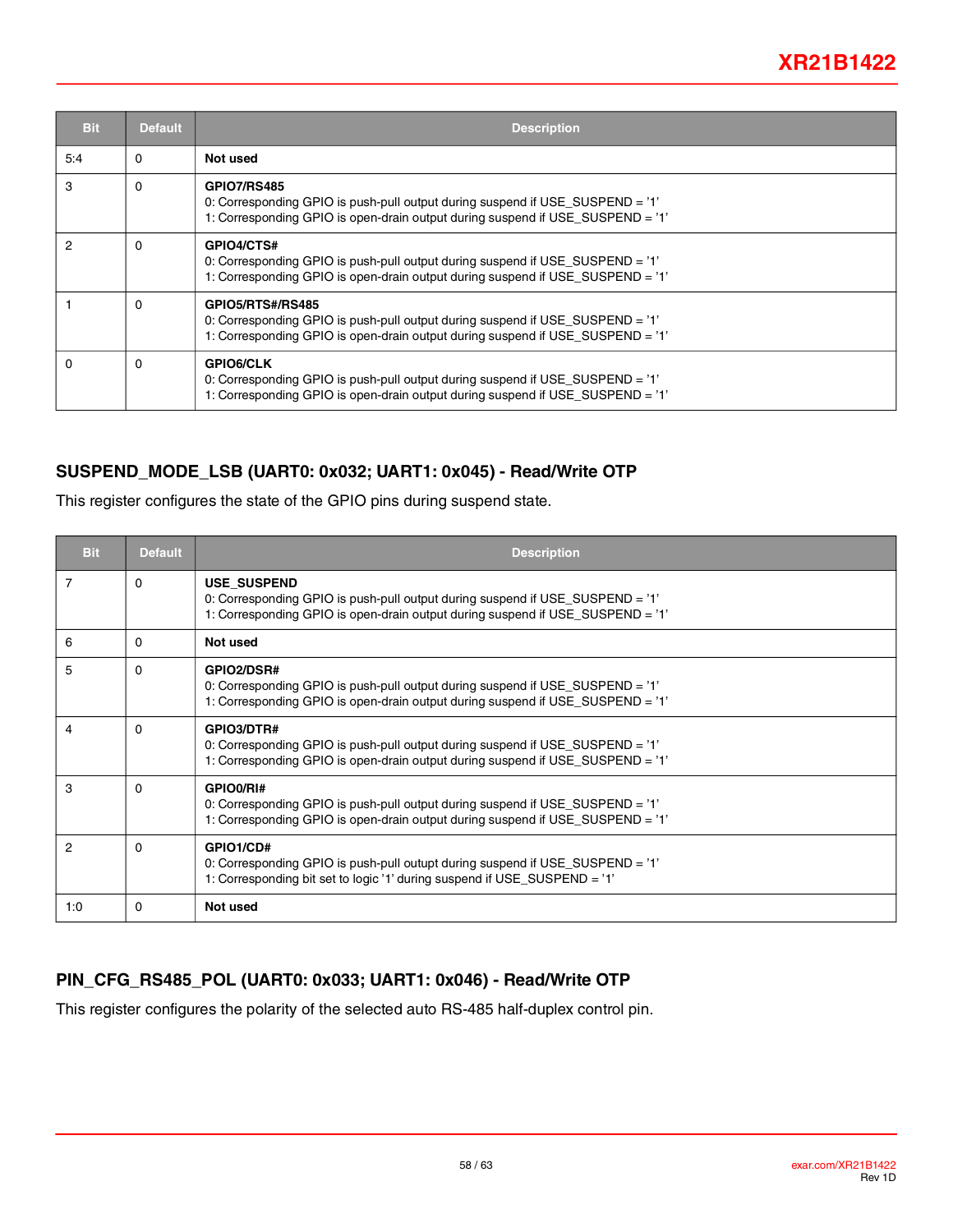<span id="page-58-0"></span>

| Bit | <b>Default</b> | <b>Description</b>                                                                                            |
|-----|----------------|---------------------------------------------------------------------------------------------------------------|
| 7:1 | 0              | <b>Reserved</b><br>These bits are reserved and should be written as '0'.                                      |
| 0   | υ              | <b>POL</b><br>0: Active low auto. RS-485 half-duplex enable<br>1: Active high auto. RS-485 half-duplex enable |

#### **CLK\_DIV (UART0: 0x034; UART1: 0x047) - Read/Write OTP**

This register sets the default clock divisor for the CLK output.

| <b>Bit</b> | <b>Default</b> | <b>Description</b>                                                                                                                      |  |
|------------|----------------|-----------------------------------------------------------------------------------------------------------------------------------------|--|
| 7:0        |                | <b>VALUE</b><br>Output clock frequency will be determined by the formula:<br>FREQ = 24 MHz / 2 $*$ (VALUE). If VALUE = 0, FREQ = 24 MHz |  |

### **Application Circuits**

The GPIO inputs are 5V tolerant. However, when GPIO input voltage levels exceed VIO, an external clamp circuit is required to prevent VIO from increasing. Two examples of different application circuits are shown in [Figure](#page-58-1) 7.

#### **VIO Clamp Circuits**

<span id="page-58-1"></span>



**Figure 7: VIO Clamp Circuits**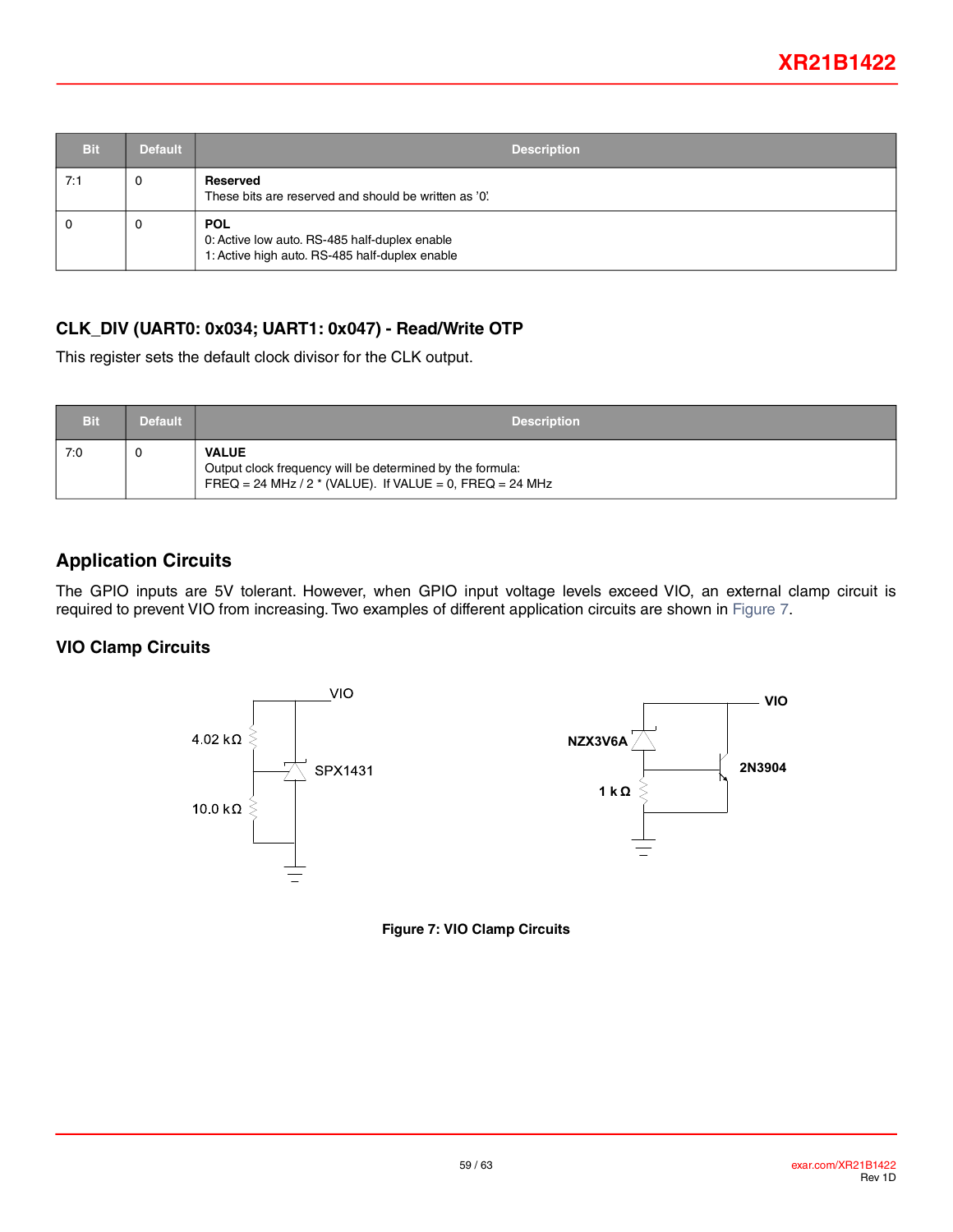### **Mechanical Dimensions**

40-Pin QFN



#### TERMINAL DETAILS

- ALL DIMENSIONS ARE IN MILLIMETERS, ANGLES ARE IN DEGREES.
- DIMENSIONS AND TOLERANCE PER JEDEC MO-220.

Revision: B.2 Drawing No.: POD-00000040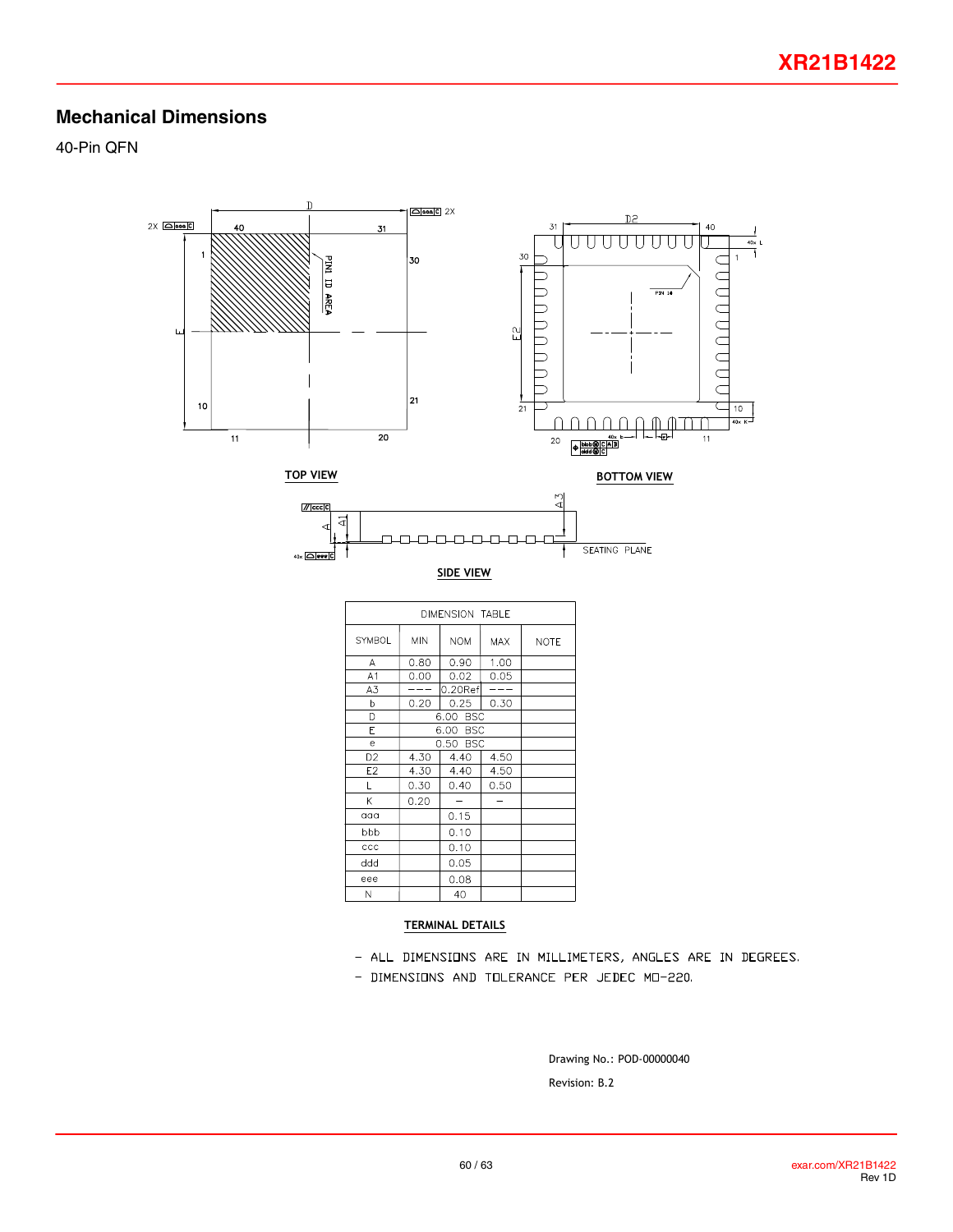### **Recommended Land Pattern and Stencil Design**

40-pin QFN



Revision: B.2 Drawing No.: POD-00000040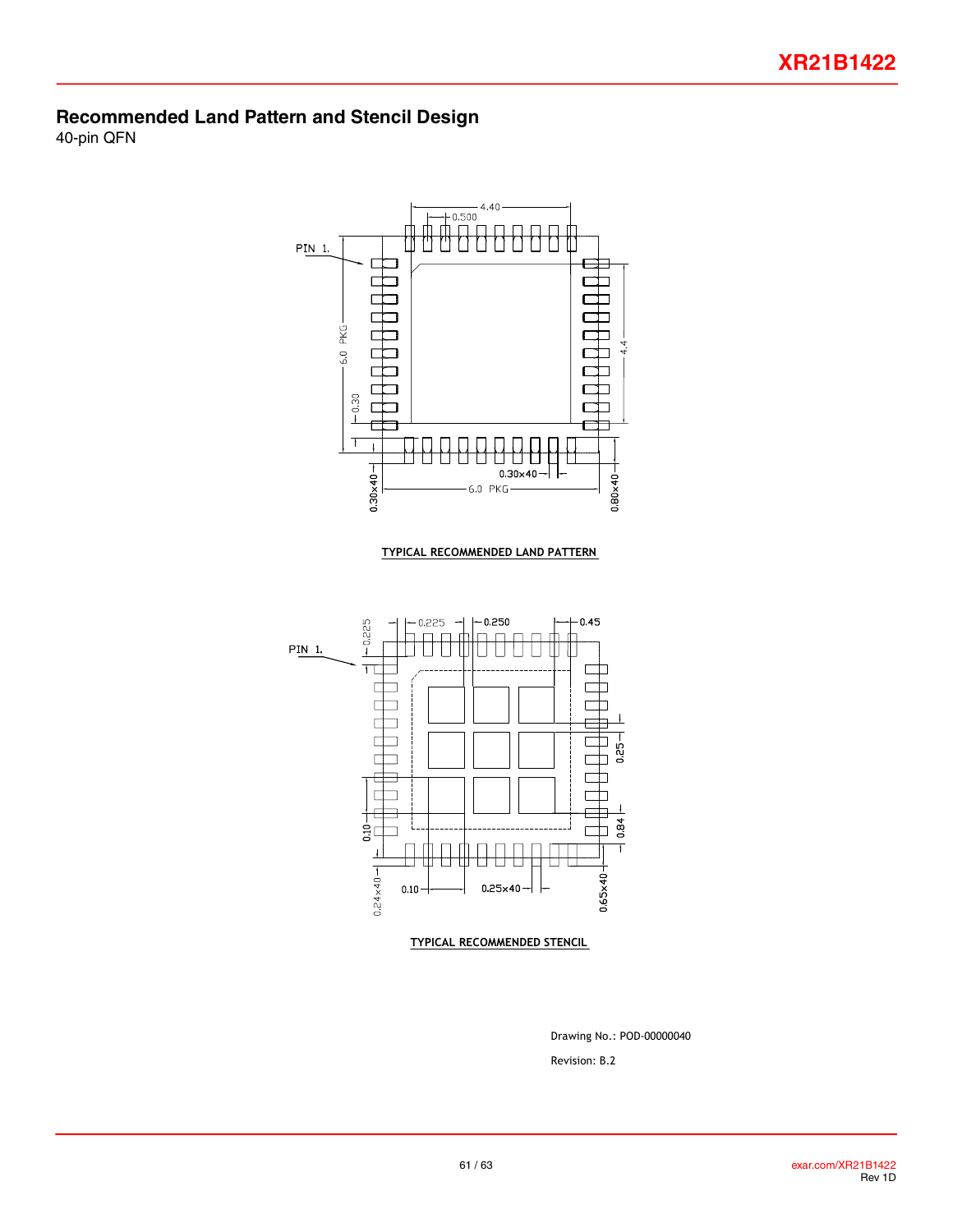# <span id="page-61-0"></span>**Ordering Information(1)**

| <b>Part Number</b>   | <b>Operating Temperature Range</b> | <b>Lead-Free</b>      | Package    | <b>Packaging Method</b> |  |
|----------------------|------------------------------------|-----------------------|------------|-------------------------|--|
| XR21B1422IL40-F      | -40°C to +85°C                     | $Y_{\text{BS}}^{(2)}$ | 40-pin QFN | Tray                    |  |
| XR21B1422IL40-0A-EVB | XR21B1422 Evaluation Board         |                       |            |                         |  |

NOTE:

1. Refer to [www.exar.com/XR21B1422](http://www.exar.com/XR21B1422) for most up-to-date Ordering Information.

2. Visit [w](http://www.exar.com)ww.exar.com for additional information on Environmental Rating.